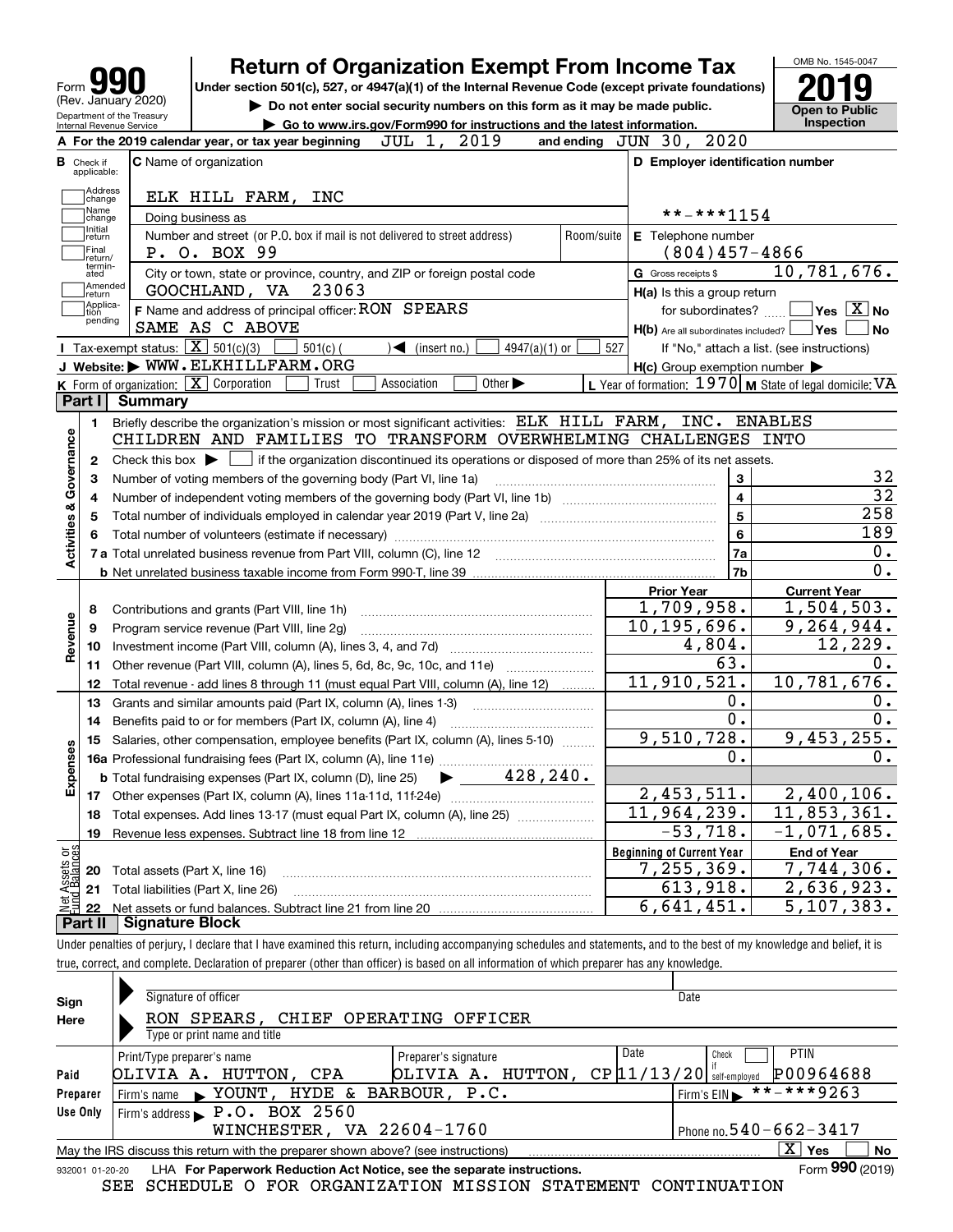| 1            | Briefly describe the organization's mission:<br>ELK HILL FARM, INC. ENABLES CHILDREN AND FAMILIES TO TRANSFORM                                                                          |  |
|--------------|-----------------------------------------------------------------------------------------------------------------------------------------------------------------------------------------|--|
|              | OVERWHELMING CHALLENGES INTO SUCCESSFUL FUTURES.                                                                                                                                        |  |
|              |                                                                                                                                                                                         |  |
|              |                                                                                                                                                                                         |  |
| $\mathbf{2}$ | Did the organization undertake any significant program services during the year which were not listed on the                                                                            |  |
|              | $\sqrt{\mathsf{Yes}\ \boxed{\mathrm{X}}}$ No<br>prior Form 990 or 990-EZ?                                                                                                               |  |
|              | If "Yes," describe these new services on Schedule O.                                                                                                                                    |  |
| 3            | $\boxed{\phantom{1}}$ Yes $\boxed{\text{X}}$ No<br>Did the organization cease conducting, or make significant changes in how it conducts, any program services?                         |  |
| 4            | If "Yes," describe these changes on Schedule O.<br>Describe the organization's program service accomplishments for each of its three largest program services, as measured by expenses. |  |
|              | Section 501(c)(3) and 501(c)(4) organizations are required to report the amount of grants and allocations to others, the total expenses, and                                            |  |
|              | revenue, if any, for each program service reported.                                                                                                                                     |  |
| 4a           | 3,882,384.<br>3,902,762. including grants of \$<br>(Expenses \$<br>) (Revenue \$<br>(Code:                                                                                              |  |
|              | ELK HILL FARM HAS THREE SCHOOLS THAT PROVIDE STUDENTS WITH AN                                                                                                                           |  |
|              | INDIVIDUALIZED EDUCATION, VOCATIONAL TRAINING, AND A CONTINUUM OF                                                                                                                       |  |
|              | ELK HILL'S TRAINED PROFESSIONAL<br>COUNSELING AND THERAPEUTIC SERVICES.<br>TEACHERS, COUNSELORS AND LICENSED THERAPISTS WORK WITH CHILDREN AND                                          |  |
|              | THEIR PARENTS IN SCHOOL AND AT HOME, HELPING THEM TO DEVELOP POSITIVE                                                                                                                   |  |
|              | COPING AND COMMUNICATION SKILLS.                                                                                                                                                        |  |
|              |                                                                                                                                                                                         |  |
|              |                                                                                                                                                                                         |  |
|              |                                                                                                                                                                                         |  |
|              |                                                                                                                                                                                         |  |
|              |                                                                                                                                                                                         |  |
|              |                                                                                                                                                                                         |  |
| 4b           | $3,105,991.$ including grants of \$<br>2,962,622.<br>$\int$ (Revenue \$ ___<br>) (Expenses \$<br>(Code:<br>ELK HILL'S RESIDENTIAL PROGRAMS OFFER A SAFE AND CARING ENVIRONMENT IN       |  |
|              | WHICH YOUNG PEOPLE CAN LEARN TO IDENTIFY, ANALYZE AND ACQUIRE SKILLS TO                                                                                                                 |  |
|              | COPE WITH THEIR PROBLEMS, IMPROVE ACADEMIC AND SOCIAL SKILLS AND                                                                                                                        |  |
|              | DEVELOP SELF-CONFIDENCE AND RESPONSIBILITY.<br>ELK HILL OPERATES FOUR                                                                                                                   |  |
|              | RESIDENTIAL GROUP HOMES.<br>SET IN SUPPORTIVE COMMUNITY ENVIRONMENTS,                                                                                                                   |  |
|              | DAILY ROUTINES ARE STRUCTURED AROUND LEARNING BEHAVIORAL AND                                                                                                                            |  |
|              | INDEPENDENT-LIVING SKILLS WHICH WILL ALLOW THEM TO TRANSITION INTO THE                                                                                                                  |  |
|              | COMMUNITY TO BECOME PRODUCTIVE CITIZENS.                                                                                                                                                |  |
|              |                                                                                                                                                                                         |  |
|              |                                                                                                                                                                                         |  |
|              |                                                                                                                                                                                         |  |
| 4c           | 3,535,824.<br>2,419,938.<br>(Expenses \$<br>including grants of \$<br>(Revenue \$<br>(Code:                                                                                             |  |
|              | ELK HILL OFFERS A VARIETY OF COMMUNITY-BASED SERVICES TO YOUTH AND                                                                                                                      |  |
|              | THEIR FAMILIES THROUGH ITS PROFESSIONALLY TRAINED AND LICENSED                                                                                                                          |  |
|              | THESE SERVICES INCLUDE SCHOOL-BASED THERAPEUTIC DAY<br>COUNSELORS.                                                                                                                      |  |
|              | TREATMENT, AND COMMUNITY-BASED THERAPEUTIC MENTORING AND INTENSIVE                                                                                                                      |  |
|              | IN-HOME SERVICES.<br>ELK HILL OPERATES SUMMER PROGRAMS WHERE AT-RISK<br>CHILDREN CAN LEARN CORRECTIVE BEHAVIORS, WHILE AT THE SAME TIME                                                 |  |
|              | ENJOYING A TRADITIONAL SUMMER CAMP EXPERIENCE.                                                                                                                                          |  |
|              |                                                                                                                                                                                         |  |
|              |                                                                                                                                                                                         |  |
|              |                                                                                                                                                                                         |  |
|              |                                                                                                                                                                                         |  |
|              |                                                                                                                                                                                         |  |
|              |                                                                                                                                                                                         |  |
|              | 4d Other program services (Describe on Schedule O.)                                                                                                                                     |  |
|              | (Expenses \$<br>including grants of \$<br>(Revenue \$                                                                                                                                   |  |
| 4е           | 10,544,577.<br>Total program service expenses<br>Form 990 (2019)                                                                                                                        |  |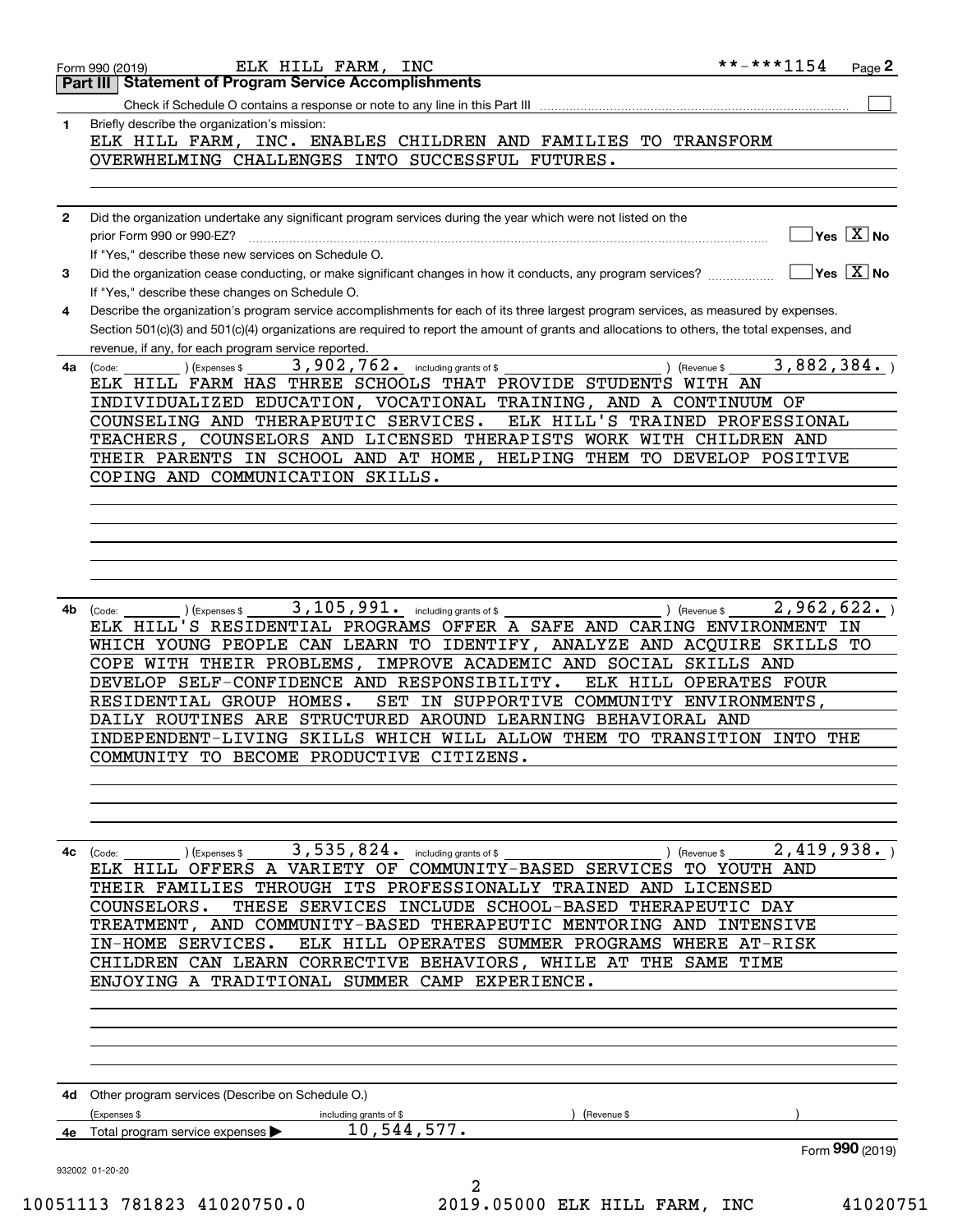| Form 990 (2019 |  |  |
|----------------|--|--|

Form 990 (2019) Page **3Part IV Checklist of Required Schedules** ELK HILL FARM, INC \*\*-\*\*\*1154

|     |                                                                                                                                       |                 | Yes         | No                   |
|-----|---------------------------------------------------------------------------------------------------------------------------------------|-----------------|-------------|----------------------|
| 1.  | Is the organization described in section $501(c)(3)$ or $4947(a)(1)$ (other than a private foundation)?                               |                 |             |                      |
|     |                                                                                                                                       | 1.              | X           |                      |
| 2   |                                                                                                                                       | $\overline{2}$  | $\mathbf x$ |                      |
| 3   | Did the organization engage in direct or indirect political campaign activities on behalf of or in opposition to candidates for       |                 |             |                      |
|     |                                                                                                                                       | 3               |             | х                    |
| 4   | Section 501(c)(3) organizations. Did the organization engage in lobbying activities, or have a section 501(h) election in effect      |                 |             |                      |
|     |                                                                                                                                       | 4               |             | х                    |
| 5   | Is the organization a section 501(c)(4), 501(c)(5), or 501(c)(6) organization that receives membership dues, assessments, or          |                 |             |                      |
|     |                                                                                                                                       | 5               |             | х                    |
| 6   | Did the organization maintain any donor advised funds or any similar funds or accounts for which donors have the right to             |                 |             |                      |
|     | provide advice on the distribution or investment of amounts in such funds or accounts? If "Yes," complete Schedule D, Part I          | 6               |             | х                    |
| 7   | Did the organization receive or hold a conservation easement, including easements to preserve open space,                             |                 |             |                      |
|     |                                                                                                                                       | $\overline{7}$  | X           |                      |
| 8   | Did the organization maintain collections of works of art, historical treasures, or other similar assets? If "Yes," complete          |                 |             |                      |
|     |                                                                                                                                       | 8               |             | х                    |
| 9   | Did the organization report an amount in Part X, line 21, for escrow or custodial account liability, serve as a custodian for         |                 |             |                      |
|     | amounts not listed in Part X; or provide credit counseling, debt management, credit repair, or debt negotiation services?             |                 |             |                      |
|     |                                                                                                                                       | 9               |             | х                    |
| 10  | Did the organization, directly or through a related organization, hold assets in donor-restricted endowments                          |                 |             |                      |
|     |                                                                                                                                       | 10              |             | х                    |
| 11  | If the organization's answer to any of the following questions is "Yes," then complete Schedule D, Parts VI, VIII, VIII, IX, or X     |                 |             |                      |
|     | as applicable.                                                                                                                        |                 |             |                      |
|     | a Did the organization report an amount for land, buildings, and equipment in Part X, line 10? If "Yes," complete Schedule D,         |                 | X           |                      |
|     |                                                                                                                                       | 11a             |             |                      |
|     | <b>b</b> Did the organization report an amount for investments - other securities in Part X, line 12, that is 5% or more of its total |                 |             | х                    |
|     | c Did the organization report an amount for investments - program related in Part X, line 13, that is 5% or more of its total         | 11 <sub>b</sub> |             |                      |
|     |                                                                                                                                       | 11c             |             | х                    |
|     | d Did the organization report an amount for other assets in Part X, line 15, that is 5% or more of its total assets reported in       |                 |             |                      |
|     |                                                                                                                                       | 11d             |             | х                    |
|     | e Did the organization report an amount for other liabilities in Part X, line 25? If "Yes," complete Schedule D, Part X               | 11e             | X           |                      |
| f   | Did the organization's separate or consolidated financial statements for the tax year include a footnote that addresses               |                 |             |                      |
|     | the organization's liability for uncertain tax positions under FIN 48 (ASC 740)? If "Yes," complete Schedule D, Part X                | 11f             |             | х                    |
|     | 12a Did the organization obtain separate, independent audited financial statements for the tax year? If "Yes," complete               |                 |             |                      |
|     |                                                                                                                                       | 12a             |             | х                    |
|     | <b>b</b> Was the organization included in consolidated, independent audited financial statements for the tax year?                    |                 |             |                      |
|     | If "Yes," and if the organization answered "No" to line 12a, then completing Schedule D, Parts XI and XII is optional                 | 12D             | ▵           |                      |
| 13  | Is the organization a school described in section $170(b)(1)(A)(ii)?$ If "Yes," complete Schedule E                                   | 13              | X           |                      |
| 14a | Did the organization maintain an office, employees, or agents outside of the United States?                                           | 14a             |             | X                    |
|     | <b>b</b> Did the organization have aggregate revenues or expenses of more than \$10,000 from grantmaking, fundraising, business,      |                 |             |                      |
|     | investment, and program service activities outside the United States, or aggregate foreign investments valued at \$100,000            |                 |             |                      |
|     |                                                                                                                                       | 14b             |             | x                    |
| 15  | Did the organization report on Part IX, column (A), line 3, more than \$5,000 of grants or other assistance to or for any             |                 |             |                      |
|     |                                                                                                                                       | 15              |             | x                    |
| 16  | Did the organization report on Part IX, column (A), line 3, more than \$5,000 of aggregate grants or other assistance to              |                 |             |                      |
|     |                                                                                                                                       | 16              |             | x                    |
| 17  | Did the organization report a total of more than \$15,000 of expenses for professional fundraising services on Part IX,               |                 |             |                      |
|     |                                                                                                                                       | 17              |             | x                    |
| 18  | Did the organization report more than \$15,000 total of fundraising event gross income and contributions on Part VIII, lines          |                 |             |                      |
|     |                                                                                                                                       | 18              |             | x                    |
| 19  | Did the organization report more than \$15,000 of gross income from gaming activities on Part VIII, line 9a? If "Yes."                |                 |             |                      |
|     |                                                                                                                                       | 19              |             | х                    |
|     |                                                                                                                                       | 20a             |             | $\mathbf X$          |
|     | b If "Yes" to line 20a, did the organization attach a copy of its audited financial statements to this return?                        | 20 <sub>b</sub> |             |                      |
| 21  | Did the organization report more than \$5,000 of grants or other assistance to any domestic organization or                           |                 |             |                      |
|     |                                                                                                                                       | 21              |             | х<br>Form 990 (2019) |
|     | 932003 01-20-20                                                                                                                       |                 |             |                      |

932003 01-20-20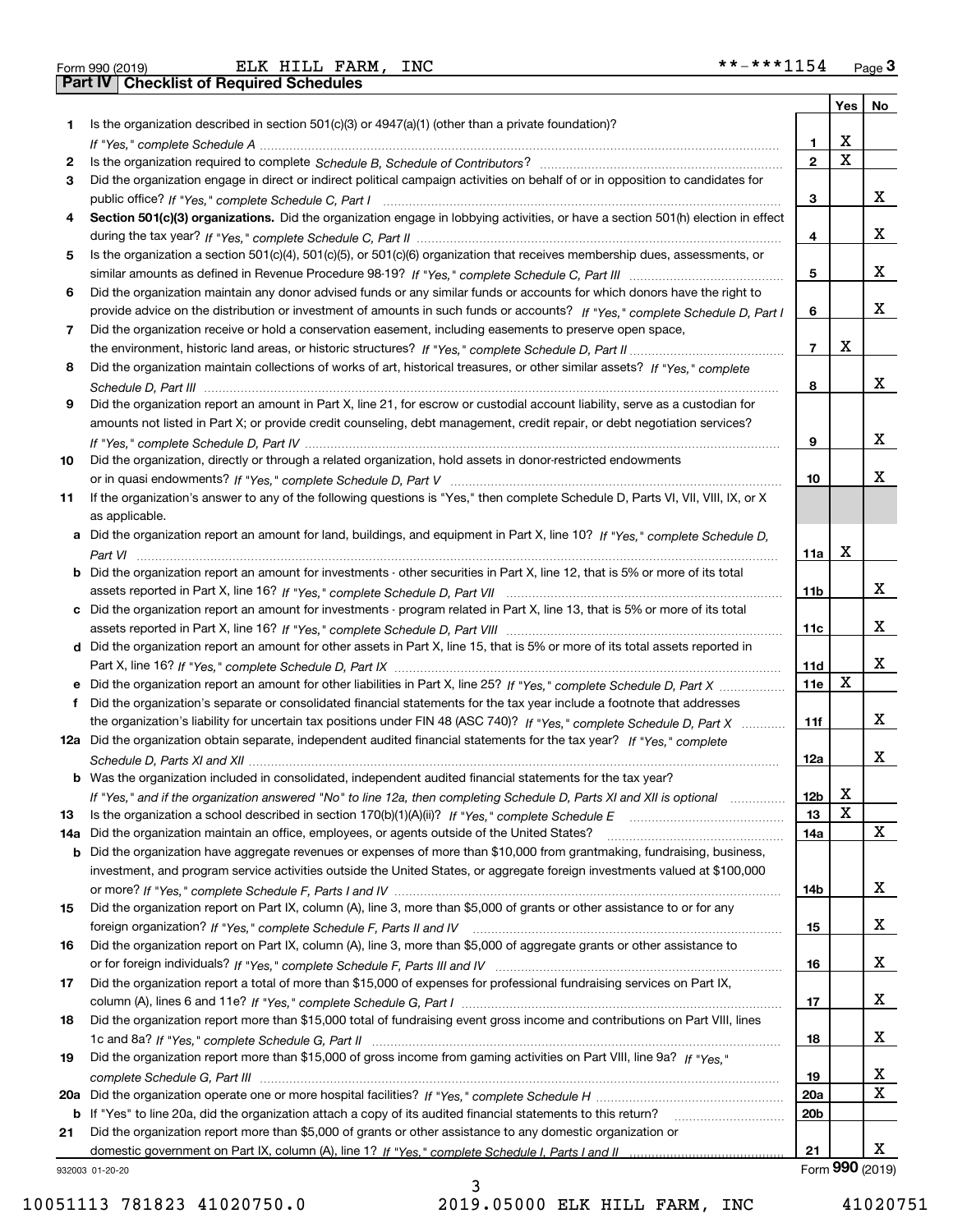|  | Form 990 (2019) |
|--|-----------------|

*(continued)*

|          |                                                                                                                              |                 | Yes | <b>No</b>       |
|----------|------------------------------------------------------------------------------------------------------------------------------|-----------------|-----|-----------------|
| 22       | Did the organization report more than \$5,000 of grants or other assistance to or for domestic individuals on                |                 |     |                 |
|          |                                                                                                                              | 22              |     | x               |
| 23       | Did the organization answer "Yes" to Part VII, Section A, line 3, 4, or 5 about compensation of the organization's current   |                 |     |                 |
|          | and former officers, directors, trustees, key employees, and highest compensated employees? If "Yes," complete               |                 |     |                 |
|          |                                                                                                                              | 23              |     | x               |
|          | 24a Did the organization have a tax-exempt bond issue with an outstanding principal amount of more than \$100,000 as of the  |                 |     |                 |
|          | last day of the year, that was issued after December 31, 2002? If "Yes," answer lines 24b through 24d and complete           |                 |     |                 |
|          |                                                                                                                              | 24a             |     | x               |
|          | b Did the organization invest any proceeds of tax-exempt bonds beyond a temporary period exception?                          | 24b             |     |                 |
|          | c Did the organization maintain an escrow account other than a refunding escrow at any time during the year to defease       |                 |     |                 |
|          |                                                                                                                              | 24c             |     |                 |
|          | d Did the organization act as an "on behalf of" issuer for bonds outstanding at any time during the year?                    | 24d             |     |                 |
|          | 25a Section 501(c)(3), 501(c)(4), and 501(c)(29) organizations. Did the organization engage in an excess benefit             |                 |     |                 |
|          |                                                                                                                              | 25a             |     | x               |
|          | b Is the organization aware that it engaged in an excess benefit transaction with a disqualified person in a prior year, and |                 |     |                 |
|          | that the transaction has not been reported on any of the organization's prior Forms 990 or 990-EZ? If "Yes," complete        |                 |     |                 |
|          | Schedule L. Part I                                                                                                           | 25 <sub>b</sub> |     | x               |
| 26       | Did the organization report any amount on Part X, line 5 or 22, for receivables from or payables to any current              |                 |     |                 |
|          | or former officer, director, trustee, key employee, creator or founder, substantial contributor, or 35%                      |                 |     |                 |
|          |                                                                                                                              | 26              |     | x               |
| 27       | Did the organization provide a grant or other assistance to any current or former officer, director, trustee, key employee,  |                 |     |                 |
|          | creator or founder, substantial contributor or employee thereof, a grant selection committee member, or to a 35% controlled  |                 |     |                 |
|          | entity (including an employee thereof) or family member of any of these persons? If "Yes," complete Schedule L, Part III     | 27              |     | x               |
| 28       | Was the organization a party to a business transaction with one of the following parties (see Schedule L, Part IV            |                 |     |                 |
|          | instructions, for applicable filing thresholds, conditions, and exceptions):                                                 |                 |     |                 |
|          | a A current or former officer, director, trustee, key employee, creator or founder, or substantial contributor? If           |                 |     |                 |
|          |                                                                                                                              | 28a             |     | х               |
|          |                                                                                                                              | 28 <sub>b</sub> |     | $\mathbf x$     |
|          | c A 35% controlled entity of one or more individuals and/or organizations described in lines 28a or 28b? If                  |                 |     |                 |
|          |                                                                                                                              | 28c             |     | x               |
| 29       |                                                                                                                              | 29              | X   |                 |
| 30       | Did the organization receive contributions of art, historical treasures, or other similar assets, or qualified conservation  |                 |     |                 |
|          |                                                                                                                              | 30              |     | x               |
| 31       | Did the organization liquidate, terminate, or dissolve and cease operations? If "Yes," complete Schedule N, Part I           | 31              |     | $\mathbf X$     |
| 32       | Did the organization sell, exchange, dispose of, or transfer more than 25% of its net assets? If "Yes," complete             |                 |     |                 |
|          |                                                                                                                              | 32              |     | х               |
| 33       | Did the organization own 100% of an entity disregarded as separate from the organization under Regulations                   |                 |     |                 |
|          |                                                                                                                              | 33              |     | X               |
| 34       | Was the organization related to any tax-exempt or taxable entity? If "Yes," complete Schedule R, Part II, III, or IV, and    |                 |     |                 |
|          |                                                                                                                              | 34              | X   |                 |
|          | 35a Did the organization have a controlled entity within the meaning of section 512(b)(13)?                                  | <b>35a</b>      |     | X               |
|          | b If "Yes" to line 35a, did the organization receive any payment from or engage in any transaction with a controlled entity  |                 |     |                 |
|          |                                                                                                                              | 35 <sub>b</sub> |     |                 |
| 36       | Section 501(c)(3) organizations. Did the organization make any transfers to an exempt non-charitable related organization?   |                 |     |                 |
|          |                                                                                                                              | 36              |     | x               |
| 37       | Did the organization conduct more than 5% of its activities through an entity that is not a related organization             |                 |     |                 |
|          |                                                                                                                              | 37              |     | x               |
| 38       | Did the organization complete Schedule O and provide explanations in Schedule O for Part VI, lines 11b and 19?               |                 |     |                 |
|          | Note: All Form 990 filers are required to complete Schedule O                                                                | 38              | х   |                 |
| ∣ Part V | <b>Statements Regarding Other IRS Filings and Tax Compliance</b>                                                             |                 |     |                 |
|          | Check if Schedule O contains a response or note to any line in this Part V                                                   |                 |     |                 |
|          |                                                                                                                              |                 | Yes | No              |
|          | 15<br>1a                                                                                                                     |                 |     |                 |
|          | 0<br><b>b</b> Enter the number of Forms W-2G included in line 1a. Enter -0- if not applicable <i>manumumumum</i><br>1b       |                 |     |                 |
| c        | Did the organization comply with backup withholding rules for reportable payments to vendors and reportable gaming           |                 |     |                 |
|          | (gambling) winnings to prize winners?                                                                                        | 1c              |     |                 |
|          | 932004 01-20-20                                                                                                              |                 |     | Form 990 (2019) |
|          |                                                                                                                              |                 |     |                 |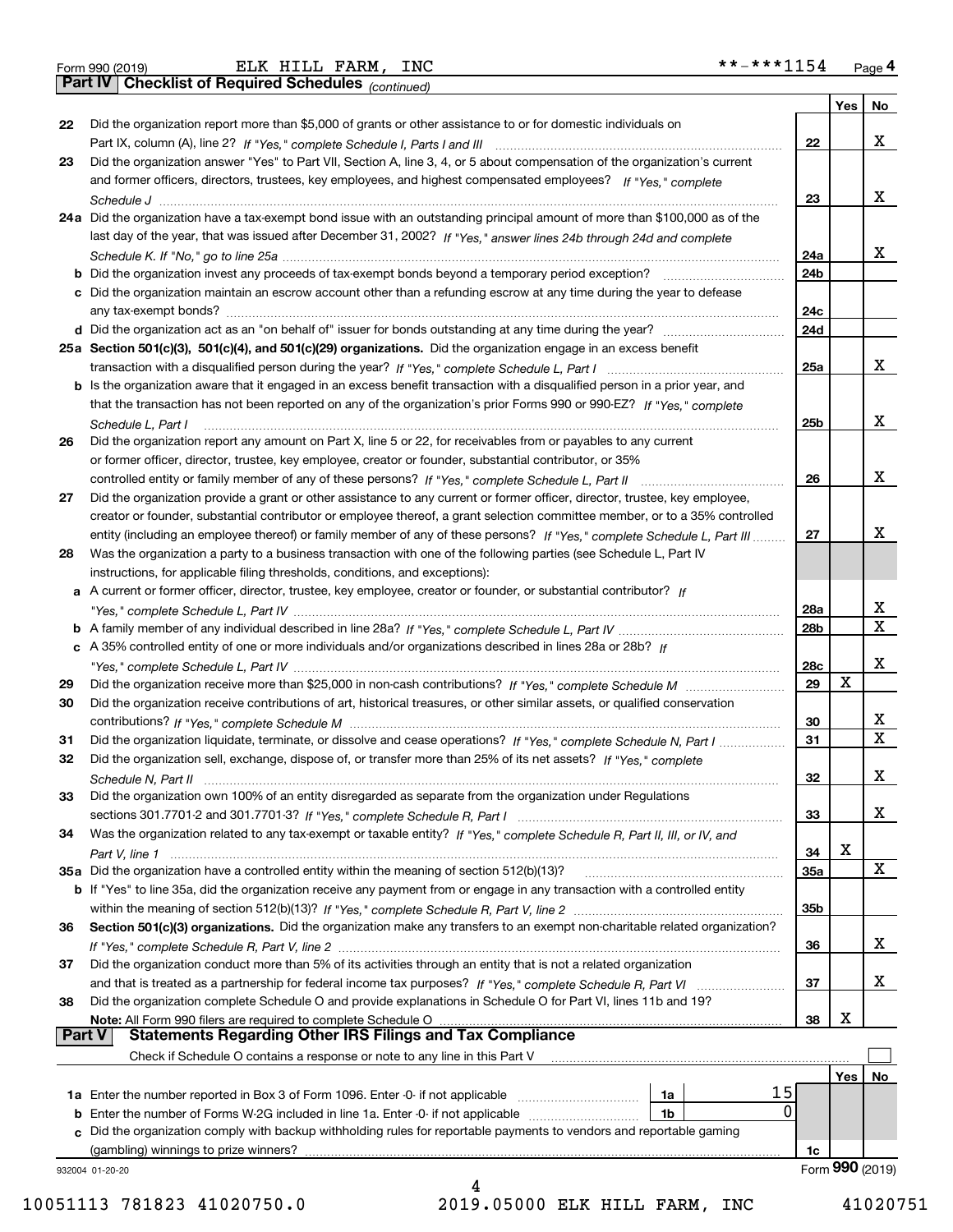| Part V | Statements Regarding Other IRS Filings and Tax Compliance (continued)<br>2a Enter the number of employees reported on Form W-3, Transmittal of Wage and Tax Statements,<br>258<br>filed for the calendar year ending with or within the year covered by this return <i>manumumumum</i><br>2a                                                     |                      | Yes                         | No |  |  |  |  |
|--------|--------------------------------------------------------------------------------------------------------------------------------------------------------------------------------------------------------------------------------------------------------------------------------------------------------------------------------------------------|----------------------|-----------------------------|----|--|--|--|--|
|        |                                                                                                                                                                                                                                                                                                                                                  |                      |                             |    |  |  |  |  |
|        |                                                                                                                                                                                                                                                                                                                                                  |                      |                             |    |  |  |  |  |
|        |                                                                                                                                                                                                                                                                                                                                                  |                      |                             |    |  |  |  |  |
|        |                                                                                                                                                                                                                                                                                                                                                  | 2 <sub>b</sub>       | х                           |    |  |  |  |  |
|        |                                                                                                                                                                                                                                                                                                                                                  |                      |                             |    |  |  |  |  |
|        | 3a Did the organization have unrelated business gross income of \$1,000 or more during the year?                                                                                                                                                                                                                                                 |                      |                             |    |  |  |  |  |
|        | b If "Yes," has it filed a Form 990-T for this year? If "No" to line 3b, provide an explanation on Schedule O                                                                                                                                                                                                                                    | 3a<br>3 <sub>b</sub> |                             | х  |  |  |  |  |
|        | 4a At any time during the calendar year, did the organization have an interest in, or a signature or other authority over, a                                                                                                                                                                                                                     |                      |                             |    |  |  |  |  |
|        |                                                                                                                                                                                                                                                                                                                                                  | 4a                   |                             | x  |  |  |  |  |
|        | <b>b</b> If "Yes," enter the name of the foreign country $\blacktriangleright$                                                                                                                                                                                                                                                                   |                      |                             |    |  |  |  |  |
|        | See instructions for filing requirements for FinCEN Form 114, Report of Foreign Bank and Financial Accounts (FBAR).                                                                                                                                                                                                                              |                      |                             |    |  |  |  |  |
|        | 5a Was the organization a party to a prohibited tax shelter transaction at any time during the tax year?                                                                                                                                                                                                                                         | 5a                   |                             | х  |  |  |  |  |
| b      |                                                                                                                                                                                                                                                                                                                                                  | 5 <sub>b</sub>       |                             | х  |  |  |  |  |
| c      |                                                                                                                                                                                                                                                                                                                                                  | 5c                   |                             |    |  |  |  |  |
|        | 6a Does the organization have annual gross receipts that are normally greater than \$100,000, and did the organization solicit                                                                                                                                                                                                                   |                      |                             |    |  |  |  |  |
|        | any contributions that were not tax deductible as charitable contributions?                                                                                                                                                                                                                                                                      | 6a                   |                             | x  |  |  |  |  |
|        | <b>b</b> If "Yes," did the organization include with every solicitation an express statement that such contributions or gifts                                                                                                                                                                                                                    |                      |                             |    |  |  |  |  |
|        | were not tax deductible?                                                                                                                                                                                                                                                                                                                         | 6b                   |                             |    |  |  |  |  |
| 7      | Organizations that may receive deductible contributions under section 170(c).                                                                                                                                                                                                                                                                    |                      |                             |    |  |  |  |  |
| а      | Did the organization receive a payment in excess of \$75 made partly as a contribution and partly for goods and services provided to the payor?                                                                                                                                                                                                  | 7a                   |                             | x  |  |  |  |  |
| b      | If "Yes," did the organization notify the donor of the value of the goods or services provided?                                                                                                                                                                                                                                                  | 7b                   |                             |    |  |  |  |  |
| c      | Did the organization sell, exchange, or otherwise dispose of tangible personal property for which it was required                                                                                                                                                                                                                                |                      |                             |    |  |  |  |  |
|        | to file Form 8282?                                                                                                                                                                                                                                                                                                                               | 7c                   |                             | х  |  |  |  |  |
| d      | 7d<br>If "Yes," indicate the number of Forms 8282 filed during the year                                                                                                                                                                                                                                                                          |                      |                             |    |  |  |  |  |
| е      | Did the organization receive any funds, directly or indirectly, to pay premiums on a personal benefit contract?<br>and a construction of the construction of the construction of the construction of the construction of the construction of the construction of the construction of the construction of the construction of the construction of | 7e                   |                             | х  |  |  |  |  |
| f      | Did the organization, during the year, pay premiums, directly or indirectly, on a personal benefit contract?                                                                                                                                                                                                                                     | 7f                   |                             | X  |  |  |  |  |
| g      | If the organization received a contribution of qualified intellectual property, did the organization file Form 8899 as required?                                                                                                                                                                                                                 | 7g                   |                             |    |  |  |  |  |
| h.     | If the organization received a contribution of cars, boats, airplanes, or other vehicles, did the organization file a Form 1098-C?                                                                                                                                                                                                               | 7h                   |                             |    |  |  |  |  |
| 8      | Sponsoring organizations maintaining donor advised funds. Did a donor advised fund maintained by the                                                                                                                                                                                                                                             |                      |                             |    |  |  |  |  |
|        | sponsoring organization have excess business holdings at any time during the year?                                                                                                                                                                                                                                                               | 8                    |                             |    |  |  |  |  |
| 9      | Sponsoring organizations maintaining donor advised funds.                                                                                                                                                                                                                                                                                        |                      |                             |    |  |  |  |  |
| а      | Did the sponsoring organization make any taxable distributions under section 4966?                                                                                                                                                                                                                                                               | 9а                   |                             |    |  |  |  |  |
| b      | Did the sponsoring organization make a distribution to a donor, donor advisor, or related person?                                                                                                                                                                                                                                                | 9b                   |                             |    |  |  |  |  |
| 10     | Section 501(c)(7) organizations. Enter:                                                                                                                                                                                                                                                                                                          |                      |                             |    |  |  |  |  |
|        | a Initiation fees and capital contributions included on Part VIII, line 12<br>10a                                                                                                                                                                                                                                                                |                      |                             |    |  |  |  |  |
|        | <b>b</b> Gross receipts, included on Form 990, Part VIII, line 12, for public use of club facilities<br>10 <sub>b</sub>                                                                                                                                                                                                                          |                      |                             |    |  |  |  |  |
| 11     | Section 501(c)(12) organizations. Enter:                                                                                                                                                                                                                                                                                                         |                      |                             |    |  |  |  |  |
| а      | 11a                                                                                                                                                                                                                                                                                                                                              |                      |                             |    |  |  |  |  |
| b      | Gross income from other sources (Do not net amounts due or paid to other sources against                                                                                                                                                                                                                                                         |                      |                             |    |  |  |  |  |
|        | amounts due or received from them.)<br>11b                                                                                                                                                                                                                                                                                                       |                      |                             |    |  |  |  |  |
|        | 12a Section 4947(a)(1) non-exempt charitable trusts. Is the organization filing Form 990 in lieu of Form 1041?                                                                                                                                                                                                                                   | 12a                  |                             |    |  |  |  |  |
| b      | If "Yes," enter the amount of tax-exempt interest received or accrued during the year<br>12b                                                                                                                                                                                                                                                     |                      |                             |    |  |  |  |  |
| 13     | Section 501(c)(29) qualified nonprofit health insurance issuers.                                                                                                                                                                                                                                                                                 |                      |                             |    |  |  |  |  |
| a      |                                                                                                                                                                                                                                                                                                                                                  | 13a                  |                             |    |  |  |  |  |
|        | Note: See the instructions for additional information the organization must report on Schedule O.                                                                                                                                                                                                                                                |                      |                             |    |  |  |  |  |
|        | <b>b</b> Enter the amount of reserves the organization is required to maintain by the states in which the                                                                                                                                                                                                                                        |                      |                             |    |  |  |  |  |
|        | 13b                                                                                                                                                                                                                                                                                                                                              |                      |                             |    |  |  |  |  |
| c      | 13с                                                                                                                                                                                                                                                                                                                                              |                      |                             |    |  |  |  |  |
| 14a    | Did the organization receive any payments for indoor tanning services during the tax year?                                                                                                                                                                                                                                                       | 14a                  |                             | х  |  |  |  |  |
| b      |                                                                                                                                                                                                                                                                                                                                                  | 14b                  |                             |    |  |  |  |  |
| 15     | Is the organization subject to the section 4960 tax on payment(s) of more than \$1,000,000 in remuneration or                                                                                                                                                                                                                                    |                      |                             |    |  |  |  |  |
|        |                                                                                                                                                                                                                                                                                                                                                  | 15                   |                             | х  |  |  |  |  |
|        | If "Yes," see instructions and file Form 4720, Schedule N.                                                                                                                                                                                                                                                                                       |                      |                             |    |  |  |  |  |
| 16     | Is the organization an educational institution subject to the section 4968 excise tax on net investment income?<br>.                                                                                                                                                                                                                             | 16                   |                             | х  |  |  |  |  |
|        | If "Yes," complete Form 4720, Schedule O.                                                                                                                                                                                                                                                                                                        |                      | $E_{\text{arm}}$ 990 (2010) |    |  |  |  |  |

Form (2019) **990**

932005 01-20-20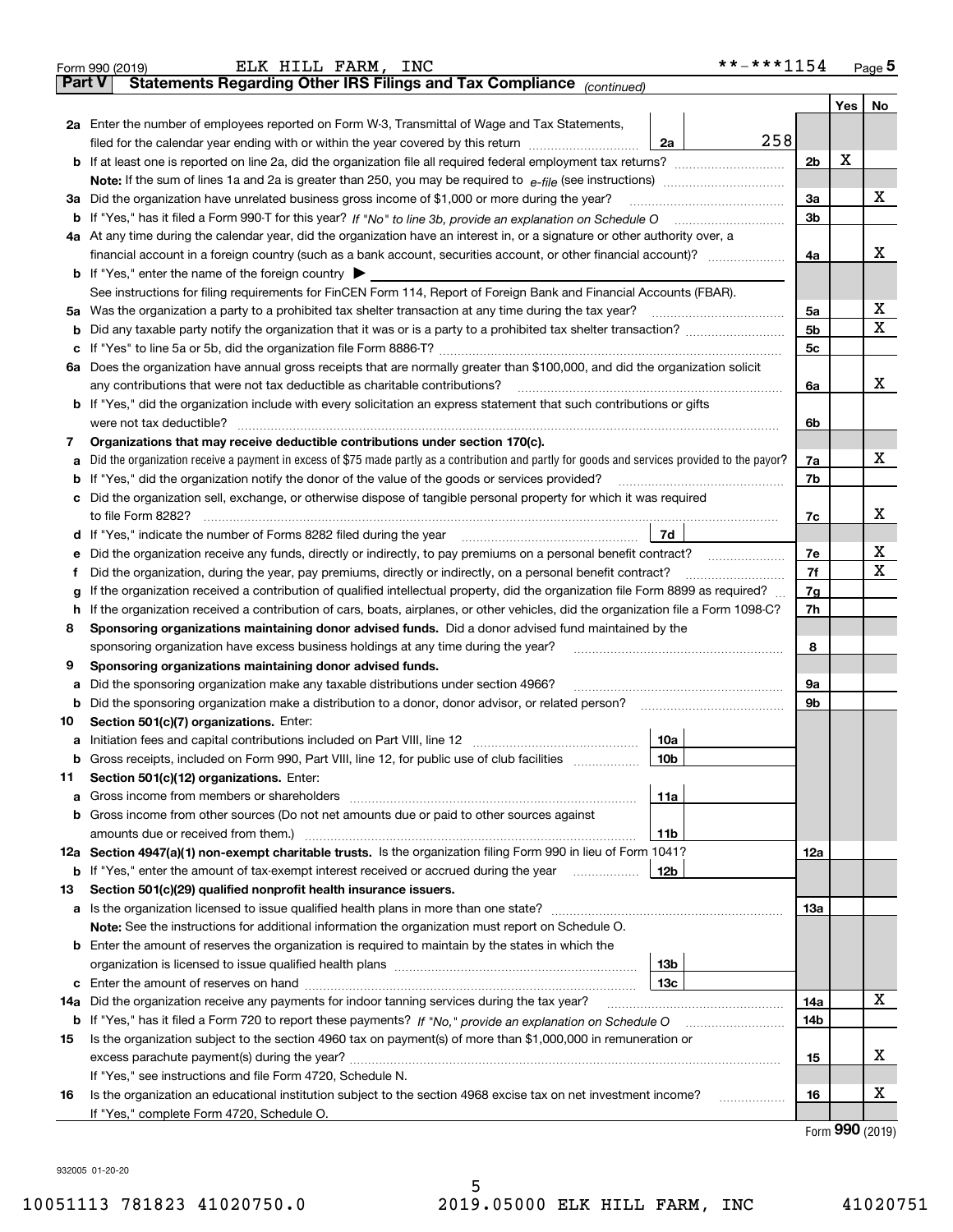| Form 990 (2019) |  |  |
|-----------------|--|--|
|                 |  |  |

*For each "Yes" response to lines 2 through 7b below, and for a "No" response to line 8a, 8b, or 10b below, describe the circumstances, processes, or changes on Schedule O. See instructions.* Form 990 (2019) **ELK HILL FARM, INC**<br>**Part VI Governance, Management, and Disclosure** For each "Yes" response to lines 2 through 7b below, and for a "No" response Check if Schedule O contains a response or note to any line in this Part VI

|                 |                                                                                                                                                                                                                                |    |    |                         | Yes <sub>1</sub> | No                      |
|-----------------|--------------------------------------------------------------------------------------------------------------------------------------------------------------------------------------------------------------------------------|----|----|-------------------------|------------------|-------------------------|
|                 | <b>1a</b> Enter the number of voting members of the governing body at the end of the tax year                                                                                                                                  | 1a | 32 |                         |                  |                         |
|                 | If there are material differences in voting rights among members of the governing body, or if the governing                                                                                                                    |    |    |                         |                  |                         |
|                 | body delegated broad authority to an executive committee or similar committee, explain on Schedule O.                                                                                                                          |    |    |                         |                  |                         |
| b               | Enter the number of voting members included on line 1a, above, who are independent                                                                                                                                             | 1b | 32 |                         |                  |                         |
| 2               | Did any officer, director, trustee, or key employee have a family relationship or a business relationship with any other                                                                                                       |    |    |                         |                  |                         |
|                 | officer, director, trustee, or key employee?                                                                                                                                                                                   |    |    | $\mathbf{2}$            |                  | X                       |
| З               | Did the organization delegate control over management duties customarily performed by or under the direct supervision                                                                                                          |    |    |                         |                  |                         |
|                 | of officers, directors, trustees, or key employees to a management company or other person?                                                                                                                                    |    |    | 3                       |                  | X                       |
| 4               | Did the organization make any significant changes to its governing documents since the prior Form 990 was filed?                                                                                                               |    |    | $\overline{\mathbf{4}}$ |                  | $\overline{\mathbf{x}}$ |
| 5               |                                                                                                                                                                                                                                |    |    | 5                       |                  | $\overline{\mathbf{x}}$ |
| 6               | Did the organization have members or stockholders?                                                                                                                                                                             |    |    | 6                       |                  | $\mathbf X$             |
| 7a              | Did the organization have members, stockholders, or other persons who had the power to elect or appoint one or                                                                                                                 |    |    |                         |                  |                         |
|                 |                                                                                                                                                                                                                                |    |    | 7a                      |                  | X                       |
|                 | <b>b</b> Are any governance decisions of the organization reserved to (or subject to approval by) members, stockholders, or                                                                                                    |    |    |                         |                  |                         |
|                 | persons other than the governing body?                                                                                                                                                                                         |    |    | 7b                      |                  | х                       |
| 8               | Did the organization contemporaneously document the meetings held or written actions undertaken during the year by the following:                                                                                              |    |    |                         |                  |                         |
| a               |                                                                                                                                                                                                                                |    |    | 8а                      | X                |                         |
| b               |                                                                                                                                                                                                                                |    |    | 8b                      | X                |                         |
| 9               | Is there any officer, director, trustee, or key employee listed in Part VII, Section A, who cannot be reached at the                                                                                                           |    |    |                         |                  |                         |
|                 |                                                                                                                                                                                                                                |    |    | 9                       |                  | X                       |
|                 | Section B. Policies (This Section B requests information about policies not required by the Internal Revenue Code.)                                                                                                            |    |    |                         |                  |                         |
|                 |                                                                                                                                                                                                                                |    |    |                         | Yes              | No                      |
|                 |                                                                                                                                                                                                                                |    |    | 10a                     |                  | X                       |
|                 | <b>b</b> If "Yes," did the organization have written policies and procedures governing the activities of such chapters, affiliates,                                                                                            |    |    |                         |                  |                         |
|                 |                                                                                                                                                                                                                                |    |    |                         |                  |                         |
|                 |                                                                                                                                                                                                                                |    |    | 10 <sub>b</sub><br>11a  | X                |                         |
|                 | 11a Has the organization provided a complete copy of this Form 990 to all members of its governing body before filing the form?                                                                                                |    |    |                         |                  |                         |
|                 | <b>b</b> Describe in Schedule O the process, if any, used by the organization to review this Form 990.                                                                                                                         |    |    |                         | X                |                         |
|                 |                                                                                                                                                                                                                                |    |    | 12a                     | х                |                         |
|                 | <b>b</b> Were officers, directors, or trustees, and key employees required to disclose annually interests that could give rise to conflicts?                                                                                   |    |    | 12 <sub>b</sub>         |                  |                         |
|                 | c Did the organization regularly and consistently monitor and enforce compliance with the policy? If "Yes," describe                                                                                                           |    |    |                         |                  |                         |
|                 | in Schedule O how this was done manufactured and continuum control of the Schedule O how this was done manufactured and continuum control of the Schedule O how this was done                                                  |    |    | 12c                     | X<br>X           |                         |
| 13              |                                                                                                                                                                                                                                |    |    | 13                      | X                |                         |
| 14              |                                                                                                                                                                                                                                |    |    | 14                      |                  |                         |
| 15              | Did the process for determining compensation of the following persons include a review and approval by independent                                                                                                             |    |    |                         |                  |                         |
|                 | persons, comparability data, and contemporaneous substantiation of the deliberation and decision?                                                                                                                              |    |    |                         |                  |                         |
|                 | a The organization's CEO, Executive Director, or top management official manufactured content content of the organization's CEO, Executive Director, or top management official manufactured content of the state of the conte |    |    | 15a                     | х                |                         |
|                 |                                                                                                                                                                                                                                |    |    | 15b                     | X                |                         |
|                 | If "Yes" to line 15a or 15b, describe the process in Schedule O (see instructions).                                                                                                                                            |    |    |                         |                  |                         |
|                 | 16a Did the organization invest in, contribute assets to, or participate in a joint venture or similar arrangement with a                                                                                                      |    |    |                         |                  |                         |
|                 | taxable entity during the year?                                                                                                                                                                                                |    |    | 16a                     |                  | X                       |
|                 | b If "Yes," did the organization follow a written policy or procedure requiring the organization to evaluate its participation                                                                                                 |    |    |                         |                  |                         |
|                 | in joint venture arrangements under applicable federal tax law, and take steps to safeguard the organization's                                                                                                                 |    |    |                         |                  |                         |
|                 | exempt status with respect to such arrangements?                                                                                                                                                                               |    |    | 16b                     |                  |                         |
|                 | <b>Section C. Disclosure</b>                                                                                                                                                                                                   |    |    |                         |                  |                         |
| 17              | <b>NONE</b><br>List the states with which a copy of this Form 990 is required to be filed $\blacktriangleright$                                                                                                                |    |    |                         |                  |                         |
| 18              | Section 6104 requires an organization to make its Forms 1023 (1024 or 1024-A, if applicable), 990, and 990-T (Section 501(c)(3)s only) available                                                                               |    |    |                         |                  |                         |
|                 | for public inspection. Indicate how you made these available. Check all that apply.                                                                                                                                            |    |    |                         |                  |                         |
|                 | $\lfloor x \rfloor$ Upon request<br>$\mid$ $\rm X\mid$ Own website<br>$ X $ Another's website<br>Other (explain on Schedule O)                                                                                                 |    |    |                         |                  |                         |
| 19              | Describe on Schedule O whether (and if so, how) the organization made its governing documents, conflict of interest policy, and financial                                                                                      |    |    |                         |                  |                         |
|                 | statements available to the public during the tax year.                                                                                                                                                                        |    |    |                         |                  |                         |
| 20              | State the name, address, and telephone number of the person who possesses the organization's books and records                                                                                                                 |    |    |                         |                  |                         |
|                 | RON SPEARS - (804) 457-4866                                                                                                                                                                                                    |    |    |                         |                  |                         |
|                 | 23063<br>1975 ELK HILL ROAD, GOOCHLAND,<br>VA                                                                                                                                                                                  |    |    |                         |                  |                         |
| 932006 01-20-20 |                                                                                                                                                                                                                                |    |    |                         | Form 990 (2019)  |                         |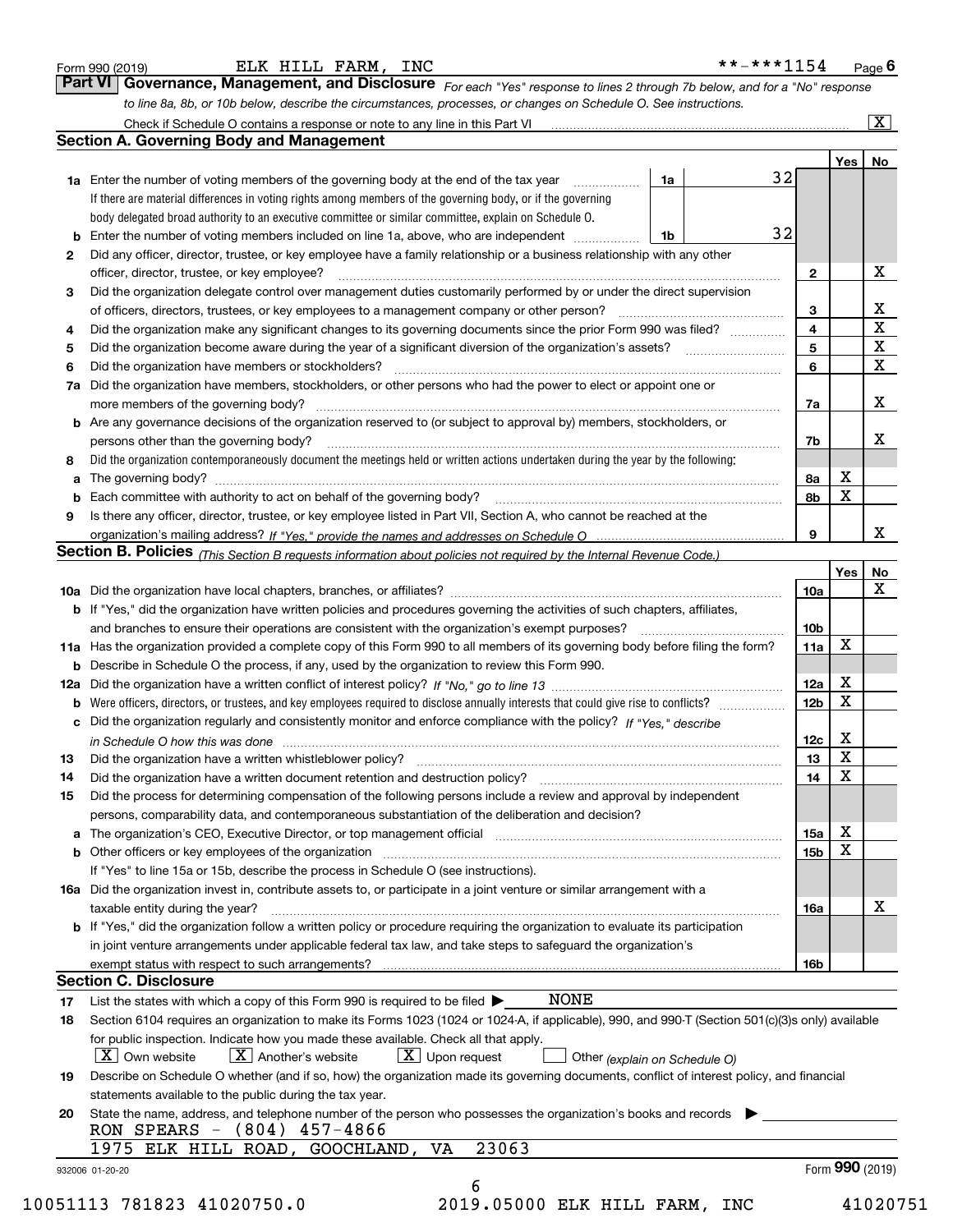|  | Form 990 (2019) |
|--|-----------------|
|  |                 |

 $\mathcal{L}^{\text{max}}$ 

| Form 990 (2019) |                                               | ELK HILL FARM, INC | **-***1154                                                                                 | Page 7 |
|-----------------|-----------------------------------------------|--------------------|--------------------------------------------------------------------------------------------|--------|
|                 |                                               |                    | Part VII Compensation of Officers, Directors, Trustees, Key Employees, Highest Compensated |        |
|                 | <b>Employees, and Independent Contractors</b> |                    |                                                                                            |        |

Check if Schedule O contains a response or note to any line in this Part VII

**Section A. Officers, Directors, Trustees, Key Employees, and Highest Compensated Employees**

**1a**  Complete this table for all persons required to be listed. Report compensation for the calendar year ending with or within the organization's tax year. **•** List all of the organization's current officers, directors, trustees (whether individuals or organizations), regardless of amount of compensation.

Enter -0- in columns (D), (E), and (F) if no compensation was paid.

 $\bullet$  List all of the organization's  $\,$ current key employees, if any. See instructions for definition of "key employee."

**•** List the organization's five current highest compensated employees (other than an officer, director, trustee, or key employee) who received reportable compensation (Box 5 of Form W-2 and/or Box 7 of Form 1099-MISC) of more than \$100,000 from the organization and any related organizations.

**•** List all of the organization's former officers, key employees, and highest compensated employees who received more than \$100,000 of reportable compensation from the organization and any related organizations.

**former directors or trustees**  ¥ List all of the organization's that received, in the capacity as a former director or trustee of the organization, more than \$10,000 of reportable compensation from the organization and any related organizations.

See instructions for the order in which to list the persons above.

Check this box if neither the organization nor any related organization compensated any current officer, director, or trustee.  $\mathcal{L}^{\text{max}}$ 

| (A)                             | (B)                      |                                |                                 |         | (C)          |                                  |        | (D)             | (E)             | (F)                         |
|---------------------------------|--------------------------|--------------------------------|---------------------------------|---------|--------------|----------------------------------|--------|-----------------|-----------------|-----------------------------|
| Name and title                  | Average                  |                                | (do not check more than one     |         | Position     |                                  |        | Reportable      | Reportable      | Estimated                   |
|                                 | hours per                |                                | box, unless person is both an   |         |              |                                  |        | compensation    | compensation    | amount of                   |
|                                 | week                     |                                | officer and a director/trustee) |         |              |                                  |        | from            | from related    | other                       |
|                                 | (list any                |                                |                                 |         |              |                                  |        | the             | organizations   | compensation                |
|                                 | hours for                |                                |                                 |         |              |                                  |        | organization    | (W-2/1099-MISC) | from the                    |
|                                 | related<br>organizations |                                |                                 |         |              |                                  |        | (W-2/1099-MISC) |                 | organization<br>and related |
|                                 | below                    |                                |                                 |         |              |                                  |        |                 |                 | organizations               |
|                                 | line)                    | Individual trustee or director | Institutional trustee           | Officer | Key employee | Highest compensated<br> employee | Former |                 |                 |                             |
| (1) GERALD L. HAGEN, JR.        | 1.00                     |                                |                                 |         |              |                                  |        |                 |                 |                             |
| <b>DIRECTOR</b>                 |                          | X                              |                                 |         |              |                                  |        | 0.              | $\mathbf 0$ .   | 0.                          |
| (2) WILLIAM J. G. BARNES        | 1.00                     |                                |                                 |         |              |                                  |        |                 |                 |                             |
| VICE CHAIR                      |                          | $\mathbf X$                    |                                 | X       |              |                                  |        | 0.              | $\mathbf 0$ .   | 0.                          |
| (3) PETER H. BOWLES             | 1.00                     |                                |                                 |         |              |                                  |        |                 |                 |                             |
| <b>DIRECTOR</b>                 |                          | X                              |                                 |         |              |                                  |        | 0.              | $\mathbf 0$ .   | 0.                          |
| CHARLES E. BRADSHAW III<br>(4)  | 1.00                     |                                |                                 |         |              |                                  |        |                 |                 |                             |
| <b>BOARD CHAIR</b>              |                          | $\mathbf X$                    |                                 | X       |              |                                  |        | 0.              | $\mathbf 0$ .   | $0_{.}$                     |
| (5) WILLIAM T. CLARKE, JR.      | 1.00                     |                                |                                 |         |              |                                  |        |                 |                 |                             |
| <b>DIRECTOR</b>                 |                          | X                              |                                 |         |              |                                  |        | 0.              | $\mathbf 0$ .   | $0_{.}$                     |
| (6) DAVID P. CORRIGAN           | 1.00                     |                                |                                 |         |              |                                  |        |                 |                 |                             |
| <b>DIRECTOR</b>                 |                          | X                              |                                 |         |              |                                  |        | 0.              | $\mathbf 0$ .   | $0_{.}$                     |
| (7) SUSAN H. DAVENPORT          | 1.00                     |                                |                                 |         |              |                                  |        |                 |                 |                             |
| IMMED BOARD PAST CHAIR          |                          | $\mathbf X$                    |                                 | X       |              |                                  |        | 0.              | $\mathbf 0$ .   | $0_{.}$                     |
| (8) MR. MICHAEL E KLEIN         | 1.00                     |                                |                                 |         |              |                                  |        |                 |                 |                             |
| <b>DIRECTOR</b>                 |                          | X                              |                                 |         |              |                                  |        | 0.              | $\mathbf 0$ .   | $0_{.}$                     |
| (9) MS. SARAH LANE              | 1.00                     |                                |                                 |         |              |                                  |        |                 |                 |                             |
| <b>DIRECTOR</b>                 |                          | X                              |                                 |         |              |                                  |        | 0.              | $\mathbf 0$ .   | 0.                          |
| (10) WILLIAM H. HARRIS, III     | 1.00                     |                                |                                 |         |              |                                  |        |                 |                 |                             |
| <b>DIRECTOR</b>                 |                          | X                              |                                 |         |              |                                  |        | 0.              | $\mathbf 0$ .   | 0.                          |
| (11) MAXINE L. JONES            | 1.00                     |                                |                                 |         |              |                                  |        |                 |                 |                             |
| <b>DIRECTOR</b>                 |                          | X                              |                                 |         |              |                                  |        | 0.              | $\mathbf 0$ .   | 0.                          |
| (12) JOHN G. JORDAN, III        | 1.00                     |                                |                                 |         |              |                                  |        |                 |                 |                             |
| <b>DIRECTOR</b>                 |                          | X                              |                                 |         |              |                                  |        | 0.              | $\mathbf 0$ .   | 0.                          |
| (13) DR. JOSEPH A. JAMES        | 1.00                     |                                |                                 |         |              |                                  |        |                 |                 |                             |
| <b>DIRECTOR</b>                 |                          | $\mathbf X$                    |                                 |         |              |                                  |        | 0.              | $\mathbf 0$ .   | 0.                          |
| (14) M. BAGLEY REID             | 1.00                     |                                |                                 |         |              |                                  |        |                 |                 |                             |
| FOUNDATION CHAIR                |                          | X                              |                                 |         |              |                                  |        | 0.              | Ο.              | 0.                          |
| (15) MR PHILIP SAUL             | 1.00                     |                                |                                 |         |              |                                  |        |                 |                 |                             |
| <b>DIRECTOR</b>                 |                          | X                              |                                 |         |              |                                  |        | $\mathbf 0$ .   | $\mathbf 0$ .   | 0.                          |
| (16) MS. ELISHA WILKINS CONTNER | 1.00                     |                                |                                 |         |              |                                  |        |                 |                 |                             |
| <b>DIRECTOR</b>                 |                          | x                              |                                 |         |              |                                  |        | 0.              | $\mathbf 0$ .   | $\mathbf{0}$ .              |
| (17) NELSON S. TEAGUE, JR.      | 1.00                     |                                |                                 |         |              |                                  |        |                 |                 |                             |
| DIRECTOR                        |                          | x                              |                                 |         |              |                                  |        | 0.              | $\mathbf 0$ .   | 0.                          |
| 932007 01-20-20                 |                          |                                |                                 |         |              |                                  |        |                 |                 | Form 990 (2019)             |

10051113 781823 41020750.0 2019.05000 ELK HILL FARM, INC 41020751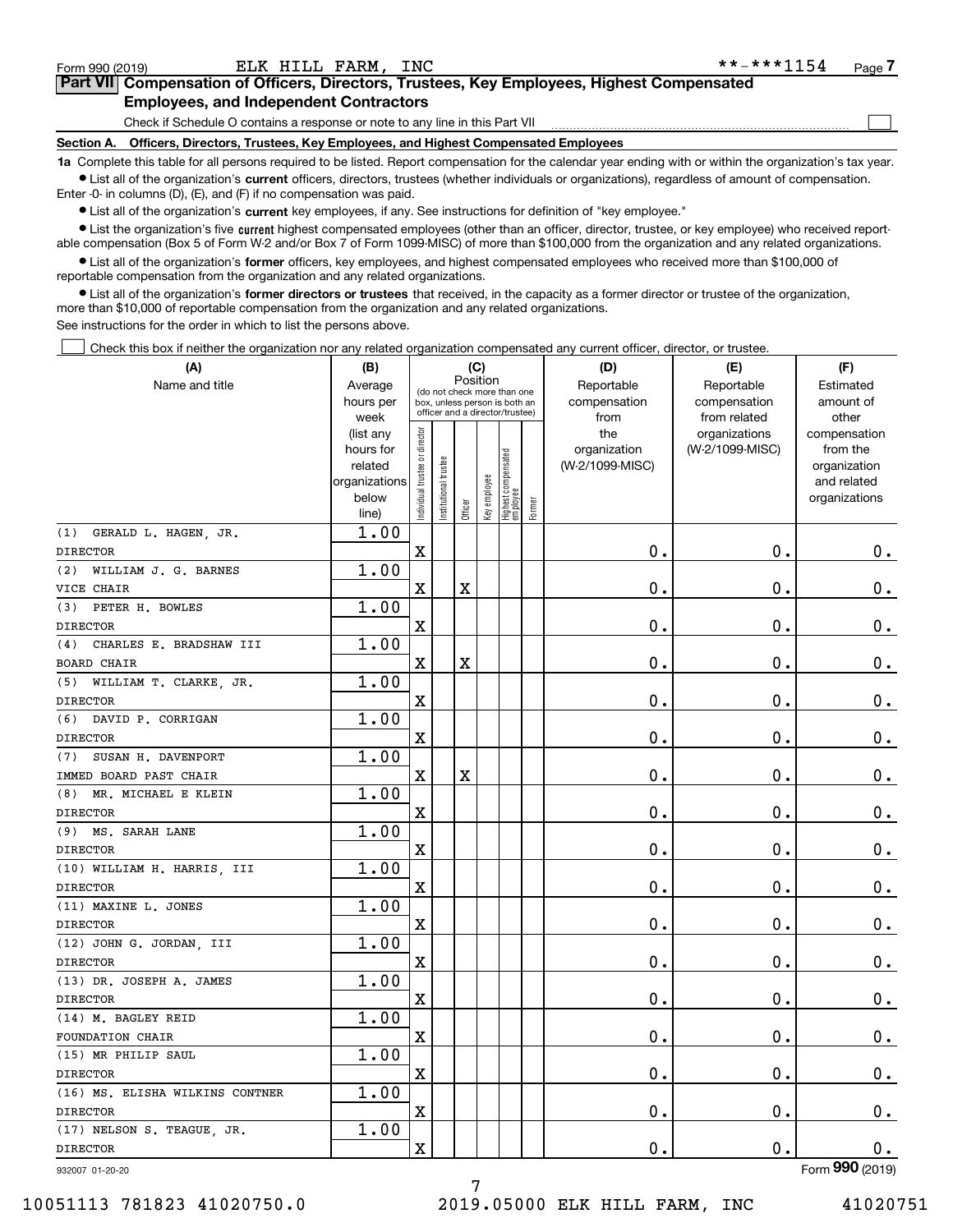Form 990 (2019) Page ELK HILL FARM, INC

**8** \*\*-\*\*\*1154

| $\vert$ Part VII $\vert$ Section A. Officers, Directors, Trustees, Key Employees, and Highest Compensated Employees $\vert$ $_{\rm {Continued)}}$ |                              |                                |                       |             |              |                                                              |        |                                |                 |                  |                     |                  |
|---------------------------------------------------------------------------------------------------------------------------------------------------|------------------------------|--------------------------------|-----------------------|-------------|--------------|--------------------------------------------------------------|--------|--------------------------------|-----------------|------------------|---------------------|------------------|
| (A)                                                                                                                                               | (B)                          |                                |                       |             | (C)          |                                                              |        | (D)                            | (E)             |                  | (F)                 |                  |
| Name and title                                                                                                                                    | Average                      |                                |                       |             | Position     |                                                              |        | Reportable                     | Reportable      |                  | Estimated           |                  |
|                                                                                                                                                   | hours per                    |                                |                       |             |              | (do not check more than one<br>box, unless person is both an |        | compensation                   | compensation    |                  | amount of           |                  |
|                                                                                                                                                   | week                         |                                |                       |             |              | officer and a director/trustee)                              |        | from                           | from related    |                  | other               |                  |
|                                                                                                                                                   | (list any                    |                                |                       |             |              |                                                              |        | the                            | organizations   |                  | compensation        |                  |
|                                                                                                                                                   | hours for                    |                                |                       |             |              |                                                              |        | organization                   | (W-2/1099-MISC) |                  | from the            |                  |
|                                                                                                                                                   | related                      |                                |                       |             |              |                                                              |        | (W-2/1099-MISC)                |                 |                  | organization        |                  |
|                                                                                                                                                   | organizations<br>below       |                                |                       |             |              |                                                              |        |                                |                 |                  | and related         |                  |
|                                                                                                                                                   | line)                        | Individual trustee or director | Institutional trustee | Officer     | key employee | Highest compensated<br> employee                             | Former |                                |                 |                  | organizations       |                  |
| (18) HENRY L. VALENTINE, III                                                                                                                      | 1.00                         |                                |                       |             |              |                                                              |        |                                |                 |                  |                     |                  |
| <b>DIRECTOR</b>                                                                                                                                   |                              | $\mathbf x$                    |                       |             |              |                                                              |        | 0.                             |                 | 0.               |                     |                  |
|                                                                                                                                                   |                              |                                |                       |             |              |                                                              |        |                                |                 |                  |                     | 0.               |
| (19) CHRISTOPHER H. WILLIAMS                                                                                                                      | 1.00                         |                                |                       |             |              |                                                              |        |                                |                 |                  |                     |                  |
| <b>DIRECTOR</b>                                                                                                                                   |                              | X                              |                       |             |              |                                                              |        | 0.                             |                 | 0.               |                     | 0.               |
| (20) SARA M. GRATTAN                                                                                                                              | 1.00                         |                                |                       |             |              |                                                              |        |                                |                 |                  |                     |                  |
| <b>DIRECTOR</b>                                                                                                                                   |                              | X                              |                       |             |              |                                                              |        | 0.                             |                 | 0.               |                     | 0.               |
| (21) C. HUNTER STOKES                                                                                                                             | 1.00                         |                                |                       |             |              |                                                              |        |                                |                 |                  |                     |                  |
| <b>DIRECTOR</b>                                                                                                                                   |                              | X                              |                       |             |              |                                                              |        | 0.                             |                 | 0.               |                     | 0.               |
| (22) STEPHANIE T. JEFFERSON                                                                                                                       | 1.00                         |                                |                       |             |              |                                                              |        |                                |                 |                  |                     |                  |
| <b>SECRETARY</b>                                                                                                                                  |                              | X                              |                       | X           |              |                                                              |        | 0.                             |                 | 0.               |                     | 0.               |
| (23) MICHAEL C. MORRELL                                                                                                                           | 1.00                         |                                |                       |             |              |                                                              |        |                                |                 |                  |                     |                  |
| <b>DIRECTOR</b>                                                                                                                                   |                              | X                              |                       |             |              |                                                              |        | $0$ .                          |                 | 0.               |                     | 0.               |
| (24) REV DR. JOHN E. MILLER                                                                                                                       | 1.00                         |                                |                       |             |              |                                                              |        |                                |                 |                  |                     |                  |
| <b>DIRECTOR</b>                                                                                                                                   |                              | X                              |                       |             |              |                                                              |        | $0$ .                          |                 | 0.               |                     | 0.               |
| (25) R.L. TERRELL WILLIAMS                                                                                                                        | 1.00                         |                                |                       |             |              |                                                              |        |                                |                 |                  |                     |                  |
| <b>DIRECTOR</b>                                                                                                                                   |                              | X                              |                       |             |              |                                                              |        | $0$ .                          |                 | 0.               |                     | 0.               |
| (26) FRANK H. REICHEL III                                                                                                                         | 1.00                         |                                |                       |             |              |                                                              |        |                                |                 |                  |                     |                  |
| <b>TREASURER</b>                                                                                                                                  |                              | $\mathbf x$                    |                       | $\mathbf X$ |              |                                                              |        | $\mathbf 0$ .                  |                 | 0.               |                     | 0.               |
| 1b Subtotal                                                                                                                                       |                              |                                |                       |             |              |                                                              |        | $\overline{0}$ .               |                 | $\overline{0}$ . |                     | $\overline{0}$ . |
|                                                                                                                                                   |                              |                                |                       |             |              |                                                              |        | 327,021.                       |                 | $\overline{0}$ . |                     | 0.               |
|                                                                                                                                                   |                              |                                |                       |             |              |                                                              |        | 327,021.                       |                 | $\overline{0}$ . |                     | $\overline{0}$ . |
| Total number of individuals (including but not limited to those listed above) who received more than \$100,000 of reportable<br>$\mathbf{2}$      |                              |                                |                       |             |              |                                                              |        |                                |                 |                  |                     |                  |
| compensation from the organization $\blacktriangleright$                                                                                          |                              |                                |                       |             |              |                                                              |        |                                |                 |                  |                     | 3                |
|                                                                                                                                                   |                              |                                |                       |             |              |                                                              |        |                                |                 |                  | Yes                 | No               |
| Did the organization list any former officer, director, trustee, key employee, or highest compensated employee on<br>3                            |                              |                                |                       |             |              |                                                              |        |                                |                 |                  |                     |                  |
|                                                                                                                                                   |                              |                                |                       |             |              |                                                              |        |                                |                 |                  | 3                   | Χ                |
| For any individual listed on line 1a, is the sum of reportable compensation and other compensation from the organization<br>4                     |                              |                                |                       |             |              |                                                              |        |                                |                 |                  |                     |                  |
|                                                                                                                                                   |                              |                                |                       |             |              |                                                              |        |                                |                 |                  | 4                   | X                |
|                                                                                                                                                   |                              |                                |                       |             |              |                                                              |        |                                |                 |                  |                     |                  |
| Did any person listed on line 1a receive or accrue compensation from any unrelated organization or individual for services<br>5                   |                              |                                |                       |             |              |                                                              |        |                                |                 |                  |                     | х                |
| <b>Section B. Independent Contractors</b>                                                                                                         |                              |                                |                       |             |              |                                                              |        |                                |                 |                  | 5                   |                  |
|                                                                                                                                                   |                              |                                |                       |             |              |                                                              |        |                                |                 |                  |                     |                  |
| Complete this table for your five highest compensated independent contractors that received more than \$100,000 of compensation from<br>1         |                              |                                |                       |             |              |                                                              |        |                                |                 |                  |                     |                  |
| the organization. Report compensation for the calendar year ending with or within the organization's tax year.                                    |                              |                                |                       |             |              |                                                              |        |                                |                 |                  |                     |                  |
| (A)<br>Name and business address                                                                                                                  |                              |                                |                       |             |              |                                                              |        | (B)<br>Description of services |                 |                  | (C)<br>Compensation |                  |
|                                                                                                                                                   |                              |                                |                       |             |              |                                                              |        |                                |                 |                  |                     |                  |
|                                                                                                                                                   | VA SCHOOL FOR DEAF AND BLIND |                                |                       |             |              |                                                              |        |                                |                 |                  |                     |                  |
| PO BOX 2069, STANTON, VA 24402                                                                                                                    |                              |                                |                       |             |              |                                                              |        | SUPPORT                        |                 |                  | 137,274.            |                  |
|                                                                                                                                                   |                              |                                |                       |             |              |                                                              |        |                                |                 |                  |                     |                  |
|                                                                                                                                                   |                              |                                |                       |             |              |                                                              |        |                                |                 |                  |                     |                  |
|                                                                                                                                                   |                              |                                |                       |             |              |                                                              |        |                                |                 |                  |                     |                  |
|                                                                                                                                                   |                              |                                |                       |             |              |                                                              |        |                                |                 |                  |                     |                  |
|                                                                                                                                                   |                              |                                |                       |             |              |                                                              |        |                                |                 |                  |                     |                  |
|                                                                                                                                                   |                              |                                |                       |             |              |                                                              |        |                                |                 |                  |                     |                  |
|                                                                                                                                                   |                              |                                |                       |             |              |                                                              |        |                                |                 |                  |                     |                  |
|                                                                                                                                                   |                              |                                |                       |             |              |                                                              |        |                                |                 |                  |                     |                  |
| Total number of independent contractors (including but not limited to those listed above) who received more than<br>2                             |                              |                                |                       |             |              |                                                              |        |                                |                 |                  |                     |                  |
| \$100,000 of compensation from the organization                                                                                                   |                              |                                |                       |             |              |                                                              |        |                                |                 |                  |                     |                  |
| PART VII, SECTION A CONTINUATION SHEETS<br>SEE                                                                                                    |                              |                                |                       |             |              |                                                              |        |                                |                 |                  | Form 990 (2019)     |                  |
| 932008 01-20-20                                                                                                                                   |                              |                                |                       |             |              |                                                              |        |                                |                 |                  |                     |                  |
|                                                                                                                                                   |                              |                                |                       | 8           |              |                                                              |        |                                |                 |                  |                     |                  |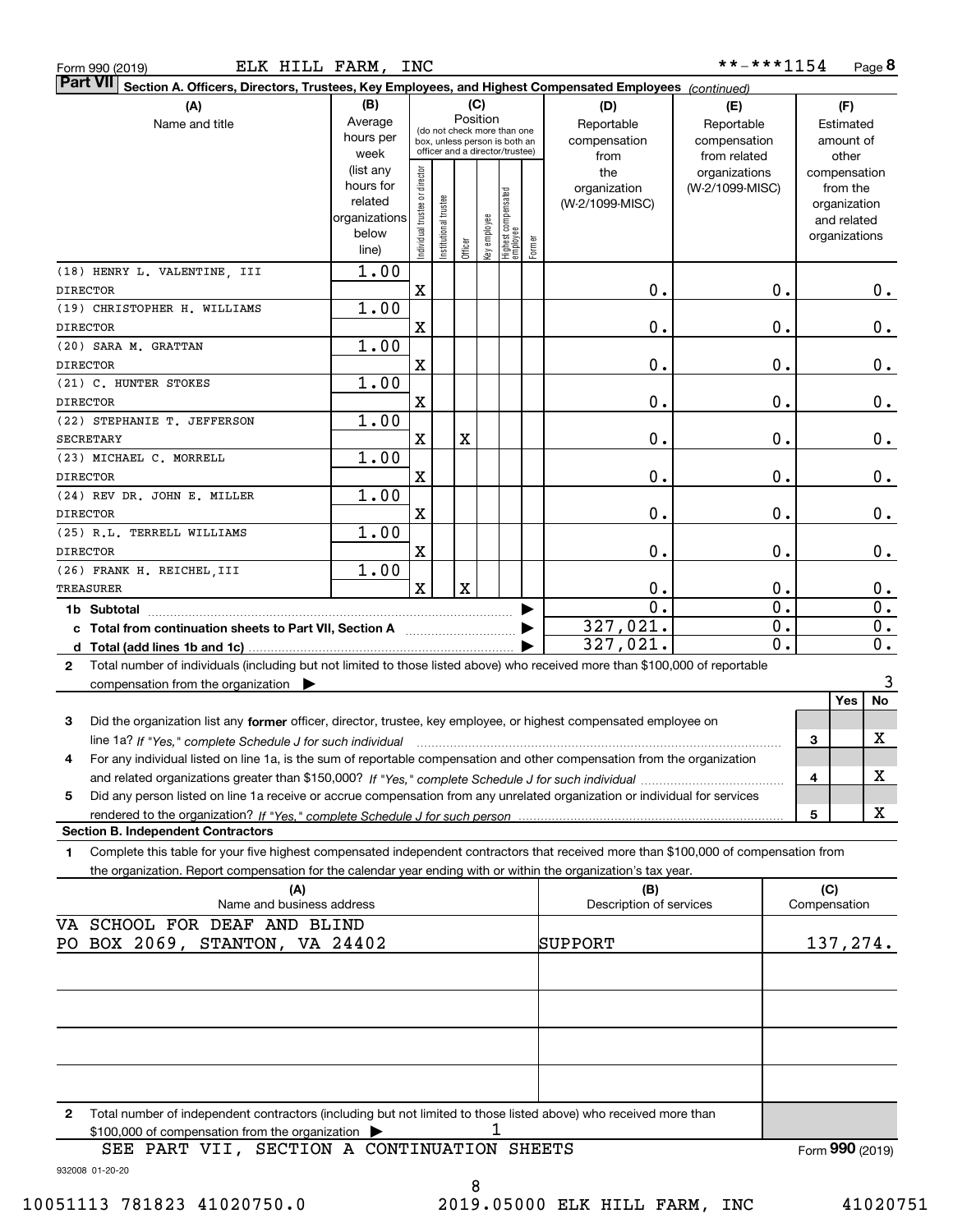| <b>Part VII</b> Section A. Officers, Directors, Trustees, Key Employees, and Highest Compensated Employees (continued) |                        |                                |                      |         |                        |                              |        |                      |                              |                    |
|------------------------------------------------------------------------------------------------------------------------|------------------------|--------------------------------|----------------------|---------|------------------------|------------------------------|--------|----------------------|------------------------------|--------------------|
| (A)                                                                                                                    | (B)                    |                                |                      |         | (C)                    |                              |        | (D)                  | (E)                          | (F)                |
| Name and title                                                                                                         | Average                |                                |                      |         | Position               |                              |        | Reportable           | Reportable                   | Estimated          |
|                                                                                                                        | hours<br>per           |                                |                      |         | (check all that apply) |                              |        | compensation<br>from | compensation<br>from related | amount of<br>other |
|                                                                                                                        | week                   |                                |                      |         |                        |                              |        | the                  | organizations                | compensation       |
|                                                                                                                        | (list any              |                                |                      |         |                        |                              |        | organization         | (W-2/1099-MISC)              | from the           |
|                                                                                                                        | hours for              |                                |                      |         |                        |                              |        | (W-2/1099-MISC)      |                              | organization       |
|                                                                                                                        | related                |                                |                      |         |                        |                              |        |                      |                              | and related        |
|                                                                                                                        | organizations<br>below | Individual trustee or director | nstitutional trustee |         | Key employee           |                              |        |                      |                              | organizations      |
|                                                                                                                        | line)                  |                                |                      | Officer |                        | Highest compensated employee | Former |                      |                              |                    |
| (27) JEFFREY L. WILT                                                                                                   | 1.00                   |                                |                      |         |                        |                              |        |                      |                              |                    |
| <b>DIRECTOR</b>                                                                                                        |                        | $\mathbf X$                    |                      |         |                        |                              |        | $0$ .                | $0$ .                        | 0.                 |
| (28) JAMES W. GORDON                                                                                                   | 1.00                   |                                |                      |         |                        |                              |        |                      |                              |                    |
| <b>DIRECTOR</b>                                                                                                        |                        | $\mathbf X$                    |                      |         |                        |                              |        | $\mathbf 0$ .        | $0$ .                        | $\pmb{0}$ .        |
| (29) ALEXANDRA DAHLGREN                                                                                                | 1.00                   |                                |                      |         |                        |                              |        |                      |                              |                    |
| <b>DIRECTOR</b>                                                                                                        |                        | $\mathbf X$                    |                      |         |                        |                              |        | $\mathbf 0$ .        | $0$ .                        | $\pmb{0}$ .        |
| (30) E. TELLER STALFORT                                                                                                | 1.00                   |                                |                      |         |                        |                              |        |                      |                              |                    |
| <b>DIRECTOR</b>                                                                                                        |                        | $\mathbf X$                    |                      |         |                        |                              |        | $\mathbf 0$ .        | $0$ .                        | $\pmb{0}$ .        |
| (31) PAUL MORETON                                                                                                      | 1.00                   |                                |                      |         |                        |                              |        |                      |                              |                    |
| <b>DIRECTOR</b>                                                                                                        |                        | $\mathbf X$                    |                      |         |                        |                              |        | $\mathbf 0$ .        | $0$ .                        | 0.                 |
| (32) GREG NEEL                                                                                                         | 1.00                   |                                |                      |         |                        |                              |        |                      |                              |                    |
| <b>DIRECTOR</b>                                                                                                        |                        | $\mathbf X$                    |                      |         |                        |                              |        | $\mathbf 0$ .        | $0$ .                        | 0.                 |
| (33) MICHAEL C. FARLEY<br>CHIEF EXECUTIVE OFFICER                                                                      | 40.00                  |                                |                      | X       |                        |                              |        |                      | 0.                           | 0.                 |
| (34) DANIEL FITZSIMMONS                                                                                                | 40.00                  |                                |                      |         |                        |                              |        | 142,833.             |                              |                    |
| CHIEF FINANCIAL OFFICER                                                                                                |                        |                                |                      | X       |                        |                              |        | 66,037.              | 0.                           | 0.                 |
| (35) RONALD K. SPEARS                                                                                                  | 40.00                  |                                |                      |         |                        |                              |        |                      |                              |                    |
| CHIEF OPERATING OFFICER                                                                                                |                        |                                |                      | X       |                        |                              |        | 118,151.             | $\mathbf 0$ .                | 0.                 |
|                                                                                                                        |                        |                                |                      |         |                        |                              |        |                      |                              |                    |
|                                                                                                                        |                        |                                |                      |         |                        |                              |        |                      |                              |                    |
|                                                                                                                        |                        |                                |                      |         |                        |                              |        |                      |                              |                    |
|                                                                                                                        |                        |                                |                      |         |                        |                              |        |                      |                              |                    |
|                                                                                                                        |                        |                                |                      |         |                        |                              |        |                      |                              |                    |
|                                                                                                                        |                        |                                |                      |         |                        |                              |        |                      |                              |                    |
|                                                                                                                        |                        |                                |                      |         |                        |                              |        |                      |                              |                    |
|                                                                                                                        |                        |                                |                      |         |                        |                              |        |                      |                              |                    |
|                                                                                                                        |                        |                                |                      |         |                        |                              |        |                      |                              |                    |
|                                                                                                                        |                        |                                |                      |         |                        |                              |        |                      |                              |                    |
|                                                                                                                        |                        |                                |                      |         |                        |                              |        |                      |                              |                    |
|                                                                                                                        |                        |                                |                      |         |                        |                              |        |                      |                              |                    |
|                                                                                                                        |                        |                                |                      |         |                        |                              |        |                      |                              |                    |
|                                                                                                                        |                        |                                |                      |         |                        |                              |        |                      |                              |                    |
|                                                                                                                        |                        |                                |                      |         |                        |                              |        |                      |                              |                    |
|                                                                                                                        |                        |                                |                      |         |                        |                              |        |                      |                              |                    |
|                                                                                                                        |                        |                                |                      |         |                        |                              |        |                      |                              |                    |
|                                                                                                                        |                        |                                |                      |         |                        |                              |        |                      |                              |                    |
|                                                                                                                        |                        |                                |                      |         |                        |                              |        |                      |                              |                    |
|                                                                                                                        |                        |                                |                      |         |                        |                              |        |                      |                              |                    |
|                                                                                                                        |                        |                                |                      |         |                        |                              |        |                      |                              |                    |
|                                                                                                                        |                        |                                |                      |         |                        |                              |        |                      |                              |                    |
|                                                                                                                        |                        |                                |                      |         |                        |                              |        | 327,021.             |                              |                    |

ELK HILL FARM, INC \*\*-\*\*\*1154

Form 990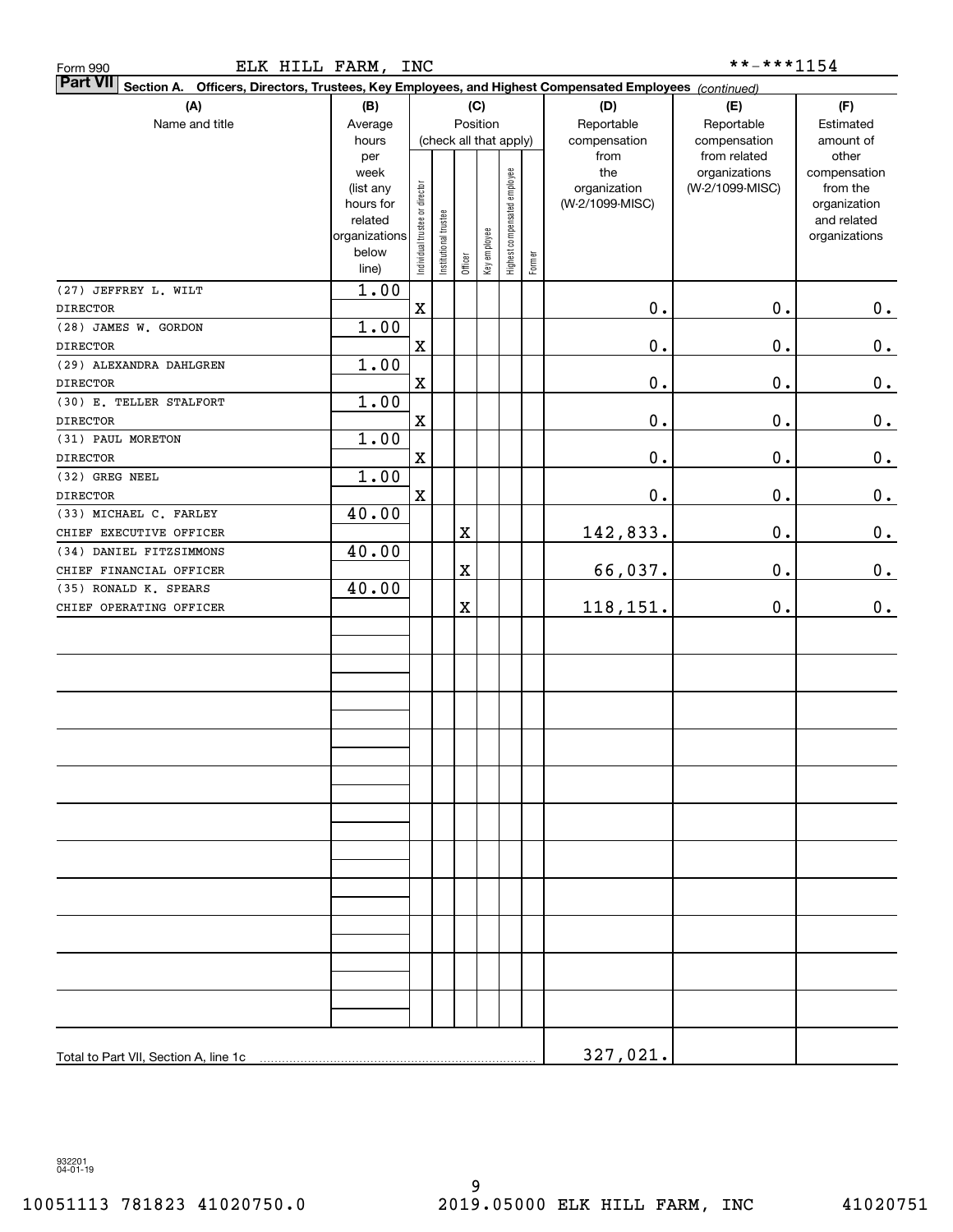| Check if Schedule O contains a response or note to any line in this Part VIII<br>(B)<br>(C)<br>(D)<br>(A)<br>Unrelated<br>Related or exempt<br>Total revenue<br>from tax under<br>function revenue<br>business revenue<br>1 a Federated campaigns<br>1a<br>Contributions, Gifts, Grants<br>and Other Similar Amounts<br>1 <sub>b</sub><br><b>b</b> Membership dues<br>1 <sub>c</sub><br>c Fundraising events<br>333,022.<br>1 <sub>d</sub><br>d Related organizations<br>$\overline{\phantom{a}}$<br>e Government grants (contributions)<br>1e<br>f All other contributions, gifts, grants, and<br>1, 171, 481.<br>similar amounts not included above<br>1f<br>229,652.<br>$1g$ \$<br>Noncash contributions included in lines 1a-1f<br>g<br>1,504,503.<br><b>Business Code</b><br>611710<br>TUITION ASSISTANCE AND FEES<br>5,934,189.<br>5,934,189.<br>2а<br>Program Service<br>Revenue<br>MEDICAID AND INSURANCE<br>623990<br>3,330,755.<br>3, 330, 755.<br>b<br>c<br>d<br>All other program service revenue<br>f<br>9,264,944.<br>ь<br>a<br>Investment income (including dividends, interest, and<br>3<br>12,229.<br>▶<br>Income from investment of tax-exempt bond proceeds<br>4<br>5<br>(i) Real<br>(ii) Personal<br>6a<br>Gross rents<br>6а<br>.<br>6b<br>Less: rental expenses<br>b<br>Rental income or (loss)<br>6с<br>c<br>d Net rental income or (loss)<br>(i) Securities<br>(ii) Other<br>7 a Gross amount from sales of<br>assets other than inventory<br>7a<br><b>b</b> Less: cost or other basis<br>Revenue<br>and sales expenses<br>7b<br>7c<br>c Gain or (loss)<br>ð<br>8 a Gross income from fundraising events (not<br>ŏ<br>including \$<br>оf<br>contributions reported on line 1c). See<br>8a<br>8b<br><b>b</b> Less: direct expenses<br>Net income or (loss) from fundraising events<br>c<br>9 a Gross income from gaming activities. See<br>9a<br><b>b</b> Less: direct expenses <b>manually</b><br>9b<br>c Net income or (loss) from gaming activities<br>10 a Gross sales of inventory, less returns<br> 10a<br><b>b</b> Less: cost of goods sold<br>10bl<br>c Net income or (loss) from sales of inventory<br><b>Business Code</b><br>Miscellaneous<br>11 a<br>Revenue<br>b<br>c<br>the control of the control of the control of the control of the control of<br>10,781,676.<br>9,264,944.<br>0.<br>12<br>932009 01-20-20 |  |  |  |  |  |  |                                        |
|----------------------------------------------------------------------------------------------------------------------------------------------------------------------------------------------------------------------------------------------------------------------------------------------------------------------------------------------------------------------------------------------------------------------------------------------------------------------------------------------------------------------------------------------------------------------------------------------------------------------------------------------------------------------------------------------------------------------------------------------------------------------------------------------------------------------------------------------------------------------------------------------------------------------------------------------------------------------------------------------------------------------------------------------------------------------------------------------------------------------------------------------------------------------------------------------------------------------------------------------------------------------------------------------------------------------------------------------------------------------------------------------------------------------------------------------------------------------------------------------------------------------------------------------------------------------------------------------------------------------------------------------------------------------------------------------------------------------------------------------------------------------------------------------------------------------------------------------------------------------------------------------------------------------------------------------------------------------------------------------------------------------------------------------------------------------------------------------------------------------------------------------------------------------------------------------------------------------------------------------------------------------------------------------------------------------------------------------------|--|--|--|--|--|--|----------------------------------------|
|                                                                                                                                                                                                                                                                                                                                                                                                                                                                                                                                                                                                                                                                                                                                                                                                                                                                                                                                                                                                                                                                                                                                                                                                                                                                                                                                                                                                                                                                                                                                                                                                                                                                                                                                                                                                                                                                                                                                                                                                                                                                                                                                                                                                                                                                                                                                                    |  |  |  |  |  |  | Revenue excluded<br>sections 512 - 514 |
|                                                                                                                                                                                                                                                                                                                                                                                                                                                                                                                                                                                                                                                                                                                                                                                                                                                                                                                                                                                                                                                                                                                                                                                                                                                                                                                                                                                                                                                                                                                                                                                                                                                                                                                                                                                                                                                                                                                                                                                                                                                                                                                                                                                                                                                                                                                                                    |  |  |  |  |  |  |                                        |
|                                                                                                                                                                                                                                                                                                                                                                                                                                                                                                                                                                                                                                                                                                                                                                                                                                                                                                                                                                                                                                                                                                                                                                                                                                                                                                                                                                                                                                                                                                                                                                                                                                                                                                                                                                                                                                                                                                                                                                                                                                                                                                                                                                                                                                                                                                                                                    |  |  |  |  |  |  |                                        |
|                                                                                                                                                                                                                                                                                                                                                                                                                                                                                                                                                                                                                                                                                                                                                                                                                                                                                                                                                                                                                                                                                                                                                                                                                                                                                                                                                                                                                                                                                                                                                                                                                                                                                                                                                                                                                                                                                                                                                                                                                                                                                                                                                                                                                                                                                                                                                    |  |  |  |  |  |  |                                        |
|                                                                                                                                                                                                                                                                                                                                                                                                                                                                                                                                                                                                                                                                                                                                                                                                                                                                                                                                                                                                                                                                                                                                                                                                                                                                                                                                                                                                                                                                                                                                                                                                                                                                                                                                                                                                                                                                                                                                                                                                                                                                                                                                                                                                                                                                                                                                                    |  |  |  |  |  |  |                                        |
|                                                                                                                                                                                                                                                                                                                                                                                                                                                                                                                                                                                                                                                                                                                                                                                                                                                                                                                                                                                                                                                                                                                                                                                                                                                                                                                                                                                                                                                                                                                                                                                                                                                                                                                                                                                                                                                                                                                                                                                                                                                                                                                                                                                                                                                                                                                                                    |  |  |  |  |  |  |                                        |
|                                                                                                                                                                                                                                                                                                                                                                                                                                                                                                                                                                                                                                                                                                                                                                                                                                                                                                                                                                                                                                                                                                                                                                                                                                                                                                                                                                                                                                                                                                                                                                                                                                                                                                                                                                                                                                                                                                                                                                                                                                                                                                                                                                                                                                                                                                                                                    |  |  |  |  |  |  |                                        |
|                                                                                                                                                                                                                                                                                                                                                                                                                                                                                                                                                                                                                                                                                                                                                                                                                                                                                                                                                                                                                                                                                                                                                                                                                                                                                                                                                                                                                                                                                                                                                                                                                                                                                                                                                                                                                                                                                                                                                                                                                                                                                                                                                                                                                                                                                                                                                    |  |  |  |  |  |  |                                        |
|                                                                                                                                                                                                                                                                                                                                                                                                                                                                                                                                                                                                                                                                                                                                                                                                                                                                                                                                                                                                                                                                                                                                                                                                                                                                                                                                                                                                                                                                                                                                                                                                                                                                                                                                                                                                                                                                                                                                                                                                                                                                                                                                                                                                                                                                                                                                                    |  |  |  |  |  |  |                                        |
|                                                                                                                                                                                                                                                                                                                                                                                                                                                                                                                                                                                                                                                                                                                                                                                                                                                                                                                                                                                                                                                                                                                                                                                                                                                                                                                                                                                                                                                                                                                                                                                                                                                                                                                                                                                                                                                                                                                                                                                                                                                                                                                                                                                                                                                                                                                                                    |  |  |  |  |  |  |                                        |
|                                                                                                                                                                                                                                                                                                                                                                                                                                                                                                                                                                                                                                                                                                                                                                                                                                                                                                                                                                                                                                                                                                                                                                                                                                                                                                                                                                                                                                                                                                                                                                                                                                                                                                                                                                                                                                                                                                                                                                                                                                                                                                                                                                                                                                                                                                                                                    |  |  |  |  |  |  |                                        |
|                                                                                                                                                                                                                                                                                                                                                                                                                                                                                                                                                                                                                                                                                                                                                                                                                                                                                                                                                                                                                                                                                                                                                                                                                                                                                                                                                                                                                                                                                                                                                                                                                                                                                                                                                                                                                                                                                                                                                                                                                                                                                                                                                                                                                                                                                                                                                    |  |  |  |  |  |  |                                        |
|                                                                                                                                                                                                                                                                                                                                                                                                                                                                                                                                                                                                                                                                                                                                                                                                                                                                                                                                                                                                                                                                                                                                                                                                                                                                                                                                                                                                                                                                                                                                                                                                                                                                                                                                                                                                                                                                                                                                                                                                                                                                                                                                                                                                                                                                                                                                                    |  |  |  |  |  |  |                                        |
|                                                                                                                                                                                                                                                                                                                                                                                                                                                                                                                                                                                                                                                                                                                                                                                                                                                                                                                                                                                                                                                                                                                                                                                                                                                                                                                                                                                                                                                                                                                                                                                                                                                                                                                                                                                                                                                                                                                                                                                                                                                                                                                                                                                                                                                                                                                                                    |  |  |  |  |  |  |                                        |
|                                                                                                                                                                                                                                                                                                                                                                                                                                                                                                                                                                                                                                                                                                                                                                                                                                                                                                                                                                                                                                                                                                                                                                                                                                                                                                                                                                                                                                                                                                                                                                                                                                                                                                                                                                                                                                                                                                                                                                                                                                                                                                                                                                                                                                                                                                                                                    |  |  |  |  |  |  |                                        |
|                                                                                                                                                                                                                                                                                                                                                                                                                                                                                                                                                                                                                                                                                                                                                                                                                                                                                                                                                                                                                                                                                                                                                                                                                                                                                                                                                                                                                                                                                                                                                                                                                                                                                                                                                                                                                                                                                                                                                                                                                                                                                                                                                                                                                                                                                                                                                    |  |  |  |  |  |  |                                        |
|                                                                                                                                                                                                                                                                                                                                                                                                                                                                                                                                                                                                                                                                                                                                                                                                                                                                                                                                                                                                                                                                                                                                                                                                                                                                                                                                                                                                                                                                                                                                                                                                                                                                                                                                                                                                                                                                                                                                                                                                                                                                                                                                                                                                                                                                                                                                                    |  |  |  |  |  |  |                                        |
|                                                                                                                                                                                                                                                                                                                                                                                                                                                                                                                                                                                                                                                                                                                                                                                                                                                                                                                                                                                                                                                                                                                                                                                                                                                                                                                                                                                                                                                                                                                                                                                                                                                                                                                                                                                                                                                                                                                                                                                                                                                                                                                                                                                                                                                                                                                                                    |  |  |  |  |  |  |                                        |
|                                                                                                                                                                                                                                                                                                                                                                                                                                                                                                                                                                                                                                                                                                                                                                                                                                                                                                                                                                                                                                                                                                                                                                                                                                                                                                                                                                                                                                                                                                                                                                                                                                                                                                                                                                                                                                                                                                                                                                                                                                                                                                                                                                                                                                                                                                                                                    |  |  |  |  |  |  |                                        |
|                                                                                                                                                                                                                                                                                                                                                                                                                                                                                                                                                                                                                                                                                                                                                                                                                                                                                                                                                                                                                                                                                                                                                                                                                                                                                                                                                                                                                                                                                                                                                                                                                                                                                                                                                                                                                                                                                                                                                                                                                                                                                                                                                                                                                                                                                                                                                    |  |  |  |  |  |  | 12,229.                                |
|                                                                                                                                                                                                                                                                                                                                                                                                                                                                                                                                                                                                                                                                                                                                                                                                                                                                                                                                                                                                                                                                                                                                                                                                                                                                                                                                                                                                                                                                                                                                                                                                                                                                                                                                                                                                                                                                                                                                                                                                                                                                                                                                                                                                                                                                                                                                                    |  |  |  |  |  |  |                                        |
|                                                                                                                                                                                                                                                                                                                                                                                                                                                                                                                                                                                                                                                                                                                                                                                                                                                                                                                                                                                                                                                                                                                                                                                                                                                                                                                                                                                                                                                                                                                                                                                                                                                                                                                                                                                                                                                                                                                                                                                                                                                                                                                                                                                                                                                                                                                                                    |  |  |  |  |  |  |                                        |
|                                                                                                                                                                                                                                                                                                                                                                                                                                                                                                                                                                                                                                                                                                                                                                                                                                                                                                                                                                                                                                                                                                                                                                                                                                                                                                                                                                                                                                                                                                                                                                                                                                                                                                                                                                                                                                                                                                                                                                                                                                                                                                                                                                                                                                                                                                                                                    |  |  |  |  |  |  |                                        |
|                                                                                                                                                                                                                                                                                                                                                                                                                                                                                                                                                                                                                                                                                                                                                                                                                                                                                                                                                                                                                                                                                                                                                                                                                                                                                                                                                                                                                                                                                                                                                                                                                                                                                                                                                                                                                                                                                                                                                                                                                                                                                                                                                                                                                                                                                                                                                    |  |  |  |  |  |  |                                        |
|                                                                                                                                                                                                                                                                                                                                                                                                                                                                                                                                                                                                                                                                                                                                                                                                                                                                                                                                                                                                                                                                                                                                                                                                                                                                                                                                                                                                                                                                                                                                                                                                                                                                                                                                                                                                                                                                                                                                                                                                                                                                                                                                                                                                                                                                                                                                                    |  |  |  |  |  |  |                                        |
|                                                                                                                                                                                                                                                                                                                                                                                                                                                                                                                                                                                                                                                                                                                                                                                                                                                                                                                                                                                                                                                                                                                                                                                                                                                                                                                                                                                                                                                                                                                                                                                                                                                                                                                                                                                                                                                                                                                                                                                                                                                                                                                                                                                                                                                                                                                                                    |  |  |  |  |  |  |                                        |
|                                                                                                                                                                                                                                                                                                                                                                                                                                                                                                                                                                                                                                                                                                                                                                                                                                                                                                                                                                                                                                                                                                                                                                                                                                                                                                                                                                                                                                                                                                                                                                                                                                                                                                                                                                                                                                                                                                                                                                                                                                                                                                                                                                                                                                                                                                                                                    |  |  |  |  |  |  |                                        |
|                                                                                                                                                                                                                                                                                                                                                                                                                                                                                                                                                                                                                                                                                                                                                                                                                                                                                                                                                                                                                                                                                                                                                                                                                                                                                                                                                                                                                                                                                                                                                                                                                                                                                                                                                                                                                                                                                                                                                                                                                                                                                                                                                                                                                                                                                                                                                    |  |  |  |  |  |  |                                        |
|                                                                                                                                                                                                                                                                                                                                                                                                                                                                                                                                                                                                                                                                                                                                                                                                                                                                                                                                                                                                                                                                                                                                                                                                                                                                                                                                                                                                                                                                                                                                                                                                                                                                                                                                                                                                                                                                                                                                                                                                                                                                                                                                                                                                                                                                                                                                                    |  |  |  |  |  |  |                                        |
|                                                                                                                                                                                                                                                                                                                                                                                                                                                                                                                                                                                                                                                                                                                                                                                                                                                                                                                                                                                                                                                                                                                                                                                                                                                                                                                                                                                                                                                                                                                                                                                                                                                                                                                                                                                                                                                                                                                                                                                                                                                                                                                                                                                                                                                                                                                                                    |  |  |  |  |  |  |                                        |
|                                                                                                                                                                                                                                                                                                                                                                                                                                                                                                                                                                                                                                                                                                                                                                                                                                                                                                                                                                                                                                                                                                                                                                                                                                                                                                                                                                                                                                                                                                                                                                                                                                                                                                                                                                                                                                                                                                                                                                                                                                                                                                                                                                                                                                                                                                                                                    |  |  |  |  |  |  |                                        |
|                                                                                                                                                                                                                                                                                                                                                                                                                                                                                                                                                                                                                                                                                                                                                                                                                                                                                                                                                                                                                                                                                                                                                                                                                                                                                                                                                                                                                                                                                                                                                                                                                                                                                                                                                                                                                                                                                                                                                                                                                                                                                                                                                                                                                                                                                                                                                    |  |  |  |  |  |  |                                        |
|                                                                                                                                                                                                                                                                                                                                                                                                                                                                                                                                                                                                                                                                                                                                                                                                                                                                                                                                                                                                                                                                                                                                                                                                                                                                                                                                                                                                                                                                                                                                                                                                                                                                                                                                                                                                                                                                                                                                                                                                                                                                                                                                                                                                                                                                                                                                                    |  |  |  |  |  |  |                                        |
|                                                                                                                                                                                                                                                                                                                                                                                                                                                                                                                                                                                                                                                                                                                                                                                                                                                                                                                                                                                                                                                                                                                                                                                                                                                                                                                                                                                                                                                                                                                                                                                                                                                                                                                                                                                                                                                                                                                                                                                                                                                                                                                                                                                                                                                                                                                                                    |  |  |  |  |  |  |                                        |
|                                                                                                                                                                                                                                                                                                                                                                                                                                                                                                                                                                                                                                                                                                                                                                                                                                                                                                                                                                                                                                                                                                                                                                                                                                                                                                                                                                                                                                                                                                                                                                                                                                                                                                                                                                                                                                                                                                                                                                                                                                                                                                                                                                                                                                                                                                                                                    |  |  |  |  |  |  |                                        |
|                                                                                                                                                                                                                                                                                                                                                                                                                                                                                                                                                                                                                                                                                                                                                                                                                                                                                                                                                                                                                                                                                                                                                                                                                                                                                                                                                                                                                                                                                                                                                                                                                                                                                                                                                                                                                                                                                                                                                                                                                                                                                                                                                                                                                                                                                                                                                    |  |  |  |  |  |  |                                        |
|                                                                                                                                                                                                                                                                                                                                                                                                                                                                                                                                                                                                                                                                                                                                                                                                                                                                                                                                                                                                                                                                                                                                                                                                                                                                                                                                                                                                                                                                                                                                                                                                                                                                                                                                                                                                                                                                                                                                                                                                                                                                                                                                                                                                                                                                                                                                                    |  |  |  |  |  |  |                                        |
|                                                                                                                                                                                                                                                                                                                                                                                                                                                                                                                                                                                                                                                                                                                                                                                                                                                                                                                                                                                                                                                                                                                                                                                                                                                                                                                                                                                                                                                                                                                                                                                                                                                                                                                                                                                                                                                                                                                                                                                                                                                                                                                                                                                                                                                                                                                                                    |  |  |  |  |  |  |                                        |
|                                                                                                                                                                                                                                                                                                                                                                                                                                                                                                                                                                                                                                                                                                                                                                                                                                                                                                                                                                                                                                                                                                                                                                                                                                                                                                                                                                                                                                                                                                                                                                                                                                                                                                                                                                                                                                                                                                                                                                                                                                                                                                                                                                                                                                                                                                                                                    |  |  |  |  |  |  |                                        |
|                                                                                                                                                                                                                                                                                                                                                                                                                                                                                                                                                                                                                                                                                                                                                                                                                                                                                                                                                                                                                                                                                                                                                                                                                                                                                                                                                                                                                                                                                                                                                                                                                                                                                                                                                                                                                                                                                                                                                                                                                                                                                                                                                                                                                                                                                                                                                    |  |  |  |  |  |  |                                        |
|                                                                                                                                                                                                                                                                                                                                                                                                                                                                                                                                                                                                                                                                                                                                                                                                                                                                                                                                                                                                                                                                                                                                                                                                                                                                                                                                                                                                                                                                                                                                                                                                                                                                                                                                                                                                                                                                                                                                                                                                                                                                                                                                                                                                                                                                                                                                                    |  |  |  |  |  |  |                                        |
|                                                                                                                                                                                                                                                                                                                                                                                                                                                                                                                                                                                                                                                                                                                                                                                                                                                                                                                                                                                                                                                                                                                                                                                                                                                                                                                                                                                                                                                                                                                                                                                                                                                                                                                                                                                                                                                                                                                                                                                                                                                                                                                                                                                                                                                                                                                                                    |  |  |  |  |  |  |                                        |
|                                                                                                                                                                                                                                                                                                                                                                                                                                                                                                                                                                                                                                                                                                                                                                                                                                                                                                                                                                                                                                                                                                                                                                                                                                                                                                                                                                                                                                                                                                                                                                                                                                                                                                                                                                                                                                                                                                                                                                                                                                                                                                                                                                                                                                                                                                                                                    |  |  |  |  |  |  |                                        |
|                                                                                                                                                                                                                                                                                                                                                                                                                                                                                                                                                                                                                                                                                                                                                                                                                                                                                                                                                                                                                                                                                                                                                                                                                                                                                                                                                                                                                                                                                                                                                                                                                                                                                                                                                                                                                                                                                                                                                                                                                                                                                                                                                                                                                                                                                                                                                    |  |  |  |  |  |  |                                        |
|                                                                                                                                                                                                                                                                                                                                                                                                                                                                                                                                                                                                                                                                                                                                                                                                                                                                                                                                                                                                                                                                                                                                                                                                                                                                                                                                                                                                                                                                                                                                                                                                                                                                                                                                                                                                                                                                                                                                                                                                                                                                                                                                                                                                                                                                                                                                                    |  |  |  |  |  |  |                                        |
|                                                                                                                                                                                                                                                                                                                                                                                                                                                                                                                                                                                                                                                                                                                                                                                                                                                                                                                                                                                                                                                                                                                                                                                                                                                                                                                                                                                                                                                                                                                                                                                                                                                                                                                                                                                                                                                                                                                                                                                                                                                                                                                                                                                                                                                                                                                                                    |  |  |  |  |  |  |                                        |
|                                                                                                                                                                                                                                                                                                                                                                                                                                                                                                                                                                                                                                                                                                                                                                                                                                                                                                                                                                                                                                                                                                                                                                                                                                                                                                                                                                                                                                                                                                                                                                                                                                                                                                                                                                                                                                                                                                                                                                                                                                                                                                                                                                                                                                                                                                                                                    |  |  |  |  |  |  |                                        |
|                                                                                                                                                                                                                                                                                                                                                                                                                                                                                                                                                                                                                                                                                                                                                                                                                                                                                                                                                                                                                                                                                                                                                                                                                                                                                                                                                                                                                                                                                                                                                                                                                                                                                                                                                                                                                                                                                                                                                                                                                                                                                                                                                                                                                                                                                                                                                    |  |  |  |  |  |  |                                        |
|                                                                                                                                                                                                                                                                                                                                                                                                                                                                                                                                                                                                                                                                                                                                                                                                                                                                                                                                                                                                                                                                                                                                                                                                                                                                                                                                                                                                                                                                                                                                                                                                                                                                                                                                                                                                                                                                                                                                                                                                                                                                                                                                                                                                                                                                                                                                                    |  |  |  |  |  |  |                                        |
|                                                                                                                                                                                                                                                                                                                                                                                                                                                                                                                                                                                                                                                                                                                                                                                                                                                                                                                                                                                                                                                                                                                                                                                                                                                                                                                                                                                                                                                                                                                                                                                                                                                                                                                                                                                                                                                                                                                                                                                                                                                                                                                                                                                                                                                                                                                                                    |  |  |  |  |  |  |                                        |
|                                                                                                                                                                                                                                                                                                                                                                                                                                                                                                                                                                                                                                                                                                                                                                                                                                                                                                                                                                                                                                                                                                                                                                                                                                                                                                                                                                                                                                                                                                                                                                                                                                                                                                                                                                                                                                                                                                                                                                                                                                                                                                                                                                                                                                                                                                                                                    |  |  |  |  |  |  |                                        |
|                                                                                                                                                                                                                                                                                                                                                                                                                                                                                                                                                                                                                                                                                                                                                                                                                                                                                                                                                                                                                                                                                                                                                                                                                                                                                                                                                                                                                                                                                                                                                                                                                                                                                                                                                                                                                                                                                                                                                                                                                                                                                                                                                                                                                                                                                                                                                    |  |  |  |  |  |  |                                        |
|                                                                                                                                                                                                                                                                                                                                                                                                                                                                                                                                                                                                                                                                                                                                                                                                                                                                                                                                                                                                                                                                                                                                                                                                                                                                                                                                                                                                                                                                                                                                                                                                                                                                                                                                                                                                                                                                                                                                                                                                                                                                                                                                                                                                                                                                                                                                                    |  |  |  |  |  |  | 12,229.                                |
|                                                                                                                                                                                                                                                                                                                                                                                                                                                                                                                                                                                                                                                                                                                                                                                                                                                                                                                                                                                                                                                                                                                                                                                                                                                                                                                                                                                                                                                                                                                                                                                                                                                                                                                                                                                                                                                                                                                                                                                                                                                                                                                                                                                                                                                                                                                                                    |  |  |  |  |  |  | Form 990 (2019)                        |

10

10051113 781823 41020750.0 2019.05000 ELK HILL FARM, INC 41020751

Form 990 (2019) Page ELK HILL FARM, INC

**Part VIII Statement of Revenue**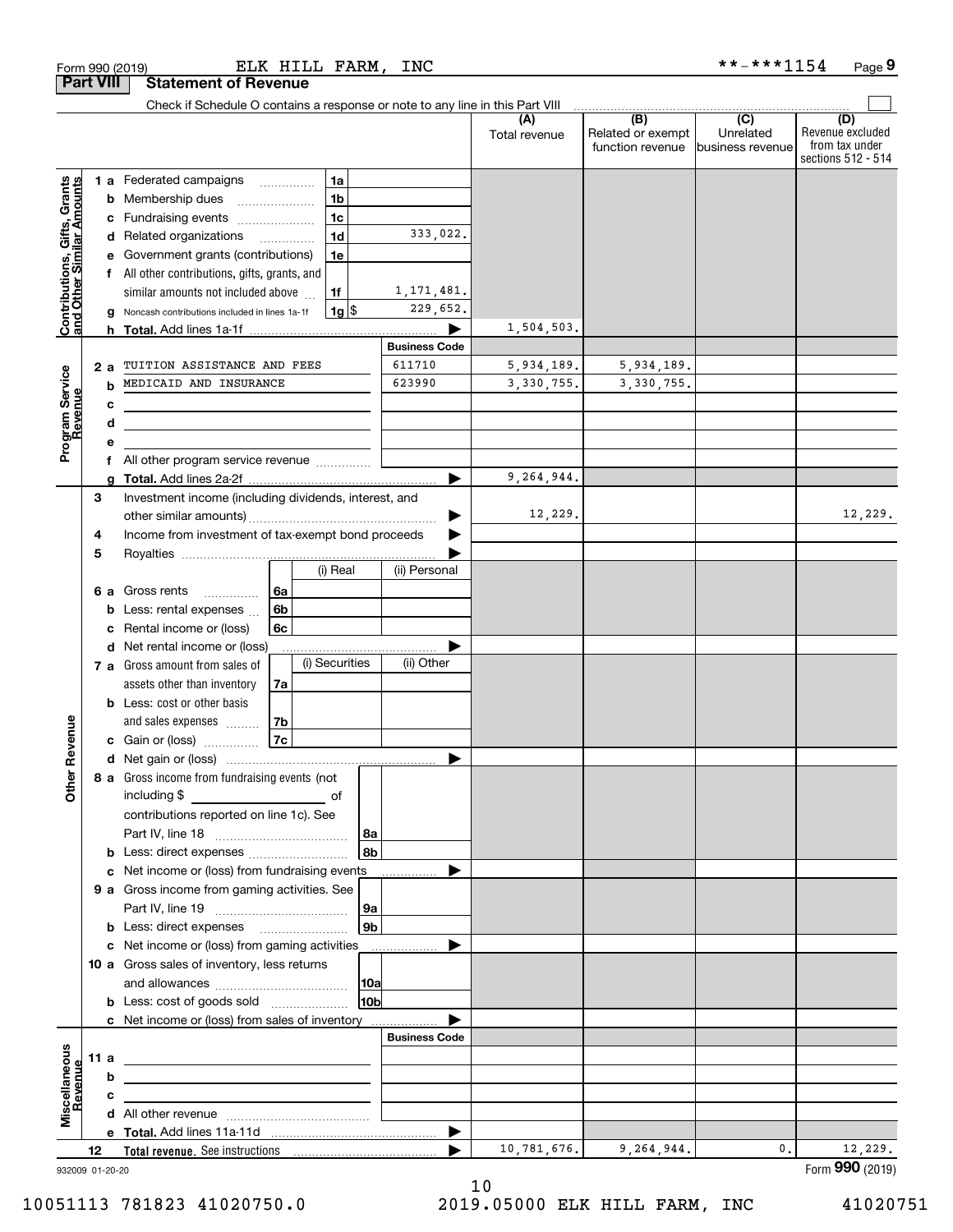|  | Form 990 (2019) |  |
|--|-----------------|--|
|  |                 |  |

Form 990 (2019) ELK HILL FARM, INC \* \* - \* \* \* 1154 Page **Part IX Statement of Functional Expenses**

|              | Section 501(c)(3) and 501(c)(4) organizations must complete all columns. All other organizations must complete column (A).                                                                                 |                       |                                    |                                                      |                                |
|--------------|------------------------------------------------------------------------------------------------------------------------------------------------------------------------------------------------------------|-----------------------|------------------------------------|------------------------------------------------------|--------------------------------|
|              | Check if Schedule O contains a response or note to any line in this Part IX.                                                                                                                               |                       |                                    |                                                      |                                |
|              | Do not include amounts reported on lines 6b,<br>7b, 8b, 9b, and 10b of Part VIII.                                                                                                                          | (A)<br>Total expenses | (B)<br>Program service<br>expenses | $\overline{C}$<br>Management and<br>general expenses | (D)<br>Fundraising<br>expenses |
| 1.           | Grants and other assistance to domestic organizations                                                                                                                                                      |                       |                                    |                                                      |                                |
|              | and domestic governments. See Part IV, line 21                                                                                                                                                             |                       |                                    |                                                      |                                |
| $\mathbf{2}$ | Grants and other assistance to domestic                                                                                                                                                                    |                       |                                    |                                                      |                                |
|              | individuals. See Part IV, line 22                                                                                                                                                                          |                       |                                    |                                                      |                                |
| 3            | Grants and other assistance to foreign                                                                                                                                                                     |                       |                                    |                                                      |                                |
|              | organizations, foreign governments, and foreign                                                                                                                                                            |                       |                                    |                                                      |                                |
|              | individuals. See Part IV, lines 15 and 16                                                                                                                                                                  |                       |                                    |                                                      |                                |
| 4            | Benefits paid to or for members                                                                                                                                                                            |                       |                                    |                                                      |                                |
| 5            | Compensation of current officers, directors,                                                                                                                                                               |                       |                                    |                                                      |                                |
|              | trustees, and key employees                                                                                                                                                                                | 358,607.              | 115,757.                           | 194,608.                                             | 48,242.                        |
| 6            | Compensation not included above to disqualified                                                                                                                                                            |                       |                                    |                                                      |                                |
|              | persons (as defined under section 4958(f)(1)) and                                                                                                                                                          |                       |                                    |                                                      |                                |
|              | persons described in section 4958(c)(3)(B)                                                                                                                                                                 |                       |                                    |                                                      |                                |
| 7            | Other salaries and wages                                                                                                                                                                                   | 7,388,200.            | 6,886,171.                         | 260, 223.                                            | 241,806.                       |
| 8            | Pension plan accruals and contributions (include                                                                                                                                                           |                       |                                    |                                                      |                                |
|              | section 401(k) and 403(b) employer contributions)                                                                                                                                                          |                       |                                    |                                                      |                                |
| 9            |                                                                                                                                                                                                            | 1,099,796.            | 975,613.                           | 103, 197.                                            | 20,986.                        |
| 10           |                                                                                                                                                                                                            | 606, 652.             | 536, 559.                          | 48,650.                                              | 21,443.                        |
| 11           | Fees for services (nonemployees):                                                                                                                                                                          |                       |                                    |                                                      |                                |
| a            |                                                                                                                                                                                                            |                       |                                    |                                                      |                                |
| b            |                                                                                                                                                                                                            |                       |                                    |                                                      |                                |
| c            |                                                                                                                                                                                                            |                       |                                    |                                                      |                                |
| d            |                                                                                                                                                                                                            |                       |                                    |                                                      |                                |
| е            | Professional fundraising services. See Part IV, line 17                                                                                                                                                    |                       |                                    |                                                      |                                |
| f            | Investment management fees                                                                                                                                                                                 |                       |                                    |                                                      |                                |
| g            | Other. (If line 11g amount exceeds 10% of line 25,<br>column (A) amount, list line 11g expenses on Sch O.)                                                                                                 | 332,851.              | 288,344.                           | 20,000.                                              | 24,507.                        |
| 12           |                                                                                                                                                                                                            |                       |                                    |                                                      |                                |
| 13           |                                                                                                                                                                                                            | 75,035.               | 54,596.                            | 18,831.                                              | 1,608.                         |
| 14           |                                                                                                                                                                                                            |                       |                                    |                                                      |                                |
| 15           |                                                                                                                                                                                                            |                       |                                    |                                                      |                                |
| 16           |                                                                                                                                                                                                            | 560, 546.             | 539,692.                           | 16,082.                                              | 4,772.                         |
| 17           |                                                                                                                                                                                                            | 107,891.              | 79,248.                            | 25,429.                                              | 3,214.                         |
| 18           | Payments of travel or entertainment expenses                                                                                                                                                               |                       |                                    |                                                      |                                |
|              | for any federal, state, or local public officials                                                                                                                                                          |                       |                                    |                                                      |                                |
| 19           | Conferences, conventions, and meetings                                                                                                                                                                     |                       |                                    |                                                      |                                |
| 20           | Interest                                                                                                                                                                                                   |                       |                                    |                                                      |                                |
| 21           |                                                                                                                                                                                                            |                       |                                    |                                                      |                                |
| 22           | Depreciation, depletion, and amortization                                                                                                                                                                  | $382,067$ .           | 364,026.                           | 676.                                                 | 17, 365.                       |
| 23           | Insurance                                                                                                                                                                                                  | 135,649.              |                                    | 135,649.                                             |                                |
| 24           | Other expenses. Itemize expenses not covered<br>above (List miscellaneous expenses on line 24e. If<br>line 24e amount exceeds 10% of line 25, column (A)<br>amount, list line 24e expenses on Schedule O.) |                       |                                    |                                                      |                                |
|              | a FOOD                                                                                                                                                                                                     | 255,649.              | 213,415.                           | 40,547.                                              | 1,687.                         |
| b            | MAINTENANCE                                                                                                                                                                                                | 237,477.              | 226, 296.                          | 5,783.                                               | 5,398.                         |
|              | EDUCATIONAL SUPPLIES AN                                                                                                                                                                                    | 90,840.               | 90,840.                            |                                                      |                                |
| d            | STAFF DEVELOPMENT                                                                                                                                                                                          | 73,815.               | 46,390.                            | 10,274.                                              | 17, 151.                       |
|              | e All other expenses                                                                                                                                                                                       | 148,286.              | 127,630.                           | 595.                                                 | 20,061.                        |
| 25           | Total functional expenses. Add lines 1 through 24e                                                                                                                                                         | 11,853,361.           | 10,544,577.                        | 880,544.                                             | 428, 240.                      |
| 26           | <b>Joint costs.</b> Complete this line only if the organization                                                                                                                                            |                       |                                    |                                                      |                                |
|              | reported in column (B) joint costs from a combined                                                                                                                                                         |                       |                                    |                                                      |                                |
|              | educational campaign and fundraising solicitation.                                                                                                                                                         |                       |                                    |                                                      |                                |
|              | Check here $\blacktriangleright$<br>if following SOP 98-2 (ASC 958-720)                                                                                                                                    |                       |                                    |                                                      |                                |

932010 01-20-20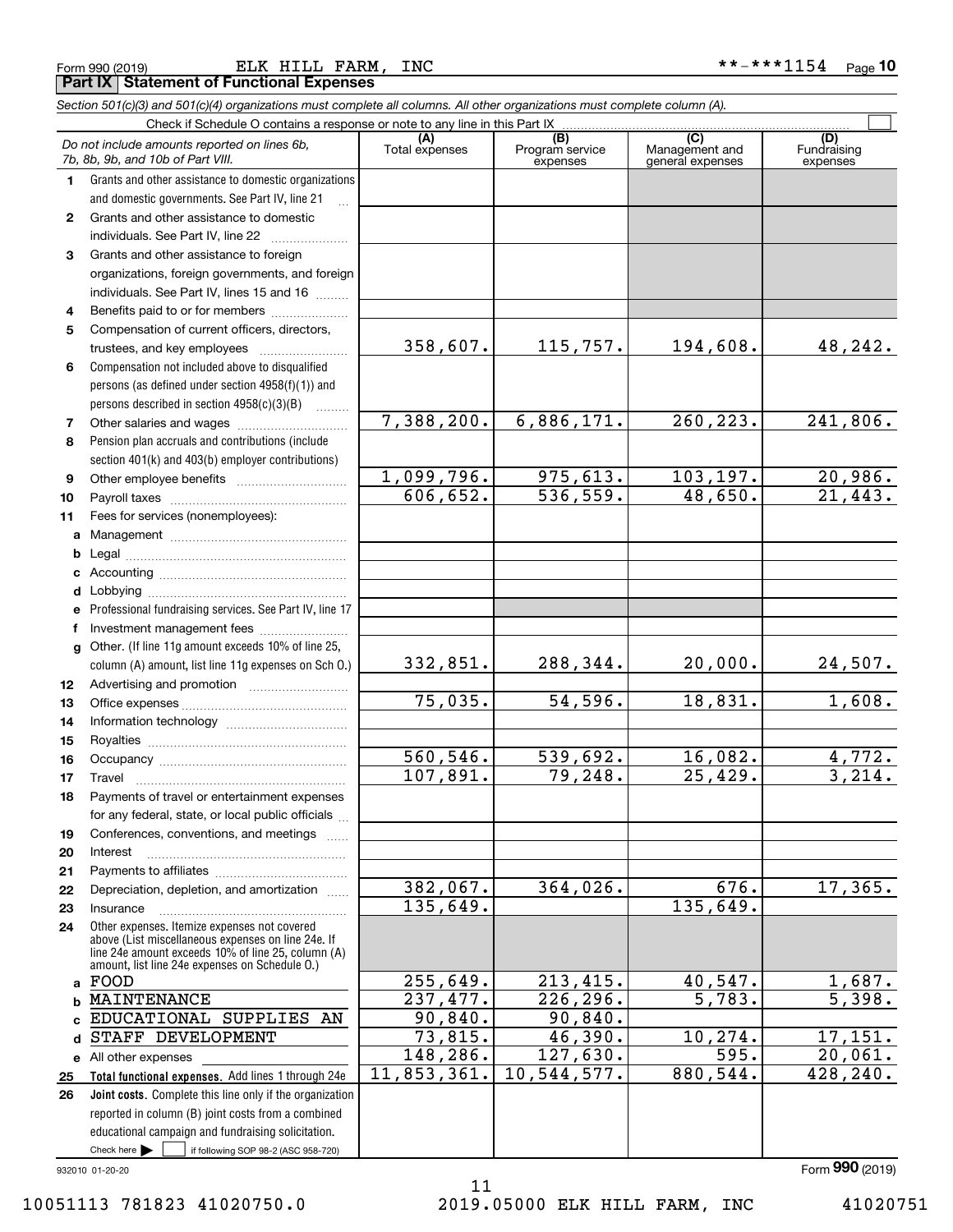| (A)<br>Beginning of year<br>1,835,469.<br>$\mathbf{1}$<br>1.<br>$\mathbf{2}$<br>2<br>42,751.<br>$\mathbf{3}$<br>3<br>1,446,615.<br>$\overline{\mathbf{4}}$<br>4<br>Loans and other receivables from any current or former officer, director,<br>5<br>trustee, key employee, creator or founder, substantial contributor, or 35% | (B)<br>End of year<br>3, 272, 215.<br>22,601.<br>914,677. |
|---------------------------------------------------------------------------------------------------------------------------------------------------------------------------------------------------------------------------------------------------------------------------------------------------------------------------------|-----------------------------------------------------------|
|                                                                                                                                                                                                                                                                                                                                 |                                                           |
|                                                                                                                                                                                                                                                                                                                                 |                                                           |
|                                                                                                                                                                                                                                                                                                                                 |                                                           |
|                                                                                                                                                                                                                                                                                                                                 |                                                           |
|                                                                                                                                                                                                                                                                                                                                 |                                                           |
|                                                                                                                                                                                                                                                                                                                                 |                                                           |
|                                                                                                                                                                                                                                                                                                                                 |                                                           |
| 5<br>controlled entity or family member of any of these persons                                                                                                                                                                                                                                                                 |                                                           |
| Loans and other receivables from other disqualified persons (as defined<br>6                                                                                                                                                                                                                                                    |                                                           |
| 6<br>under section $4958(f)(1)$ , and persons described in section $4958(c)(3)(B)$<br>$\ldots$                                                                                                                                                                                                                                  |                                                           |
| $\overline{7}$<br>7                                                                                                                                                                                                                                                                                                             |                                                           |
| Assets<br>8<br>8                                                                                                                                                                                                                                                                                                                |                                                           |
| 219,391.<br>$\boldsymbol{9}$<br>Prepaid expenses and deferred charges<br>9                                                                                                                                                                                                                                                      | 141,826.                                                  |
| 10a Land, buildings, and equipment: cost or other                                                                                                                                                                                                                                                                               |                                                           |
| basis. Complete Part VI of Schedule D    10a   9, 282, 586.                                                                                                                                                                                                                                                                     |                                                           |
| 6, 189, 972.<br>3,441,487.<br>10 <sub>c</sub><br><b>b</b> Less: accumulated depreciation                                                                                                                                                                                                                                        | 3,092,614.                                                |
| 11<br>11                                                                                                                                                                                                                                                                                                                        |                                                           |
| 12<br>12                                                                                                                                                                                                                                                                                                                        |                                                           |
| 13<br>13                                                                                                                                                                                                                                                                                                                        |                                                           |
| 14<br>14<br>269,656.                                                                                                                                                                                                                                                                                                            | 300, 373.                                                 |
| 15<br>15<br>7, 255, 369.                                                                                                                                                                                                                                                                                                        | 7,744,306.                                                |
| 16<br>16<br>350,172.<br>17                                                                                                                                                                                                                                                                                                      | 482,582.                                                  |
| 17                                                                                                                                                                                                                                                                                                                              |                                                           |
| 18<br>18<br>19                                                                                                                                                                                                                                                                                                                  |                                                           |
| 19<br>Deferred revenue manual contracts and contracts are contracted and contract and contract are contracted and contract are contracted and contract are contracted and contract are contracted and contract are contracted and co<br>20<br>20                                                                                |                                                           |
| 21<br>21<br>Escrow or custodial account liability. Complete Part IV of Schedule D                                                                                                                                                                                                                                               |                                                           |
| 1.1.1.1.1.1.1.1.1<br>22<br>Loans and other payables to any current or former officer, director,                                                                                                                                                                                                                                 |                                                           |
| Liabilities<br>trustee, key employee, creator or founder, substantial contributor, or 35%                                                                                                                                                                                                                                       |                                                           |
| 22<br>controlled entity or family member of any of these persons                                                                                                                                                                                                                                                                |                                                           |
| 23<br>Secured mortgages and notes payable to unrelated third parties<br>23                                                                                                                                                                                                                                                      |                                                           |
| 24<br>24                                                                                                                                                                                                                                                                                                                        | 1,753,129.                                                |
| Other liabilities (including federal income tax, payables to related third<br>25                                                                                                                                                                                                                                                |                                                           |
| parties, and other liabilities not included on lines 17-24). Complete Part X                                                                                                                                                                                                                                                    |                                                           |
| 263,746.<br>25<br>of Schedule D                                                                                                                                                                                                                                                                                                 | 401,212.                                                  |
| 613,918.<br>26<br>26                                                                                                                                                                                                                                                                                                            | 2,636,923.                                                |
| Organizations that follow FASB ASC 958, check here $\blacktriangleright \lfloor X \rfloor$                                                                                                                                                                                                                                      |                                                           |
| and complete lines 27, 28, 32, and 33.                                                                                                                                                                                                                                                                                          |                                                           |
| 5, 195, 562.<br>27<br>27                                                                                                                                                                                                                                                                                                        | 4, 194, 524.                                              |
| $\overline{1,445,889}$ .<br>28<br>28                                                                                                                                                                                                                                                                                            | 912,859.                                                  |
| Organizations that do not follow FASB ASC 958, check here $\blacktriangleright \ \lfloor$                                                                                                                                                                                                                                       |                                                           |
| and complete lines 29 through 33.                                                                                                                                                                                                                                                                                               |                                                           |
| Net Assets or Fund Balances<br>29<br>29                                                                                                                                                                                                                                                                                         |                                                           |
| Paid-in or capital surplus, or land, building, or equipment fund<br>30<br>30                                                                                                                                                                                                                                                    |                                                           |
| Retained earnings, endowment, accumulated income, or other funds<br>31<br>31                                                                                                                                                                                                                                                    |                                                           |
| 6,641,451.<br>32<br>32                                                                                                                                                                                                                                                                                                          | 5,107,383.                                                |
| 7,255,369.<br>33<br>33                                                                                                                                                                                                                                                                                                          | 7,744,306.<br>$F_{\text{sum}}$ 990 (2010)                 |

Form (2019) **990**

**Part X Balance Sheet**<br>**Part X Balance Sheet**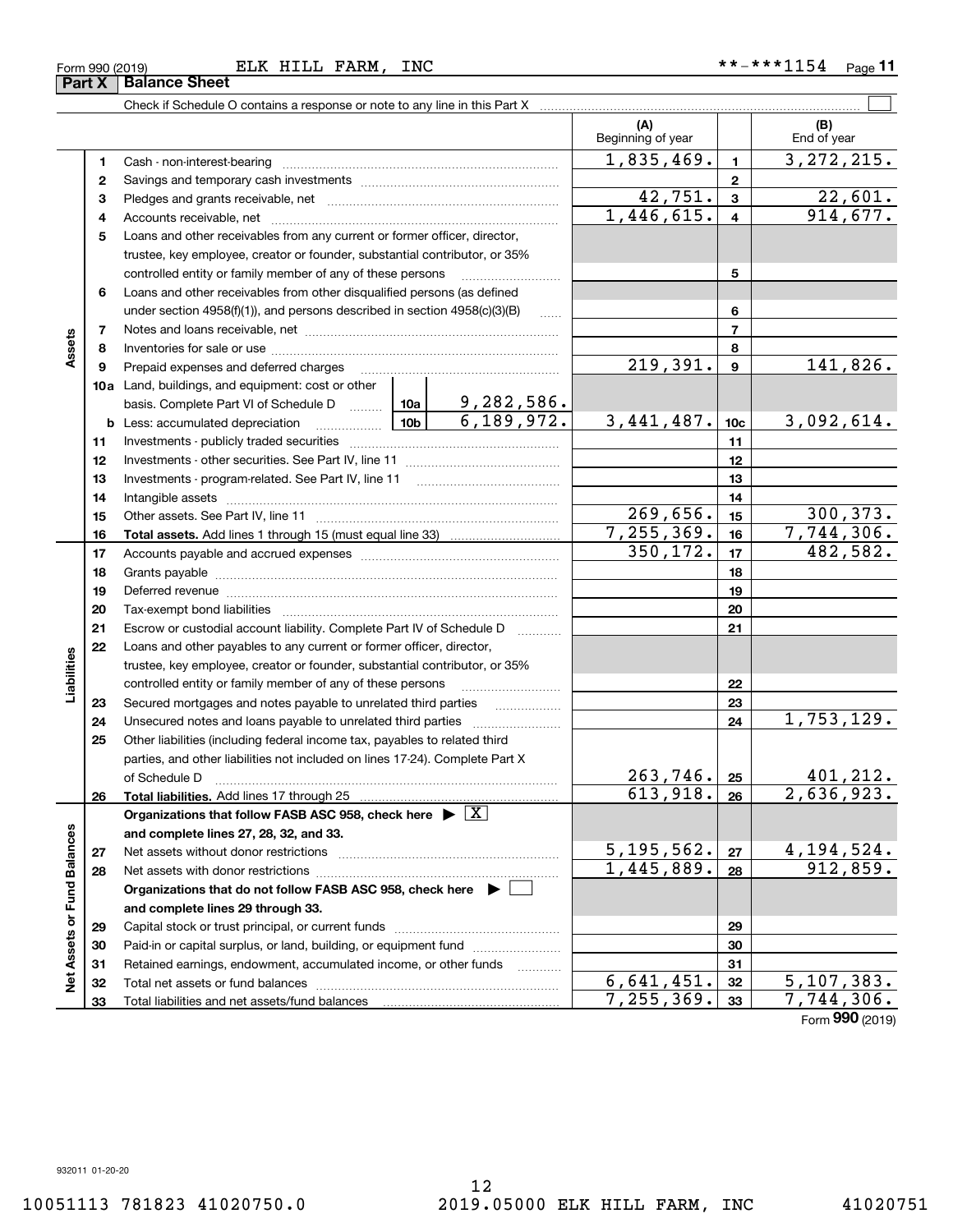|    | ELK HILL FARM, INC<br>Form 990 (2019)                                                                                                                                                                                          |                | **-***1154     |            | $P$ age 12              |
|----|--------------------------------------------------------------------------------------------------------------------------------------------------------------------------------------------------------------------------------|----------------|----------------|------------|-------------------------|
|    | <b>Reconciliation of Net Assets</b><br>Part XI                                                                                                                                                                                 |                |                |            |                         |
|    |                                                                                                                                                                                                                                |                |                |            |                         |
|    |                                                                                                                                                                                                                                |                |                |            |                         |
| 1  | Total revenue (must equal Part VIII, column (A), line 12)                                                                                                                                                                      | $\mathbf{1}$   | 10,781,676.    |            |                         |
| 2  | Total expenses (must equal Part IX, column (A), line 25)                                                                                                                                                                       | $\mathbf{2}$   | 11,853,361.    |            |                         |
| 3  | Revenue less expenses. Subtract line 2 from line 1                                                                                                                                                                             | 3              | $-1,071,685.$  |            |                         |
| 4  |                                                                                                                                                                                                                                | 4              | 6,641,451.     |            |                         |
| 5  |                                                                                                                                                                                                                                | 5              |                |            |                         |
| 6  | Donated services and use of facilities [111] matter contracts and the service of facilities [11] matter contracts and use of facilities [11] matter contracts and the service of facilities [11] matter contracts and the serv | 6              |                |            |                         |
| 7  | Investment expenses www.communication.communication.com/www.communication.com/www.communication.com                                                                                                                            | $\overline{7}$ |                |            |                         |
| 8  | Prior period adjustments                                                                                                                                                                                                       | 8              | $-462, 383.$   |            |                         |
| 9  | Other changes in net assets or fund balances (explain on Schedule O)                                                                                                                                                           | 9              |                |            | 0.                      |
| 10 | Net assets or fund balances at end of year. Combine lines 3 through 9 (must equal Part X, line 32,                                                                                                                             |                |                |            |                         |
|    | column (B))                                                                                                                                                                                                                    | 10             | 5, 107, 383.   |            |                         |
|    | Part XII Financial Statements and Reporting                                                                                                                                                                                    |                |                |            |                         |
|    |                                                                                                                                                                                                                                |                |                |            | $\overline{\mathbf{X}}$ |
|    |                                                                                                                                                                                                                                |                |                | Yes        | No                      |
| 1  | $\boxed{\mathbf{X}}$ Accrual<br>Accounting method used to prepare the Form 990: <u>I</u> Cash<br>Other                                                                                                                         |                |                |            |                         |
|    | If the organization changed its method of accounting from a prior year or checked "Other," explain in Schedule O.                                                                                                              |                |                |            |                         |
|    | 2a Were the organization's financial statements compiled or reviewed by an independent accountant?                                                                                                                             |                | 2a             |            | x                       |
|    | If "Yes," check a box below to indicate whether the financial statements for the year were compiled or reviewed on a                                                                                                           |                |                |            |                         |
|    | separate basis, consolidated basis, or both:                                                                                                                                                                                   |                |                |            |                         |
|    | Separate basis<br><b>Consolidated basis</b><br>Both consolidated and separate basis                                                                                                                                            |                |                |            |                         |
|    | <b>b</b> Were the organization's financial statements audited by an independent accountant?                                                                                                                                    |                | 2 <sub>b</sub> | Х          |                         |
|    | If "Yes," check a box below to indicate whether the financial statements for the year were audited on a separate basis,                                                                                                        |                |                |            |                         |
|    | consolidated basis, or both:                                                                                                                                                                                                   |                |                |            |                         |
|    | $\overline{X}$ Consolidated basis<br>Both consolidated and separate basis<br>Separate basis                                                                                                                                    |                |                |            |                         |
|    | c If "Yes" to line 2a or 2b, does the organization have a committee that assumes responsibility for oversight of the audit,                                                                                                    |                |                |            |                         |
|    | review, or compilation of its financial statements and selection of an independent accountant?                                                                                                                                 |                | 2c             | x          |                         |
|    | If the organization changed either its oversight process or selection process during the tax year, explain on Schedule O.                                                                                                      |                |                |            |                         |
|    | 3a As a result of a federal award, was the organization required to undergo an audit or audits as set forth in the Single Audit                                                                                                |                |                |            |                         |
|    |                                                                                                                                                                                                                                |                | Зa             |            | х                       |
|    | b If "Yes," did the organization undergo the required audit or audits? If the organization did not undergo the required audit                                                                                                  |                |                |            |                         |
|    |                                                                                                                                                                                                                                |                | 3b             | <u>nnn</u> |                         |

Form (2019) **990**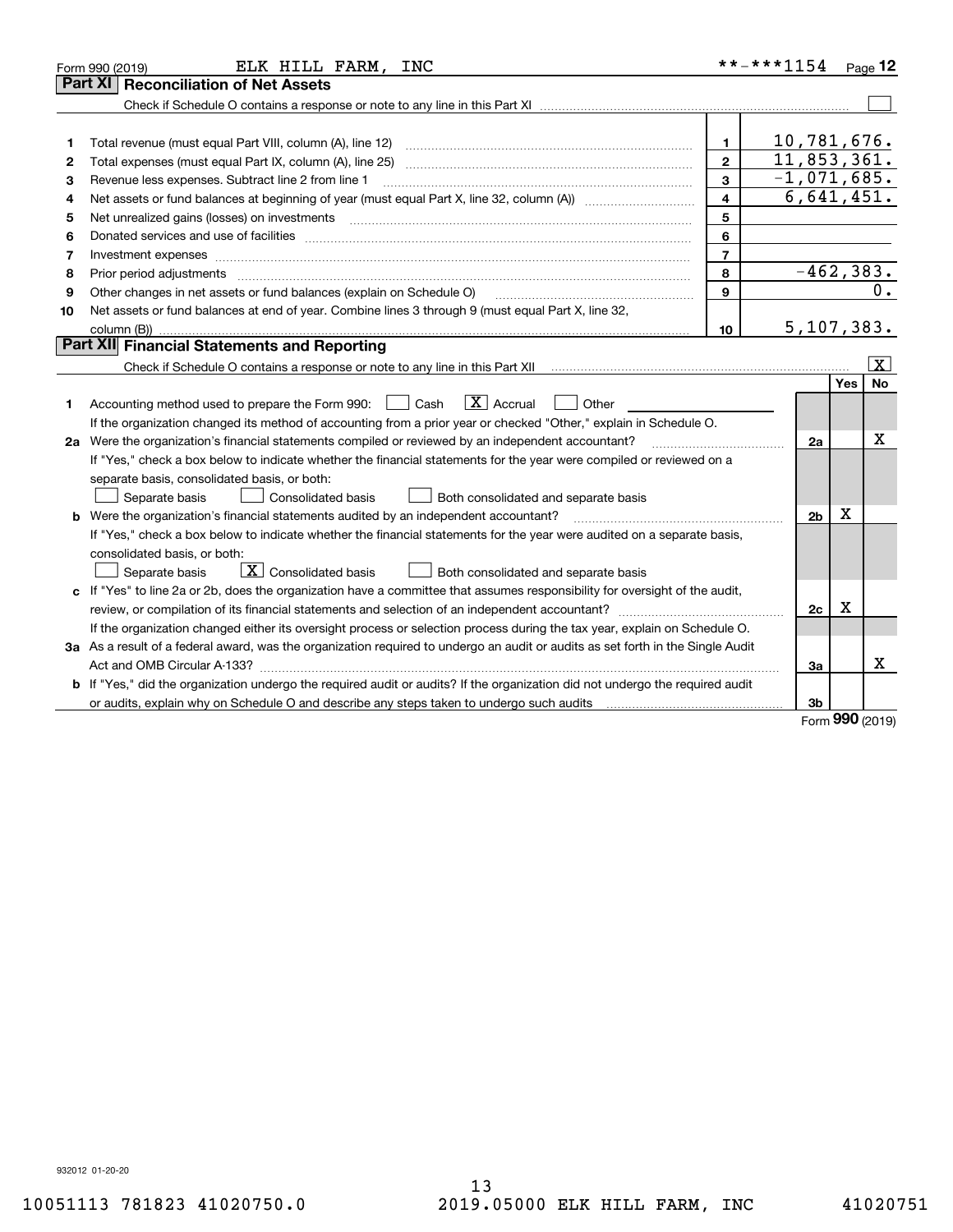| <b>SCHEDULE A</b> |
|-------------------|
|-------------------|

Department of the Treasury Internal Revenue Service

**(Form 990 or 990-EZ)**

# **Public Charity Status and Public Support**

**Complete if the organization is a section 501(c)(3) organization or a section 4947(a)(1) nonexempt charitable trust. | Attach to Form 990 or Form 990-EZ.** 

| Go to www.irs.gov/Form990 for instructions and the latest information |  |
|-----------------------------------------------------------------------|--|

| OMB No. 1545-0047                   |
|-------------------------------------|
|                                     |
| <b>Open to Public</b><br>Inspection |

|  | Name of the organization |
|--|--------------------------|
|--|--------------------------|

|                | Name of the organization |                                                                                                                                                     |                    |                                                        |                             |                                 |                            | <b>Employer identification number</b> |                            |
|----------------|--------------------------|-----------------------------------------------------------------------------------------------------------------------------------------------------|--------------------|--------------------------------------------------------|-----------------------------|---------------------------------|----------------------------|---------------------------------------|----------------------------|
|                |                          |                                                                                                                                                     | ELK HILL FARM, INC |                                                        |                             |                                 |                            |                                       | **-***1154                 |
|                | Part I                   | Reason for Public Charity Status (All organizations must complete this part.) See instructions.                                                     |                    |                                                        |                             |                                 |                            |                                       |                            |
|                |                          | The organization is not a private foundation because it is: (For lines 1 through 12, check only one box.)                                           |                    |                                                        |                             |                                 |                            |                                       |                            |
| 1              |                          | A church, convention of churches, or association of churches described in section 170(b)(1)(A)(i).                                                  |                    |                                                        |                             |                                 |                            |                                       |                            |
| 2              |                          | A school described in section 170(b)(1)(A)(ii). (Attach Schedule E (Form 990 or 990-EZ).)                                                           |                    |                                                        |                             |                                 |                            |                                       |                            |
| з              |                          | A hospital or a cooperative hospital service organization described in section 170(b)(1)(A)(iii).                                                   |                    |                                                        |                             |                                 |                            |                                       |                            |
|                |                          | A medical research organization operated in conjunction with a hospital described in section 170(b)(1)(A)(iii). Enter the hospital's name,          |                    |                                                        |                             |                                 |                            |                                       |                            |
|                |                          | city, and state:                                                                                                                                    |                    |                                                        |                             |                                 |                            |                                       |                            |
| 5              |                          | An organization operated for the benefit of a college or university owned or operated by a governmental unit described in                           |                    |                                                        |                             |                                 |                            |                                       |                            |
|                |                          | section 170(b)(1)(A)(iv). (Complete Part II.)                                                                                                       |                    |                                                        |                             |                                 |                            |                                       |                            |
| 6              |                          | A federal, state, or local government or governmental unit described in section 170(b)(1)(A)(v).                                                    |                    |                                                        |                             |                                 |                            |                                       |                            |
| $\overline{7}$ | $\lfloor x \rfloor$      | An organization that normally receives a substantial part of its support from a governmental unit or from the general public described in           |                    |                                                        |                             |                                 |                            |                                       |                            |
|                |                          | section 170(b)(1)(A)(vi). (Complete Part II.)                                                                                                       |                    |                                                        |                             |                                 |                            |                                       |                            |
| 8              |                          | A community trust described in section 170(b)(1)(A)(vi). (Complete Part II.)                                                                        |                    |                                                        |                             |                                 |                            |                                       |                            |
| 9              |                          | An agricultural research organization described in section 170(b)(1)(A)(ix) operated in conjunction with a land-grant college                       |                    |                                                        |                             |                                 |                            |                                       |                            |
|                |                          | or university or a non-land-grant college of agriculture (see instructions). Enter the name, city, and state of the college or                      |                    |                                                        |                             |                                 |                            |                                       |                            |
|                |                          | university:                                                                                                                                         |                    |                                                        |                             |                                 |                            |                                       |                            |
| 10             |                          | An organization that normally receives: (1) more than 33 1/3% of its support from contributions, membership fees, and gross receipts from           |                    |                                                        |                             |                                 |                            |                                       |                            |
|                |                          | activities related to its exempt functions - subject to certain exceptions, and (2) no more than 33 1/3% of its support from gross investment       |                    |                                                        |                             |                                 |                            |                                       |                            |
|                |                          | income and unrelated business taxable income (less section 511 tax) from businesses acquired by the organization after June 30, 1975.               |                    |                                                        |                             |                                 |                            |                                       |                            |
| 11             |                          | See section 509(a)(2). (Complete Part III.)<br>An organization organized and operated exclusively to test for public safety. See section 509(a)(4). |                    |                                                        |                             |                                 |                            |                                       |                            |
| 12             |                          | An organization organized and operated exclusively for the benefit of, to perform the functions of, or to carry out the purposes of one or          |                    |                                                        |                             |                                 |                            |                                       |                            |
|                |                          | more publicly supported organizations described in section 509(a)(1) or section 509(a)(2). See section 509(a)(3). Check the box in                  |                    |                                                        |                             |                                 |                            |                                       |                            |
|                |                          | lines 12a through 12d that describes the type of supporting organization and complete lines 12e, 12f, and 12g.                                      |                    |                                                        |                             |                                 |                            |                                       |                            |
| a              |                          | Type I. A supporting organization operated, supervised, or controlled by its supported organization(s), typically by giving                         |                    |                                                        |                             |                                 |                            |                                       |                            |
|                |                          | the supported organization(s) the power to regularly appoint or elect a majority of the directors or trustees of the supporting                     |                    |                                                        |                             |                                 |                            |                                       |                            |
|                |                          | organization. You must complete Part IV, Sections A and B.                                                                                          |                    |                                                        |                             |                                 |                            |                                       |                            |
| b              |                          | Type II. A supporting organization supervised or controlled in connection with its supported organization(s), by having                             |                    |                                                        |                             |                                 |                            |                                       |                            |
|                |                          | control or management of the supporting organization vested in the same persons that control or manage the supported                                |                    |                                                        |                             |                                 |                            |                                       |                            |
|                |                          | organization(s). You must complete Part IV, Sections A and C.                                                                                       |                    |                                                        |                             |                                 |                            |                                       |                            |
| c              |                          | Type III functionally integrated. A supporting organization operated in connection with, and functionally integrated with,                          |                    |                                                        |                             |                                 |                            |                                       |                            |
|                |                          | its supported organization(s) (see instructions). You must complete Part IV, Sections A, D, and E.                                                  |                    |                                                        |                             |                                 |                            |                                       |                            |
| d              |                          | Type III non-functionally integrated. A supporting organization operated in connection with its supported organization(s)                           |                    |                                                        |                             |                                 |                            |                                       |                            |
|                |                          | that is not functionally integrated. The organization generally must satisfy a distribution requirement and an attentiveness                        |                    |                                                        |                             |                                 |                            |                                       |                            |
|                |                          | requirement (see instructions). You must complete Part IV, Sections A and D, and Part V.                                                            |                    |                                                        |                             |                                 |                            |                                       |                            |
|                |                          | Check this box if the organization received a written determination from the IRS that it is a Type I, Type II, Type III                             |                    |                                                        |                             |                                 |                            |                                       |                            |
|                |                          | functionally integrated, or Type III non-functionally integrated supporting organization.                                                           |                    |                                                        |                             |                                 |                            |                                       |                            |
|                |                          | f Enter the number of supported organizations                                                                                                       |                    |                                                        |                             |                                 |                            |                                       |                            |
|                |                          | Provide the following information about the supported organization(s).                                                                              |                    |                                                        |                             |                                 |                            |                                       |                            |
|                |                          | (i) Name of supported                                                                                                                               | (ii) EIN           | (iii) Type of organization<br>(described on lines 1-10 | in your governing document? | (iv) Is the organization listed | (v) Amount of monetary     |                                       | (vi) Amount of other       |
|                |                          | organization                                                                                                                                        |                    | above (see instructions))                              | Yes                         | No                              | support (see instructions) |                                       | support (see instructions) |
|                |                          |                                                                                                                                                     |                    |                                                        |                             |                                 |                            |                                       |                            |
|                |                          |                                                                                                                                                     |                    |                                                        |                             |                                 |                            |                                       |                            |
|                |                          |                                                                                                                                                     |                    |                                                        |                             |                                 |                            |                                       |                            |
|                |                          |                                                                                                                                                     |                    |                                                        |                             |                                 |                            |                                       |                            |
|                |                          |                                                                                                                                                     |                    |                                                        |                             |                                 |                            |                                       |                            |
|                |                          |                                                                                                                                                     |                    |                                                        |                             |                                 |                            |                                       |                            |
|                |                          |                                                                                                                                                     |                    |                                                        |                             |                                 |                            |                                       |                            |
|                |                          |                                                                                                                                                     |                    |                                                        |                             |                                 |                            |                                       |                            |
|                |                          |                                                                                                                                                     |                    |                                                        |                             |                                 |                            |                                       |                            |
|                |                          |                                                                                                                                                     |                    |                                                        |                             |                                 |                            |                                       |                            |
| Total          |                          |                                                                                                                                                     |                    |                                                        |                             |                                 |                            |                                       |                            |

LHA For Paperwork Reduction Act Notice, see the Instructions for Form 990 or 990-EZ. 932021 09-25-19 Schedule A (Form 990 or 990-EZ) 2019 14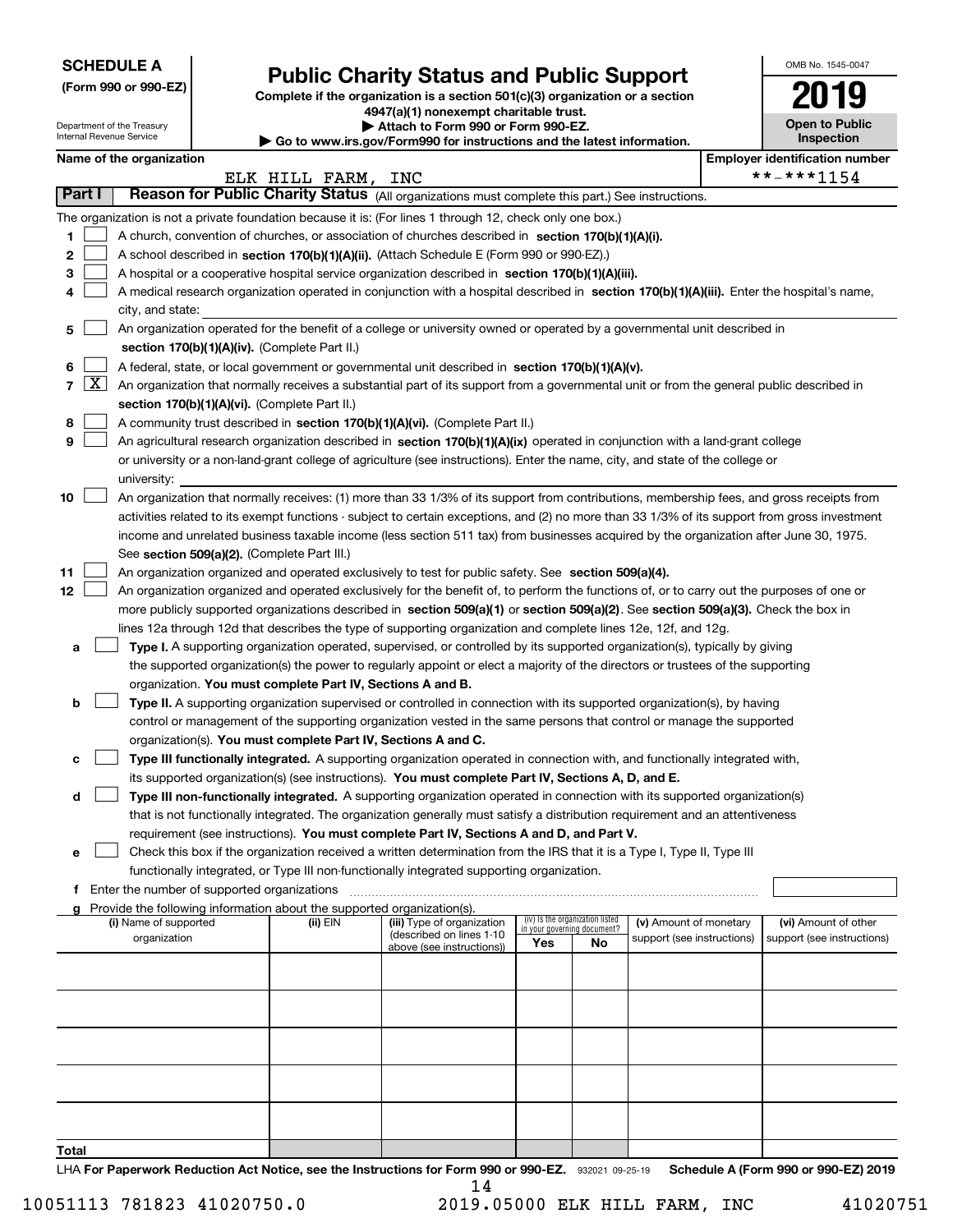### Schedule A (Form 990 or 990-EZ) 2019 Page ELK HILL FARM, INC \*\*-\*\*\*1154

**2**

(Complete only if you checked the box on line 5, 7, or 8 of Part I or if the organization failed to qualify under Part III. If the organization **Part II Support Schedule for Organizations Described in Sections 170(b)(1)(A)(iv) and 170(b)(1)(A)(vi)**

fails to qualify under the tests listed below, please complete Part III.)

|    | <b>Section A. Public Support</b>                                                                                                               |                      |                        |            |                        |                                      |                                         |
|----|------------------------------------------------------------------------------------------------------------------------------------------------|----------------------|------------------------|------------|------------------------|--------------------------------------|-----------------------------------------|
|    | Calendar year (or fiscal year beginning in) $\blacktriangleright$                                                                              | (a) 2015             | $(b)$ 2016             | $(c)$ 2017 | $(d)$ 2018             | (e) 2019                             | (f) Total                               |
|    | 1 Gifts, grants, contributions, and                                                                                                            |                      |                        |            |                        |                                      |                                         |
|    | membership fees received. (Do not                                                                                                              |                      |                        |            |                        |                                      |                                         |
|    | include any "unusual grants.")                                                                                                                 | 1953700.             | 1535704.               | 1734817.   | 1709958.               | 1504503.                             | 8438682.                                |
|    | 2 Tax revenues levied for the organ-                                                                                                           |                      |                        |            |                        |                                      |                                         |
|    | ization's benefit and either paid to                                                                                                           |                      |                        |            |                        |                                      |                                         |
|    | or expended on its behalf                                                                                                                      |                      |                        |            |                        |                                      |                                         |
|    | 3 The value of services or facilities                                                                                                          |                      |                        |            |                        |                                      |                                         |
|    | furnished by a governmental unit to                                                                                                            |                      |                        |            |                        |                                      |                                         |
|    | the organization without charge                                                                                                                |                      |                        |            |                        |                                      |                                         |
|    | 4 Total. Add lines 1 through 3                                                                                                                 | 1953700.             | 1535704.               | 1734817.   | 1709958.               | 1504503.                             | 8438682.                                |
| 5  | The portion of total contributions                                                                                                             |                      |                        |            |                        |                                      |                                         |
|    | by each person (other than a                                                                                                                   |                      |                        |            |                        |                                      |                                         |
|    | governmental unit or publicly                                                                                                                  |                      |                        |            |                        |                                      |                                         |
|    | supported organization) included                                                                                                               |                      |                        |            |                        |                                      |                                         |
|    | on line 1 that exceeds 2% of the                                                                                                               |                      |                        |            |                        |                                      |                                         |
|    | amount shown on line 11,                                                                                                                       |                      |                        |            |                        |                                      |                                         |
|    | column (f)                                                                                                                                     |                      |                        |            |                        |                                      |                                         |
|    | 6 Public support. Subtract line 5 from line 4.                                                                                                 |                      |                        |            |                        |                                      | 8438682.                                |
|    | <b>Section B. Total Support</b>                                                                                                                |                      |                        |            |                        |                                      |                                         |
|    | Calendar year (or fiscal year beginning in) $\blacktriangleright$                                                                              |                      |                        | $(c)$ 2017 |                        |                                      |                                         |
|    | <b>7</b> Amounts from line 4                                                                                                                   | (a) 2015<br>1953700. | $(b)$ 2016<br>1535704. | 1734817.   | $(d)$ 2018<br>1709958. | (e) 2019<br>1504503.                 | (f) Total<br>8438682.                   |
|    |                                                                                                                                                |                      |                        |            |                        |                                      |                                         |
|    | Gross income from interest,                                                                                                                    |                      |                        |            |                        |                                      |                                         |
|    | dividends, payments received on                                                                                                                |                      |                        |            |                        |                                      |                                         |
|    | securities loans, rents, royalties,                                                                                                            |                      |                        |            |                        | 12,229.                              |                                         |
|    | and income from similar sources                                                                                                                |                      |                        |            | 4,804.                 |                                      | 17,033.                                 |
| 9  | Net income from unrelated business                                                                                                             |                      |                        |            |                        |                                      |                                         |
|    | activities, whether or not the                                                                                                                 |                      |                        |            |                        |                                      |                                         |
|    | business is regularly carried on                                                                                                               |                      |                        |            |                        |                                      |                                         |
|    | 10 Other income. Do not include gain                                                                                                           |                      |                        |            |                        |                                      |                                         |
|    | or loss from the sale of capital                                                                                                               |                      |                        |            |                        |                                      |                                         |
|    | assets (Explain in Part VI.)                                                                                                                   |                      |                        |            | 63.                    |                                      | 63.                                     |
|    | 11 Total support. Add lines 7 through 10                                                                                                       |                      |                        |            |                        |                                      | 8455778.                                |
|    | 12 Gross receipts from related activities, etc. (see instructions)                                                                             |                      |                        |            |                        | 12                                   | 45,866,040.                             |
|    | 13 First five years. If the Form 990 is for the organization's first, second, third, fourth, or fifth tax year as a section 501(c)(3)          |                      |                        |            |                        |                                      |                                         |
|    | organization, check this box and stop here                                                                                                     |                      |                        |            |                        |                                      |                                         |
|    | Section C. Computation of Public Support Percentage                                                                                            |                      |                        |            |                        |                                      |                                         |
|    | 14 Public support percentage for 2019 (line 6, column (f) divided by line 11, column (f) <i></i>                                               |                      |                        |            |                        | 14                                   | 99.80<br>$\frac{9}{6}$                  |
|    |                                                                                                                                                |                      |                        |            |                        | 15                                   | 100.00<br>$\frac{9}{6}$                 |
|    | 16a 33 1/3% support test - 2019. If the organization did not check the box on line 13, and line 14 is 33 1/3% or more, check this box and      |                      |                        |            |                        |                                      |                                         |
|    | stop here. The organization qualifies as a publicly supported organization                                                                     |                      |                        |            |                        |                                      | $\blacktriangleright$ $\vert$ X $\vert$ |
|    | b 33 1/3% support test - 2018. If the organization did not check a box on line 13 or 16a, and line 15 is 33 1/3% or more, check this box       |                      |                        |            |                        |                                      |                                         |
|    | and stop here. The organization qualifies as a publicly supported organization                                                                 |                      |                        |            |                        |                                      |                                         |
|    | 17a 10% -facts-and-circumstances test - 2019. If the organization did not check a box on line 13, 16a, or 16b, and line 14 is 10% or more,     |                      |                        |            |                        |                                      |                                         |
|    | and if the organization meets the "facts-and-circumstances" test, check this box and stop here. Explain in Part VI how the organization        |                      |                        |            |                        |                                      |                                         |
|    | meets the "facts-and-circumstances" test. The organization qualifies as a publicly supported organization                                      |                      |                        |            |                        |                                      |                                         |
|    | <b>b 10% -facts-and-circumstances test - 2018.</b> If the organization did not check a box on line 13, 16a, 16b, or 17a, and line 15 is 10% or |                      |                        |            |                        |                                      |                                         |
|    | more, and if the organization meets the "facts-and-circumstances" test, check this box and stop here. Explain in Part VI how the               |                      |                        |            |                        |                                      |                                         |
|    | organization meets the "facts-and-circumstances" test. The organization qualifies as a publicly supported organization                         |                      |                        |            |                        |                                      |                                         |
| 18 | Private foundation. If the organization did not check a box on line 13, 16a, 16b, 17a, or 17b, check this box and see instructions             |                      |                        |            |                        |                                      |                                         |
|    |                                                                                                                                                |                      |                        |            |                        | Schodule A (Form 000 or 000 F7) 2010 |                                         |

**Schedule A (Form 990 or 990-EZ) 2019**

932022 09-25-19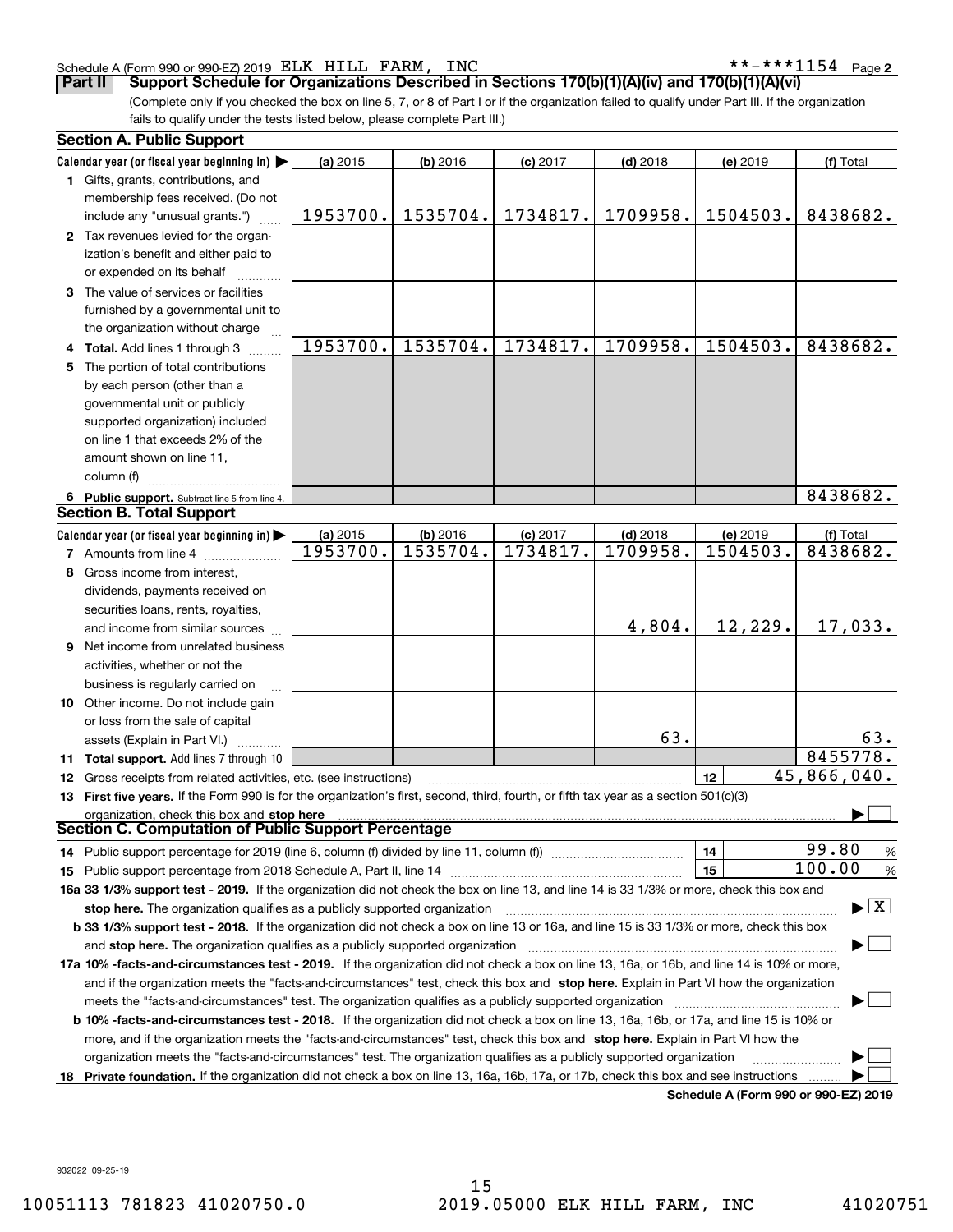## Schedule A (Form 990 or 990-EZ) 2019 Page ELK HILL FARM, INC \*\*-\*\*\*1154

# **Part III | Support Schedule for Organizations Described in Section 509(a)(2)**

(Complete only if you checked the box on line 10 of Part I or if the organization failed to qualify under Part II. If the organization fails to qualify under the tests listed below, please complete Part II.)

| <b>Section A. Public Support</b>                                                                                                                                                                                                                             |          |          |            |            |          |                                      |
|--------------------------------------------------------------------------------------------------------------------------------------------------------------------------------------------------------------------------------------------------------------|----------|----------|------------|------------|----------|--------------------------------------|
| Calendar year (or fiscal year beginning in)                                                                                                                                                                                                                  | (a) 2015 | (b) 2016 | $(c)$ 2017 | $(d)$ 2018 | (e) 2019 | (f) Total                            |
| 1 Gifts, grants, contributions, and                                                                                                                                                                                                                          |          |          |            |            |          |                                      |
| membership fees received. (Do not                                                                                                                                                                                                                            |          |          |            |            |          |                                      |
| include any "unusual grants.")                                                                                                                                                                                                                               |          |          |            |            |          |                                      |
| <b>2</b> Gross receipts from admissions,<br>merchandise sold or services per-<br>formed, or facilities furnished in<br>any activity that is related to the<br>organization's tax-exempt purpose                                                              |          |          |            |            |          |                                      |
| 3 Gross receipts from activities that<br>are not an unrelated trade or bus-                                                                                                                                                                                  |          |          |            |            |          |                                      |
| iness under section 513                                                                                                                                                                                                                                      |          |          |            |            |          |                                      |
| 4 Tax revenues levied for the organ-<br>ization's benefit and either paid to<br>or expended on its behalf                                                                                                                                                    |          |          |            |            |          |                                      |
| 5 The value of services or facilities<br>furnished by a governmental unit to                                                                                                                                                                                 |          |          |            |            |          |                                      |
| the organization without charge                                                                                                                                                                                                                              |          |          |            |            |          |                                      |
| <b>6 Total.</b> Add lines 1 through 5                                                                                                                                                                                                                        |          |          |            |            |          |                                      |
| 7a Amounts included on lines 1, 2, and<br>3 received from disqualified persons                                                                                                                                                                               |          |          |            |            |          |                                      |
| <b>b</b> Amounts included on lines 2 and 3 received<br>from other than disqualified persons that<br>exceed the greater of \$5,000 or 1% of the<br>amount on line 13 for the year                                                                             |          |          |            |            |          |                                      |
| c Add lines 7a and 7b                                                                                                                                                                                                                                        |          |          |            |            |          |                                      |
| 8 Public support. (Subtract line 7c from line 6.)                                                                                                                                                                                                            |          |          |            |            |          |                                      |
| <b>Section B. Total Support</b>                                                                                                                                                                                                                              |          |          |            |            |          |                                      |
| Calendar year (or fiscal year beginning in)                                                                                                                                                                                                                  | (a) 2015 | (b) 2016 | $(c)$ 2017 | $(d)$ 2018 | (e) 2019 | (f) Total                            |
| 9 Amounts from line 6                                                                                                                                                                                                                                        |          |          |            |            |          |                                      |
| 10a Gross income from interest,<br>dividends, payments received on<br>securities loans, rents, royalties,<br>and income from similar sources                                                                                                                 |          |          |            |            |          |                                      |
| <b>b</b> Unrelated business taxable income<br>(less section 511 taxes) from businesses                                                                                                                                                                       |          |          |            |            |          |                                      |
| acquired after June 30, 1975                                                                                                                                                                                                                                 |          |          |            |            |          |                                      |
| c Add lines 10a and 10b                                                                                                                                                                                                                                      |          |          |            |            |          |                                      |
| 11 Net income from unrelated business<br>activities not included in line 10b,<br>whether or not the business is<br>regularly carried on                                                                                                                      |          |          |            |            |          |                                      |
| <b>12</b> Other income. Do not include gain<br>or loss from the sale of capital<br>assets (Explain in Part VI.)                                                                                                                                              |          |          |            |            |          |                                      |
| <b>13</b> Total support. (Add lines 9, 10c, 11, and 12.)                                                                                                                                                                                                     |          |          |            |            |          |                                      |
| 14 First five years. If the Form 990 is for the organization's first, second, third, fourth, or fifth tax year as a section 501(c)(3) organization,                                                                                                          |          |          |            |            |          |                                      |
| check this box and stop here <i>machine and content and stop</i> here <i>manufacture and stop</i> here <i>manufacture</i> and <b>stop here</b> <i>manufacture and stop</i> here <i>manufacture and stop</i> here <i>manufacture manufacture manufacture </i> |          |          |            |            |          |                                      |
| Section C. Computation of Public Support Percentage                                                                                                                                                                                                          |          |          |            |            |          |                                      |
| 15 Public support percentage for 2019 (line 8, column (f), divided by line 13, column (f))                                                                                                                                                                   |          |          |            |            | 15       | %                                    |
| 16 Public support percentage from 2018 Schedule A, Part III, line 15                                                                                                                                                                                         |          |          |            |            | 16       | %                                    |
| <b>Section D. Computation of Investment Income Percentage</b>                                                                                                                                                                                                |          |          |            |            |          |                                      |
| 17 Investment income percentage for 2019 (line 10c, column (f), divided by line 13, column (f))                                                                                                                                                              |          |          |            |            | 17       | %                                    |
| 18 Investment income percentage from 2018 Schedule A, Part III, line 17                                                                                                                                                                                      |          |          |            |            | 18       | %                                    |
| 19a 33 1/3% support tests - 2019. If the organization did not check the box on line 14, and line 15 is more than 33 1/3%, and line 17 is not                                                                                                                 |          |          |            |            |          |                                      |
| more than 33 1/3%, check this box and stop here. The organization qualifies as a publicly supported organization                                                                                                                                             |          |          |            |            |          |                                      |
| <b>b 33 1/3% support tests - 2018.</b> If the organization did not check a box on line 14 or line 19a, and line 16 is more than 33 1/3%, and                                                                                                                 |          |          |            |            |          |                                      |
| line 18 is not more than 33 1/3%, check this box and stop here. The organization qualifies as a publicly supported organization                                                                                                                              |          |          |            |            |          |                                      |
| 20 Private foundation. If the organization did not check a box on line 14, 19a, or 19b, check this box and see instructions                                                                                                                                  |          |          |            |            |          | Schedule A (Form 990 or 990-EZ) 2019 |
| 932023 09-25-19                                                                                                                                                                                                                                              |          | 16       |            |            |          |                                      |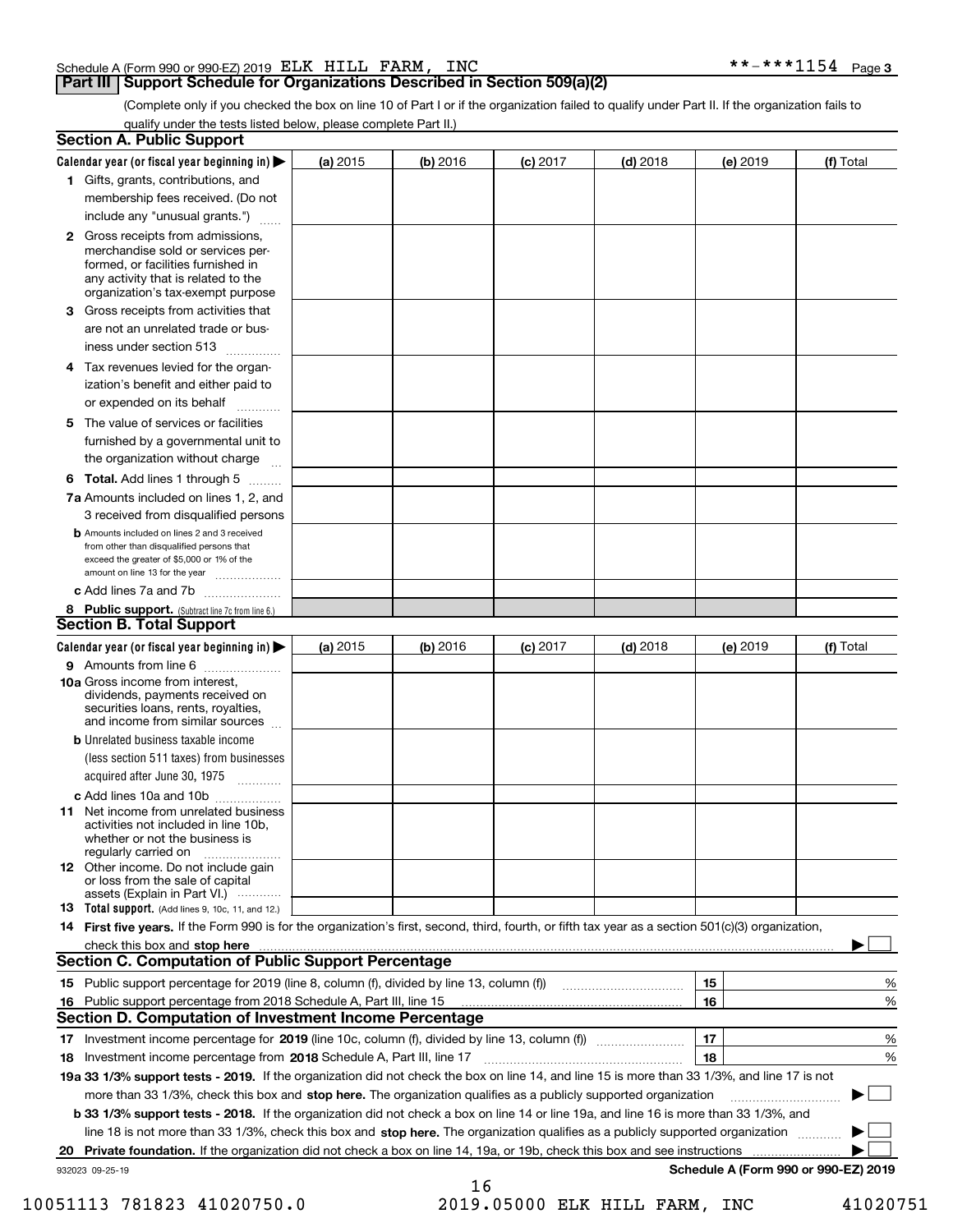**1**

**2**

**3a**

**3b**

**3c**

**4a**

**4b**

**4c**

**5a**

**5b5c**

**6**

**7**

**8**

**9a**

**9b**

**9c**

**10a**

**YesNo**

# **Part IV Supporting Organizations**

(Complete only if you checked a box in line 12 on Part I. If you checked 12a of Part I, complete Sections A and B. If you checked 12b of Part I, complete Sections A and C. If you checked 12c of Part I, complete Sections A, D, and E. If you checked 12d of Part I, complete Sections A and D, and complete Part V.)

## **Section A. All Supporting Organizations**

- **1** Are all of the organization's supported organizations listed by name in the organization's governing documents? If "No," describe in **Part VI** how the supported organizations are designated. If designated by *class or purpose, describe the designation. If historic and continuing relationship, explain.*
- **2** Did the organization have any supported organization that does not have an IRS determination of status under section 509(a)(1) or (2)? If "Yes," explain in Part VI how the organization determined that the supported *organization was described in section 509(a)(1) or (2).*
- **3a** Did the organization have a supported organization described in section 501(c)(4), (5), or (6)? If "Yes," answer *(b) and (c) below.*
- **b** Did the organization confirm that each supported organization qualified under section 501(c)(4), (5), or (6) and satisfied the public support tests under section 509(a)(2)? If "Yes," describe in **Part VI** when and how the *organization made the determination.*
- **c**Did the organization ensure that all support to such organizations was used exclusively for section 170(c)(2)(B) purposes? If "Yes," explain in **Part VI** what controls the organization put in place to ensure such use.
- **4a***If* Was any supported organization not organized in the United States ("foreign supported organization")? *"Yes," and if you checked 12a or 12b in Part I, answer (b) and (c) below.*
- **b** Did the organization have ultimate control and discretion in deciding whether to make grants to the foreign supported organization? If "Yes," describe in **Part VI** how the organization had such control and discretion *despite being controlled or supervised by or in connection with its supported organizations.*
- **c** Did the organization support any foreign supported organization that does not have an IRS determination under sections 501(c)(3) and 509(a)(1) or (2)? If "Yes," explain in **Part VI** what controls the organization used *to ensure that all support to the foreign supported organization was used exclusively for section 170(c)(2)(B) purposes.*
- **5a** Did the organization add, substitute, or remove any supported organizations during the tax year? If "Yes," answer (b) and (c) below (if applicable). Also, provide detail in **Part VI,** including (i) the names and EIN *numbers of the supported organizations added, substituted, or removed; (ii) the reasons for each such action; (iii) the authority under the organization's organizing document authorizing such action; and (iv) how the action was accomplished (such as by amendment to the organizing document).*
- **b** Type I or Type II only. Was any added or substituted supported organization part of a class already designated in the organization's organizing document?
- **cSubstitutions only.**  Was the substitution the result of an event beyond the organization's control?
- **6** Did the organization provide support (whether in the form of grants or the provision of services or facilities) to **Part VI.** *If "Yes," provide detail in* support or benefit one or more of the filing organization's supported organizations? anyone other than (i) its supported organizations, (ii) individuals that are part of the charitable class benefited by one or more of its supported organizations, or (iii) other supporting organizations that also
- **7**Did the organization provide a grant, loan, compensation, or other similar payment to a substantial contributor *If "Yes," complete Part I of Schedule L (Form 990 or 990-EZ).* regard to a substantial contributor? (as defined in section 4958(c)(3)(C)), a family member of a substantial contributor, or a 35% controlled entity with
- **8** Did the organization make a loan to a disqualified person (as defined in section 4958) not described in line 7? *If "Yes," complete Part I of Schedule L (Form 990 or 990-EZ).*
- **9a** Was the organization controlled directly or indirectly at any time during the tax year by one or more in section 509(a)(1) or (2))? If "Yes," *provide detail in* <code>Part VI.</code> disqualified persons as defined in section 4946 (other than foundation managers and organizations described
- **b** Did one or more disqualified persons (as defined in line 9a) hold a controlling interest in any entity in which the supporting organization had an interest? If "Yes," provide detail in P**art VI**.
- **c**Did a disqualified person (as defined in line 9a) have an ownership interest in, or derive any personal benefit from, assets in which the supporting organization also had an interest? If "Yes," provide detail in P**art VI.**
- **10a** Was the organization subject to the excess business holdings rules of section 4943 because of section supporting organizations)? If "Yes," answer 10b below. 4943(f) (regarding certain Type II supporting organizations, and all Type III non-functionally integrated
- **b** Did the organization have any excess business holdings in the tax year? (Use Schedule C, Form 4720, to *determine whether the organization had excess business holdings.)*

932024 09-25-19

**10bSchedule A (Form 990 or 990-EZ) 2019**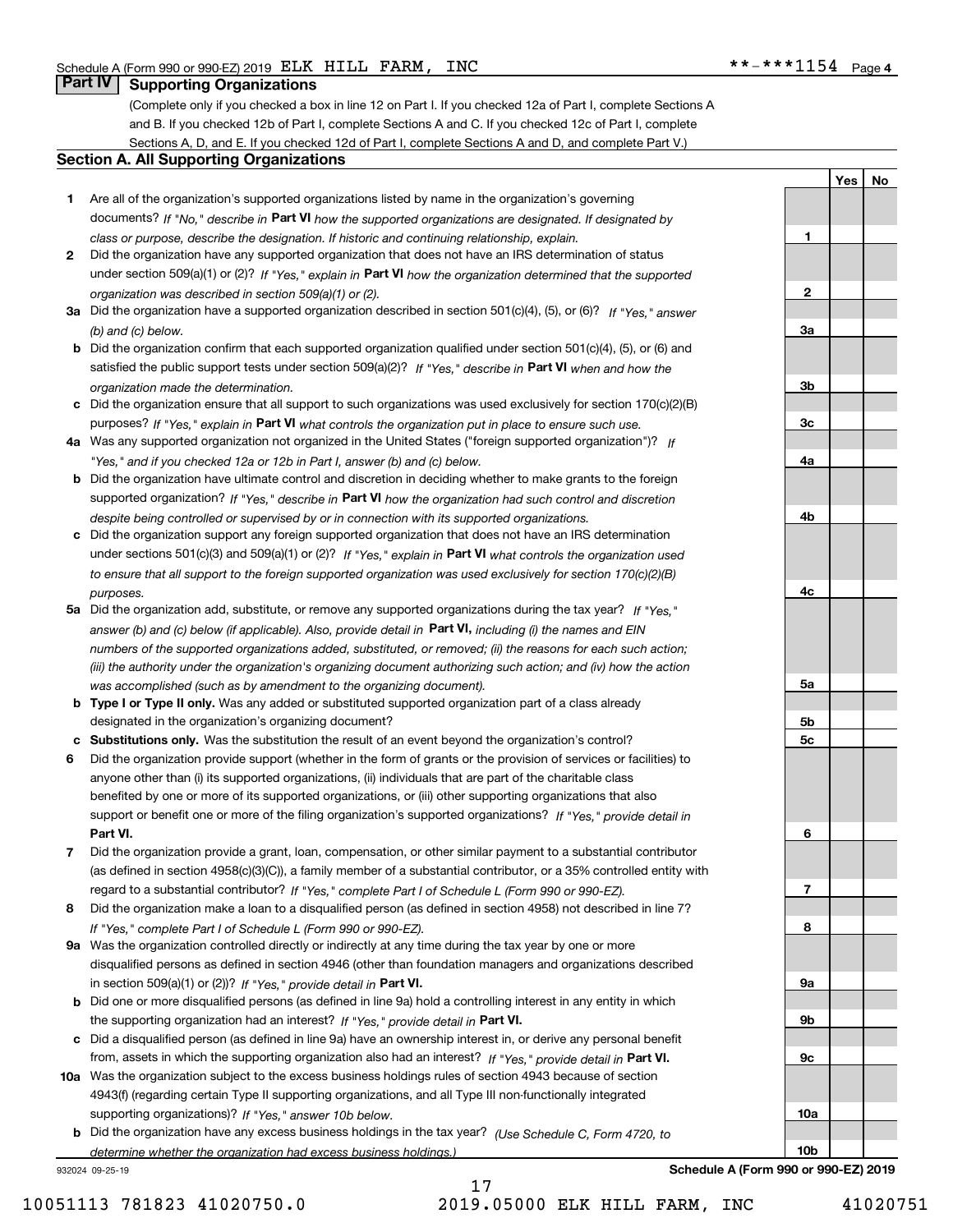|    |                                                                                                                                   |                 | Yes | No |
|----|-----------------------------------------------------------------------------------------------------------------------------------|-----------------|-----|----|
| 11 | Has the organization accepted a gift or contribution from any of the following persons?                                           |                 |     |    |
|    | a A person who directly or indirectly controls, either alone or together with persons described in (b) and (c)                    |                 |     |    |
|    | below, the governing body of a supported organization?                                                                            | 11a             |     |    |
|    | <b>b</b> A family member of a person described in (a) above?                                                                      | 11 <sub>b</sub> |     |    |
|    | c A 35% controlled entity of a person described in (a) or (b) above? If "Yes" to a, b, or c, provide detail in Part VI.           | 11c             |     |    |
|    | <b>Section B. Type I Supporting Organizations</b>                                                                                 |                 |     |    |
|    |                                                                                                                                   |                 | Yes | No |
| 1. | Did the directors, trustees, or membership of one or more supported organizations have the power to                               |                 |     |    |
|    | regularly appoint or elect at least a majority of the organization's directors or trustees at all times during the                |                 |     |    |
|    | tax year? If "No," describe in Part VI how the supported organization(s) effectively operated, supervised, or                     |                 |     |    |
|    | controlled the organization's activities. If the organization had more than one supported organization,                           |                 |     |    |
|    | describe how the powers to appoint and/or remove directors or trustees were allocated among the supported                         |                 |     |    |
|    | organizations and what conditions or restrictions, if any, applied to such powers during the tax year.                            | 1               |     |    |
| 2  | Did the organization operate for the benefit of any supported organization other than the supported                               |                 |     |    |
|    | organization(s) that operated, supervised, or controlled the supporting organization? If "Yes," explain in                        |                 |     |    |
|    | Part VI how providing such benefit carried out the purposes of the supported organization(s) that operated,                       |                 |     |    |
|    |                                                                                                                                   | $\mathbf{2}$    |     |    |
|    | supervised, or controlled the supporting organization.<br><b>Section C. Type II Supporting Organizations</b>                      |                 |     |    |
|    |                                                                                                                                   |                 | Yes | No |
|    | Were a majority of the organization's directors or trustees during the tax year also a majority of the directors                  |                 |     |    |
| 1. |                                                                                                                                   |                 |     |    |
|    | or trustees of each of the organization's supported organization(s)? If "No," describe in Part VI how control                     |                 |     |    |
|    | or management of the supporting organization was vested in the same persons that controlled or managed                            |                 |     |    |
|    | the supported organization(s).<br><b>Section D. All Type III Supporting Organizations</b>                                         | 1               |     |    |
|    |                                                                                                                                   |                 |     |    |
|    |                                                                                                                                   |                 | Yes | No |
| 1  | Did the organization provide to each of its supported organizations, by the last day of the fifth month of the                    |                 |     |    |
|    | organization's tax year, (i) a written notice describing the type and amount of support provided during the prior tax             |                 |     |    |
|    | year, (ii) a copy of the Form 990 that was most recently filed as of the date of notification, and (iii) copies of the            |                 |     |    |
|    | organization's governing documents in effect on the date of notification, to the extent not previously provided?                  | 1               |     |    |
| 2  | Were any of the organization's officers, directors, or trustees either (i) appointed or elected by the supported                  |                 |     |    |
|    | organization(s) or (ii) serving on the governing body of a supported organization? If "No," explain in Part VI how                |                 |     |    |
|    | the organization maintained a close and continuous working relationship with the supported organization(s).                       | $\mathbf{2}$    |     |    |
| 3  | By reason of the relationship described in (2), did the organization's supported organizations have a                             |                 |     |    |
|    | significant voice in the organization's investment policies and in directing the use of the organization's                        |                 |     |    |
|    | income or assets at all times during the tax year? If "Yes," describe in Part VI the role the organization's                      |                 |     |    |
|    | supported organizations played in this regard.                                                                                    | 3               |     |    |
|    | Section E. Type III Functionally Integrated Supporting Organizations                                                              |                 |     |    |
| 1. | Check the box next to the method that the organization used to satisfy the Integral Part Test during the year (see instructions). |                 |     |    |
| a  | The organization satisfied the Activities Test. Complete line 2 below.                                                            |                 |     |    |
| b  | The organization is the parent of each of its supported organizations. Complete line 3 below.                                     |                 |     |    |
| c  | The organization supported a governmental entity. Describe in Part VI how you supported a government entity (see instructions),   |                 |     |    |
| 2  | Activities Test. Answer (a) and (b) below.                                                                                        |                 | Yes | No |
| a  | Did substantially all of the organization's activities during the tax year directly further the exempt purposes of                |                 |     |    |
|    | the supported organization(s) to which the organization was responsive? If "Yes," then in Part VI identify                        |                 |     |    |
|    | those supported organizations and explain how these activities directly furthered their exempt purposes,                          |                 |     |    |
|    | how the organization was responsive to those supported organizations, and how the organization determined                         |                 |     |    |
|    | that these activities constituted substantially all of its activities.                                                            | 2a              |     |    |
|    | <b>b</b> Did the activities described in (a) constitute activities that, but for the organization's involvement, one or more      |                 |     |    |
|    | of the organization's supported organization(s) would have been engaged in? If "Yes," explain in Part VI the                      |                 |     |    |
|    | reasons for the organization's position that its supported organization(s) would have engaged in these                            |                 |     |    |
|    |                                                                                                                                   | 2 <sub>b</sub>  |     |    |
| з  | activities but for the organization's involvement.<br>Parent of Supported Organizations. Answer (a) and (b) below.                |                 |     |    |
|    | a Did the organization have the power to regularly appoint or elect a majority of the officers, directors, or                     |                 |     |    |
|    |                                                                                                                                   |                 |     |    |
|    | trustees of each of the supported organizations? Provide details in Part VI.                                                      | За              |     |    |
|    | <b>b</b> Did the organization exercise a substantial degree of direction over the policies, programs, and activities of each      |                 |     |    |
|    | of its supported organizations? If "Yes," describe in Part VI the role played by the organization in this regard.                 | 3 <sub>b</sub>  |     |    |
|    | Schedule A (Form 990 or 990-EZ) 2019<br>932025 09-25-19                                                                           |                 |     |    |

10051113 781823 41020750.0 2019.05000 ELK HILL FARM, INC 41020751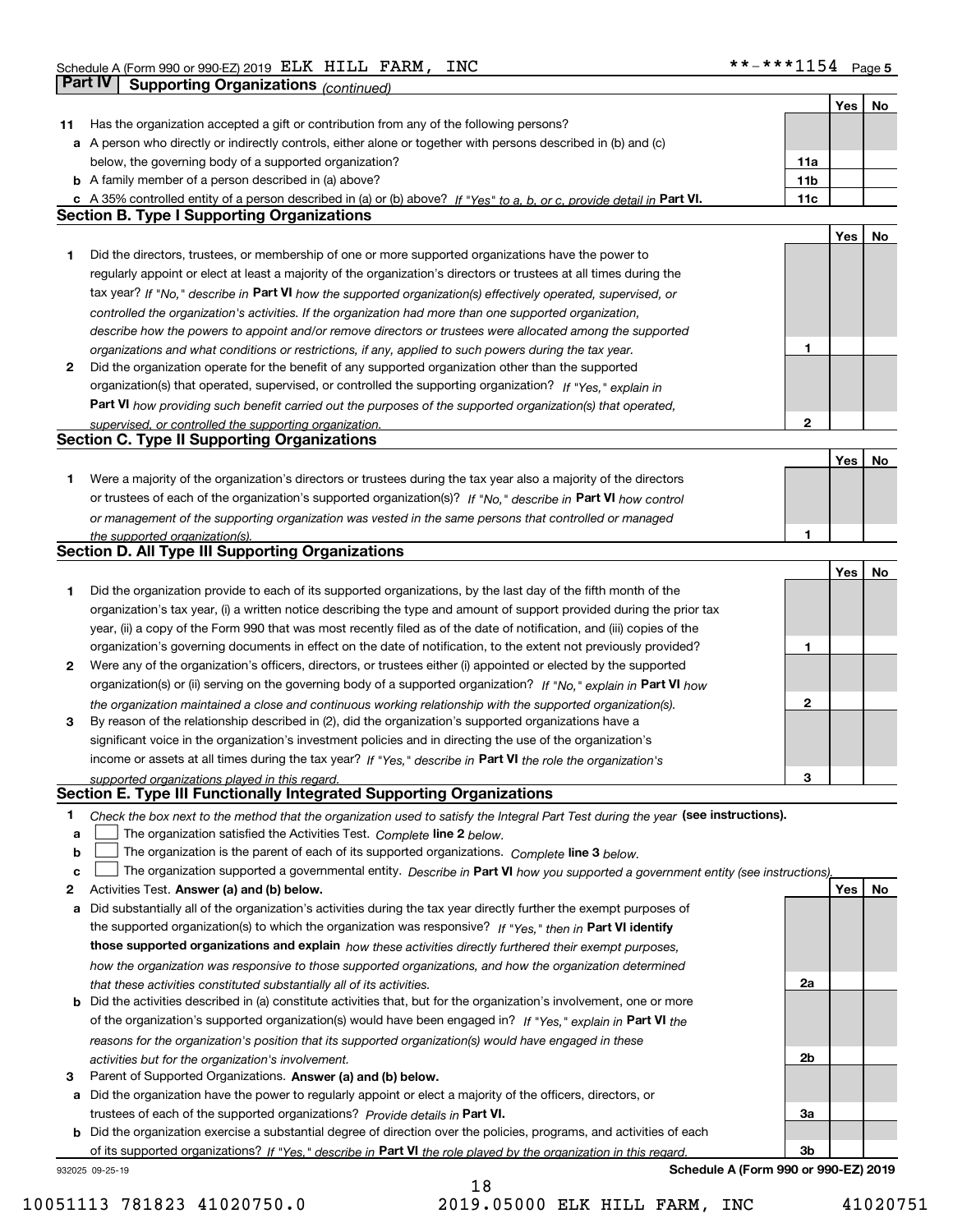## Schedule A (Form 990 or 990-EZ) 2019 Page ELK HILL FARM, INC \*\*-\*\*\*1154

**1**1 Check here if the organization satisfied the Integral Part Test as a qualifying trust on Nov. 20, 1970 (explain in Part VI). See instructions. All other Type III non-functionally integrated supporting organizations must complete Sections A through E. **Part V Type III Non-Functionally Integrated 509(a)(3) Supporting Organizations** 

|              | $\sim$ . The million randalonally integrated by                                                                                   |                |                |                                |
|--------------|-----------------------------------------------------------------------------------------------------------------------------------|----------------|----------------|--------------------------------|
|              | Section A - Adjusted Net Income                                                                                                   |                | (A) Prior Year | (B) Current Year<br>(optional) |
| 1            | Net short-term capital gain                                                                                                       | 1              |                |                                |
| 2            | Recoveries of prior-year distributions                                                                                            | $\overline{2}$ |                |                                |
| з            | Other gross income (see instructions)                                                                                             | 3              |                |                                |
| 4            | Add lines 1 through 3.                                                                                                            | 4              |                |                                |
| 5            | Depreciation and depletion                                                                                                        | 5              |                |                                |
| 6            | Portion of operating expenses paid or incurred for production or                                                                  |                |                |                                |
|              | collection of gross income or for management, conservation, or                                                                    |                |                |                                |
|              | maintenance of property held for production of income (see instructions)                                                          | 6              |                |                                |
| 7            | Other expenses (see instructions)                                                                                                 | $\overline{7}$ |                |                                |
| 8            | <b>Adjusted Net Income</b> (subtract lines 5, 6, and 7 from line 4)                                                               | 8              |                |                                |
|              | <b>Section B - Minimum Asset Amount</b>                                                                                           |                | (A) Prior Year | (B) Current Year<br>(optional) |
| 1.           | Aggregate fair market value of all non-exempt-use assets (see                                                                     |                |                |                                |
|              | instructions for short tax year or assets held for part of year):                                                                 |                |                |                                |
|              | <b>a</b> Average monthly value of securities                                                                                      | 1a             |                |                                |
|              | <b>b</b> Average monthly cash balances                                                                                            | 1b             |                |                                |
|              | <b>c</b> Fair market value of other non-exempt-use assets                                                                         | 1c             |                |                                |
|              | d Total (add lines 1a, 1b, and 1c)                                                                                                | 1d             |                |                                |
|              | <b>e</b> Discount claimed for blockage or other                                                                                   |                |                |                                |
|              | factors (explain in detail in <b>Part VI</b> ):                                                                                   |                |                |                                |
| $\mathbf{2}$ | Acquisition indebtedness applicable to non-exempt-use assets                                                                      | $\overline{2}$ |                |                                |
| 3            | Subtract line 2 from line 1d.                                                                                                     | 3              |                |                                |
| 4            | Cash deemed held for exempt use. Enter 1-1/2% of line 3 (for greater amount,                                                      |                |                |                                |
|              | see instructions)                                                                                                                 | 4              |                |                                |
| 5            | Net value of non-exempt-use assets (subtract line 4 from line 3)                                                                  | 5              |                |                                |
| 6            | Multiply line 5 by .035.                                                                                                          | 6              |                |                                |
| 7            | Recoveries of prior-year distributions                                                                                            | $\overline{7}$ |                |                                |
| 8            | Minimum Asset Amount (add line 7 to line 6)                                                                                       | 8              |                |                                |
|              | <b>Section C - Distributable Amount</b>                                                                                           |                |                | <b>Current Year</b>            |
| 1            | Adjusted net income for prior year (from Section A, line 8, Column A)                                                             | $\mathbf{1}$   |                |                                |
| 2            | Enter 85% of line 1.                                                                                                              | $\mathbf{2}$   |                |                                |
| з            | Minimum asset amount for prior year (from Section B, line 8, Column A)                                                            | 3              |                |                                |
| 4            | Enter greater of line 2 or line 3.                                                                                                | 4              |                |                                |
| 5            | Income tax imposed in prior year                                                                                                  | 5              |                |                                |
| 6            | Distributable Amount. Subtract line 5 from line 4, unless subject to                                                              |                |                |                                |
|              | emergency temporary reduction (see instructions).                                                                                 | 6              |                |                                |
| 7            | Check here if the current year is the organization's first as a non-functionally integrated Type III supporting organization (see |                |                |                                |

instructions).

**Schedule A (Form 990 or 990-EZ) 2019**

932026 09-25-19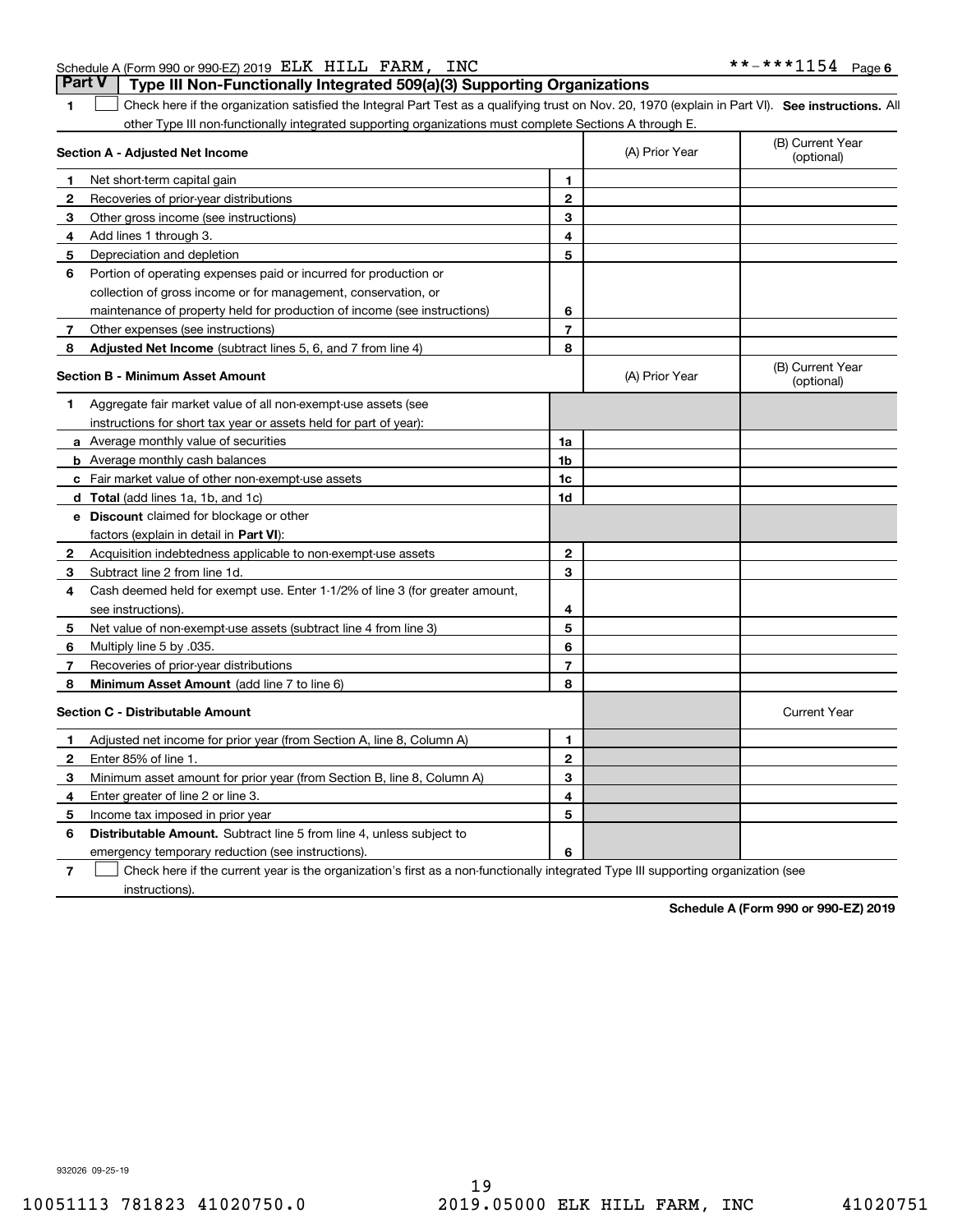| Part V | Type III Non-Functionally Integrated 509(a)(3) Supporting Organizations                    |                             | (continued)                           |                                         |
|--------|--------------------------------------------------------------------------------------------|-----------------------------|---------------------------------------|-----------------------------------------|
|        | <b>Section D - Distributions</b>                                                           |                             |                                       | <b>Current Year</b>                     |
| 1      | Amounts paid to supported organizations to accomplish exempt purposes                      |                             |                                       |                                         |
| 2      | Amounts paid to perform activity that directly furthers exempt purposes of supported       |                             |                                       |                                         |
|        | organizations, in excess of income from activity                                           |                             |                                       |                                         |
| з      | Administrative expenses paid to accomplish exempt purposes of supported organizations      |                             |                                       |                                         |
| 4      | Amounts paid to acquire exempt-use assets                                                  |                             |                                       |                                         |
| 5      | Qualified set-aside amounts (prior IRS approval required)                                  |                             |                                       |                                         |
| 6      | Other distributions (describe in Part VI). See instructions.                               |                             |                                       |                                         |
| 7      | <b>Total annual distributions.</b> Add lines 1 through 6.                                  |                             |                                       |                                         |
| 8      | Distributions to attentive supported organizations to which the organization is responsive |                             |                                       |                                         |
|        | (provide details in Part VI). See instructions.                                            |                             |                                       |                                         |
| 9      | Distributable amount for 2019 from Section C, line 6                                       |                             |                                       |                                         |
| 10     | Line 8 amount divided by line 9 amount                                                     |                             |                                       |                                         |
|        |                                                                                            | (i)                         | (iii)                                 | (iii)                                   |
|        | <b>Section E - Distribution Allocations</b> (see instructions)                             | <b>Excess Distributions</b> | <b>Underdistributions</b><br>Pre-2019 | <b>Distributable</b><br>Amount for 2019 |
| 1      | Distributable amount for 2019 from Section C, line 6                                       |                             |                                       |                                         |
| 2      | Underdistributions, if any, for years prior to 2019 (reason-                               |                             |                                       |                                         |
|        | able cause required- explain in <b>Part VI</b> ). See instructions.                        |                             |                                       |                                         |
| з      | Excess distributions carryover, if any, to 2019                                            |                             |                                       |                                         |
|        | <b>a</b> From 2014                                                                         |                             |                                       |                                         |
|        | <b>b</b> From 2015                                                                         |                             |                                       |                                         |
|        | $c$ From 2016                                                                              |                             |                                       |                                         |
|        | d From 2017                                                                                |                             |                                       |                                         |
|        | e From 2018                                                                                |                             |                                       |                                         |
|        | Total of lines 3a through e                                                                |                             |                                       |                                         |
|        | <b>g</b> Applied to underdistributions of prior years                                      |                             |                                       |                                         |
|        | <b>h</b> Applied to 2019 distributable amount                                              |                             |                                       |                                         |
|        | Carryover from 2014 not applied (see instructions)                                         |                             |                                       |                                         |
|        | Remainder. Subtract lines 3g, 3h, and 3i from 3f.                                          |                             |                                       |                                         |
| 4      | Distributions for 2019 from Section D,                                                     |                             |                                       |                                         |
|        | line $7:$                                                                                  |                             |                                       |                                         |
|        | <b>a</b> Applied to underdistributions of prior years                                      |                             |                                       |                                         |
|        | <b>b</b> Applied to 2019 distributable amount                                              |                             |                                       |                                         |
| с      | Remainder. Subtract lines 4a and 4b from 4.                                                |                             |                                       |                                         |
| 5      | Remaining underdistributions for years prior to 2019, if                                   |                             |                                       |                                         |
|        | any. Subtract lines 3g and 4a from line 2. For result greater                              |                             |                                       |                                         |
|        | than zero, explain in Part VI. See instructions.                                           |                             |                                       |                                         |
| 6      | Remaining underdistributions for 2019. Subtract lines 3h                                   |                             |                                       |                                         |
|        | and 4b from line 1. For result greater than zero, explain in                               |                             |                                       |                                         |
|        | Part VI. See instructions.                                                                 |                             |                                       |                                         |
| 7      | Excess distributions carryover to 2020. Add lines 3j                                       |                             |                                       |                                         |
|        | and 4c.                                                                                    |                             |                                       |                                         |
| 8      | Breakdown of line 7:                                                                       |                             |                                       |                                         |
|        | a Excess from 2015                                                                         |                             |                                       |                                         |
|        | <b>b</b> Excess from 2016                                                                  |                             |                                       |                                         |
|        | c Excess from 2017                                                                         |                             |                                       |                                         |
|        | d Excess from 2018                                                                         |                             |                                       |                                         |
|        | e Excess from 2019                                                                         |                             |                                       |                                         |
|        |                                                                                            |                             |                                       |                                         |

**Schedule A (Form 990 or 990-EZ) 2019**

932027 09-25-19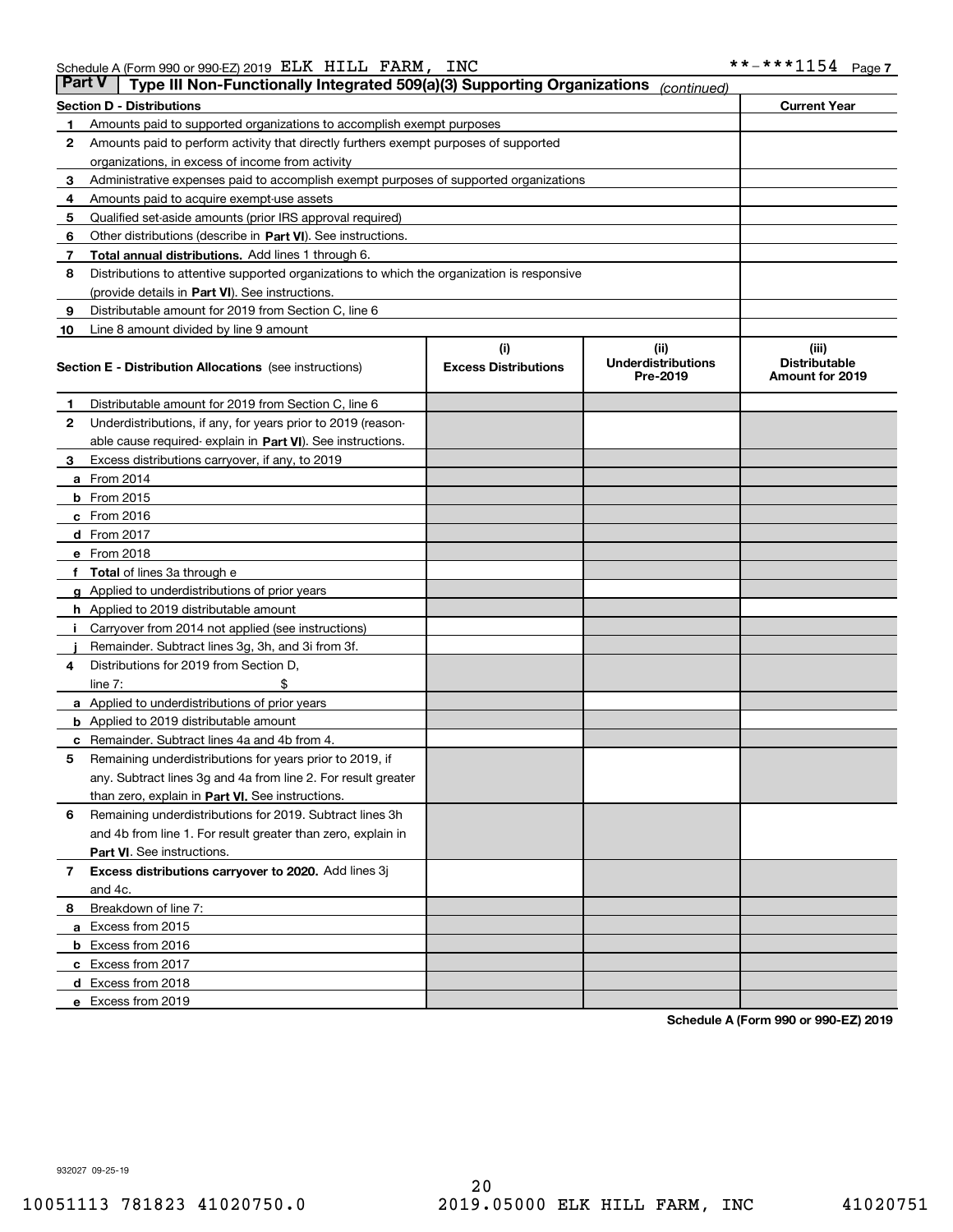#### Schedule A (Form 990 or 990-EZ) 2019 ELLK H]LLL FARM, INC Page ELK HILL FARM, INC \*\*-\*\*\*1154

| (See instructions.)        | Supplemental Information. Provide the explanations required by Part II, line 10; Part II, line 17a or 17b; Part III, line 12;<br>Part IV, Section A, lines 1, 2, 3b, 3c, 4b, 4c, 5a, 6, 9a, 9b, 9c, 11a, 11b, and 11c; Part IV, Section B, lines 1 and 2; Part IV, Section C,<br>line 1; Part IV, Section D, lines 2 and 3; Part IV, Section E, lines 1c, 2a, 2b, 3a, and 3b; Part V, line 1; Part V, Section B, line 1e; Part V,<br>Section D, lines 5, 6, and 8; and Part V, Section E, lines 2, 5, and 6. Also complete this part for any additional information. |
|----------------------------|----------------------------------------------------------------------------------------------------------------------------------------------------------------------------------------------------------------------------------------------------------------------------------------------------------------------------------------------------------------------------------------------------------------------------------------------------------------------------------------------------------------------------------------------------------------------|
|                            |                                                                                                                                                                                                                                                                                                                                                                                                                                                                                                                                                                      |
|                            |                                                                                                                                                                                                                                                                                                                                                                                                                                                                                                                                                                      |
|                            |                                                                                                                                                                                                                                                                                                                                                                                                                                                                                                                                                                      |
|                            |                                                                                                                                                                                                                                                                                                                                                                                                                                                                                                                                                                      |
|                            |                                                                                                                                                                                                                                                                                                                                                                                                                                                                                                                                                                      |
|                            |                                                                                                                                                                                                                                                                                                                                                                                                                                                                                                                                                                      |
|                            |                                                                                                                                                                                                                                                                                                                                                                                                                                                                                                                                                                      |
|                            |                                                                                                                                                                                                                                                                                                                                                                                                                                                                                                                                                                      |
|                            |                                                                                                                                                                                                                                                                                                                                                                                                                                                                                                                                                                      |
|                            |                                                                                                                                                                                                                                                                                                                                                                                                                                                                                                                                                                      |
|                            |                                                                                                                                                                                                                                                                                                                                                                                                                                                                                                                                                                      |
|                            |                                                                                                                                                                                                                                                                                                                                                                                                                                                                                                                                                                      |
|                            |                                                                                                                                                                                                                                                                                                                                                                                                                                                                                                                                                                      |
|                            |                                                                                                                                                                                                                                                                                                                                                                                                                                                                                                                                                                      |
|                            |                                                                                                                                                                                                                                                                                                                                                                                                                                                                                                                                                                      |
|                            |                                                                                                                                                                                                                                                                                                                                                                                                                                                                                                                                                                      |
|                            |                                                                                                                                                                                                                                                                                                                                                                                                                                                                                                                                                                      |
|                            |                                                                                                                                                                                                                                                                                                                                                                                                                                                                                                                                                                      |
|                            |                                                                                                                                                                                                                                                                                                                                                                                                                                                                                                                                                                      |
|                            |                                                                                                                                                                                                                                                                                                                                                                                                                                                                                                                                                                      |
|                            |                                                                                                                                                                                                                                                                                                                                                                                                                                                                                                                                                                      |
|                            |                                                                                                                                                                                                                                                                                                                                                                                                                                                                                                                                                                      |
|                            |                                                                                                                                                                                                                                                                                                                                                                                                                                                                                                                                                                      |
|                            |                                                                                                                                                                                                                                                                                                                                                                                                                                                                                                                                                                      |
|                            |                                                                                                                                                                                                                                                                                                                                                                                                                                                                                                                                                                      |
|                            |                                                                                                                                                                                                                                                                                                                                                                                                                                                                                                                                                                      |
|                            |                                                                                                                                                                                                                                                                                                                                                                                                                                                                                                                                                                      |
|                            |                                                                                                                                                                                                                                                                                                                                                                                                                                                                                                                                                                      |
|                            |                                                                                                                                                                                                                                                                                                                                                                                                                                                                                                                                                                      |
|                            |                                                                                                                                                                                                                                                                                                                                                                                                                                                                                                                                                                      |
|                            |                                                                                                                                                                                                                                                                                                                                                                                                                                                                                                                                                                      |
|                            |                                                                                                                                                                                                                                                                                                                                                                                                                                                                                                                                                                      |
|                            |                                                                                                                                                                                                                                                                                                                                                                                                                                                                                                                                                                      |
|                            |                                                                                                                                                                                                                                                                                                                                                                                                                                                                                                                                                                      |
|                            |                                                                                                                                                                                                                                                                                                                                                                                                                                                                                                                                                                      |
|                            |                                                                                                                                                                                                                                                                                                                                                                                                                                                                                                                                                                      |
|                            |                                                                                                                                                                                                                                                                                                                                                                                                                                                                                                                                                                      |
|                            |                                                                                                                                                                                                                                                                                                                                                                                                                                                                                                                                                                      |
|                            |                                                                                                                                                                                                                                                                                                                                                                                                                                                                                                                                                                      |
|                            |                                                                                                                                                                                                                                                                                                                                                                                                                                                                                                                                                                      |
|                            |                                                                                                                                                                                                                                                                                                                                                                                                                                                                                                                                                                      |
|                            |                                                                                                                                                                                                                                                                                                                                                                                                                                                                                                                                                                      |
|                            |                                                                                                                                                                                                                                                                                                                                                                                                                                                                                                                                                                      |
|                            |                                                                                                                                                                                                                                                                                                                                                                                                                                                                                                                                                                      |
|                            |                                                                                                                                                                                                                                                                                                                                                                                                                                                                                                                                                                      |
| 932028 09-25-19            | Schedule A (Form 990 or 990-EZ) 2019                                                                                                                                                                                                                                                                                                                                                                                                                                                                                                                                 |
| 10051113 781823 41020750.0 | 21<br>2019.05000 ELK HILL FARM, INC<br>41020751                                                                                                                                                                                                                                                                                                                                                                                                                                                                                                                      |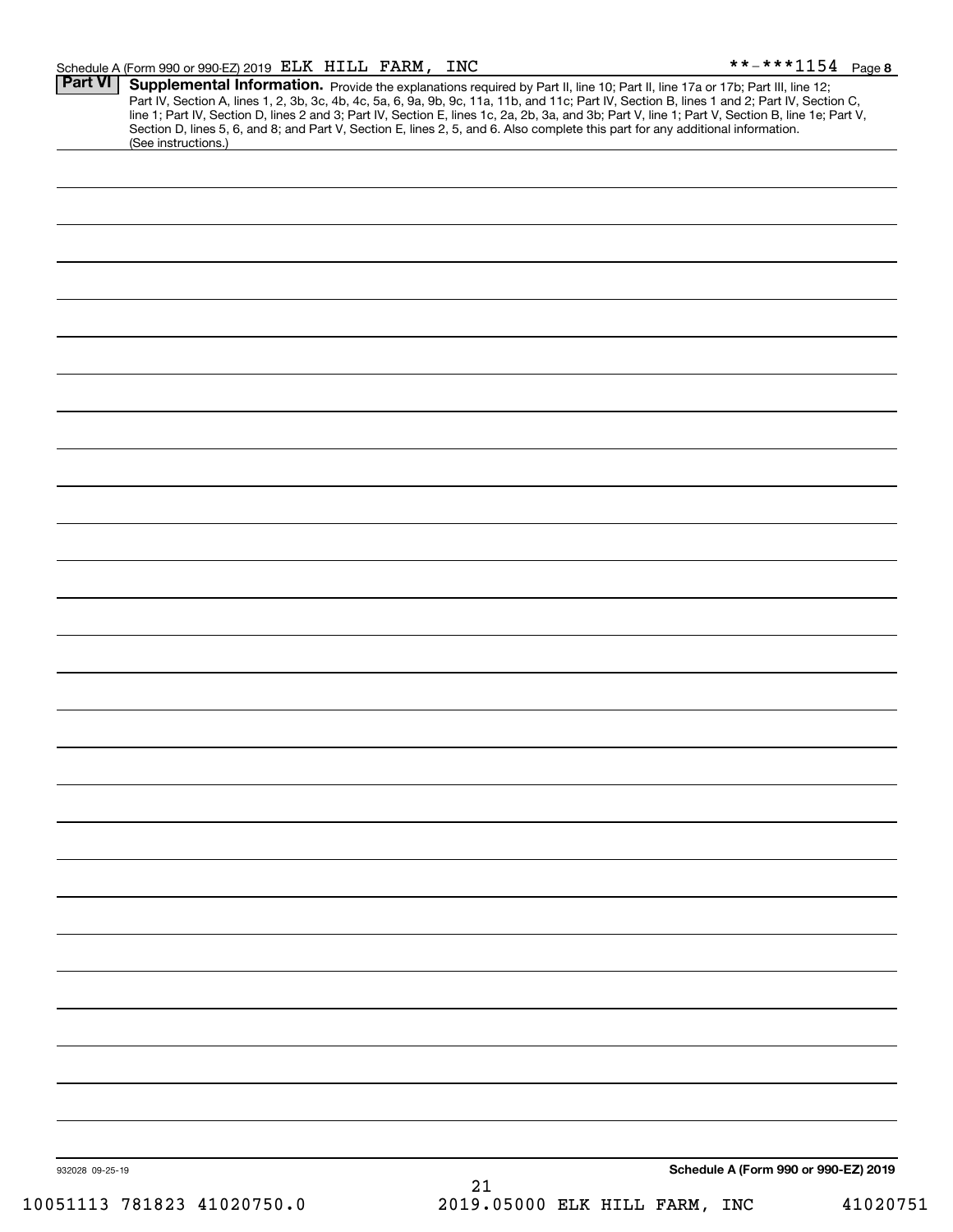Department of the Treasury Internal Revenue Service **(Form 990, 990-EZ, or 990-PF)**

Name of the organization

**Organization type** (check one):

# **Schedule B Schedule of Contributors**

**| Attach to Form 990, Form 990-EZ, or Form 990-PF. | Go to www.irs.gov/Form990 for the latest information.** OMB No. 1545-0047

**2019**

**Employer identification number**

 $IC$  \*\*-\*\*\*1154

|  | ELK HILL FARM. IN |  |
|--|-------------------|--|

| Filers of:         | Section:                                                                    |
|--------------------|-----------------------------------------------------------------------------|
| Form 990 or 990-F7 | $X$ 501(c)( 3) (enter number) organization                                  |
|                    | $4947(a)(1)$ nonexempt charitable trust not treated as a private foundation |
|                    | 527 political organization                                                  |
| Form 990-PF        | 501(c)(3) exempt private foundation                                         |
|                    | 4947(a)(1) nonexempt charitable trust treated as a private foundation       |
|                    | 501(c)(3) taxable private foundation                                        |

Check if your organization is covered by the **General Rule** or a **Special Rule. Note:**  Only a section 501(c)(7), (8), or (10) organization can check boxes for both the General Rule and a Special Rule. See instructions.

### **General Rule**

 $\mathcal{L}^{\text{max}}$ 

For an organization filing Form 990, 990-EZ, or 990-PF that received, during the year, contributions totaling \$5,000 or more (in money or property) from any one contributor. Complete Parts I and II. See instructions for determining a contributor's total contributions.

#### **Special Rules**

any one contributor, during the year, total contributions of the greater of  $\,$  (1) \$5,000; or **(2)** 2% of the amount on (i) Form 990, Part VIII, line 1h;  $\boxed{\textbf{X}}$  For an organization described in section 501(c)(3) filing Form 990 or 990-EZ that met the 33 1/3% support test of the regulations under sections 509(a)(1) and 170(b)(1)(A)(vi), that checked Schedule A (Form 990 or 990-EZ), Part II, line 13, 16a, or 16b, and that received from or (ii) Form 990-EZ, line 1. Complete Parts I and II.

year, total contributions of more than \$1,000 *exclusively* for religious, charitable, scientific, literary, or educational purposes, or for the For an organization described in section 501(c)(7), (8), or (10) filing Form 990 or 990-EZ that received from any one contributor, during the prevention of cruelty to children or animals. Complete Parts I, II, and III.  $\mathcal{L}^{\text{max}}$ 

purpose. Don't complete any of the parts unless the **General Rule** applies to this organization because it received *nonexclusively* year, contributions <sub>exclusively</sub> for religious, charitable, etc., purposes, but no such contributions totaled more than \$1,000. If this box is checked, enter here the total contributions that were received during the year for an  $\;$ exclusively religious, charitable, etc., For an organization described in section 501(c)(7), (8), or (10) filing Form 990 or 990-EZ that received from any one contributor, during the religious, charitable, etc., contributions totaling \$5,000 or more during the year  $\Box$ — $\Box$   $\Box$  $\mathcal{L}^{\text{max}}$ 

**Caution:**  An organization that isn't covered by the General Rule and/or the Special Rules doesn't file Schedule B (Form 990, 990-EZ, or 990-PF),  **must** but it answer "No" on Part IV, line 2, of its Form 990; or check the box on line H of its Form 990-EZ or on its Form 990-PF, Part I, line 2, to certify that it doesn't meet the filing requirements of Schedule B (Form 990, 990-EZ, or 990-PF).

**For Paperwork Reduction Act Notice, see the instructions for Form 990, 990-EZ, or 990-PF. Schedule B (Form 990, 990-EZ, or 990-PF) (2019)** LHA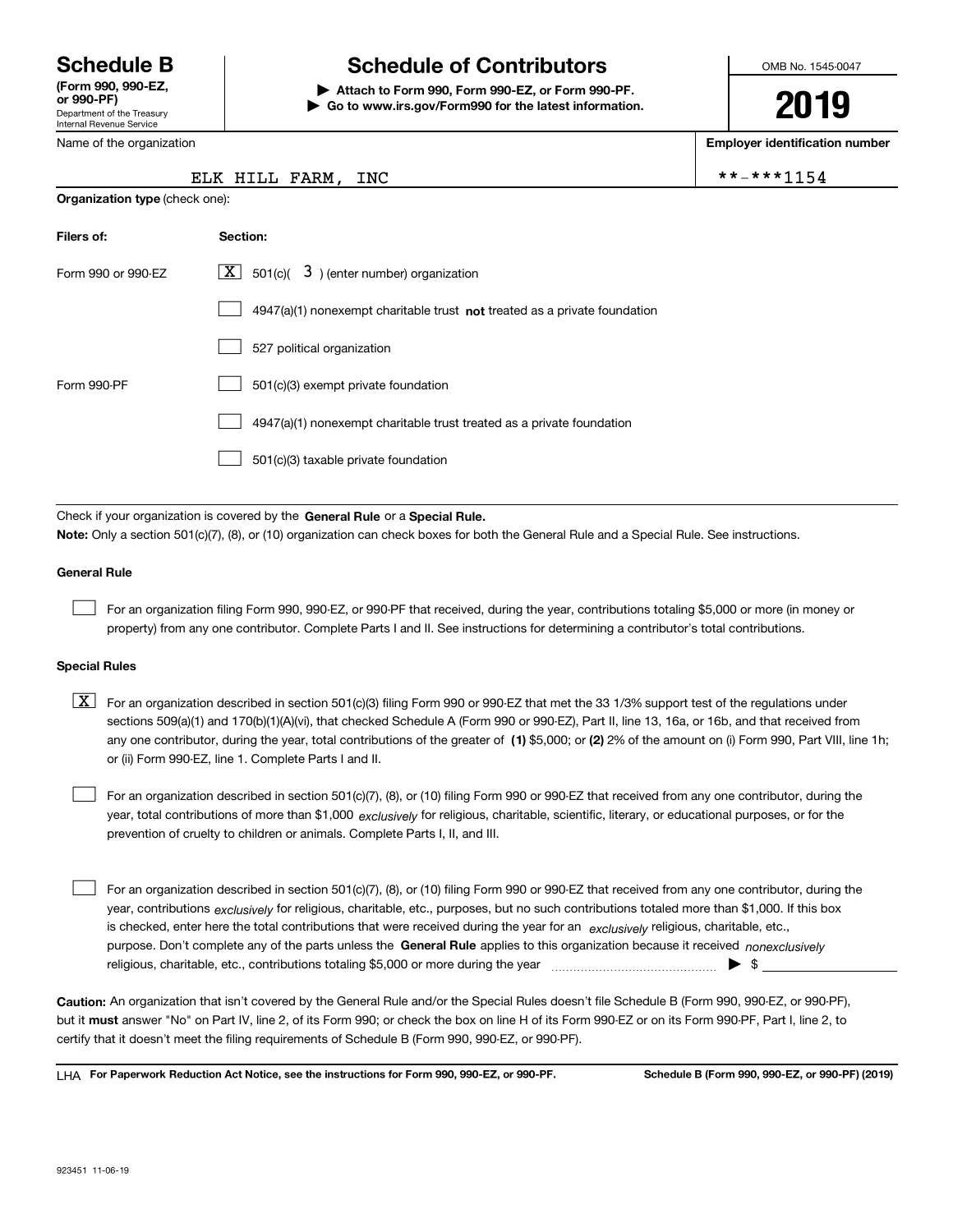# Schedule B (Form 990, 990-EZ, or 990-PF) (2019) Page 2

# ELK HILL FARM, INC  $**-**1154$

|            | Schedule B (Form 990, 990-EZ, or 990-PF) (2019)                                                                                       |                                   |                                       | Page 2                                                                                                      |  |
|------------|---------------------------------------------------------------------------------------------------------------------------------------|-----------------------------------|---------------------------------------|-------------------------------------------------------------------------------------------------------------|--|
|            | Name of organization                                                                                                                  |                                   | <b>Employer identification number</b> |                                                                                                             |  |
|            | ELK HILL FARM, INC                                                                                                                    |                                   |                                       | **-***1154                                                                                                  |  |
| Part I     | <b>Contributors</b> (see instructions). Use duplicate copies of Part I if additional space is needed.                                 |                                   |                                       |                                                                                                             |  |
| (a)<br>No. | (b)<br>Name, address, and ZIP + 4                                                                                                     | (c)<br><b>Total contributions</b> |                                       | (d)<br>Type of contribution                                                                                 |  |
| 1          | CAPITAL ONE SERVICES, LLC<br>15000 CAPITAL ONE DRIVE #12073-0400<br>RICHMOND, VA 23238-1119                                           | 40,000.<br>$$\mathbb{S}$$         |                                       | $\mathbf{X}$<br>Person<br>Payroll<br>Noncash<br>(Complete Part II for<br>noncash contributions.)            |  |
| (a)<br>No. | (b)<br>Name, address, and ZIP + 4                                                                                                     | (c)<br><b>Total contributions</b> |                                       | (d)<br>Type of contribution                                                                                 |  |
| 2          | VIRGINIA NON-PROFIT HOUSING COALITION<br>BOB AND ANNA LOU SCHABERG FOUNDATION)<br>1111 E MAIN STREET SUITE 1100<br>RICHMOND, VA 23219 | 85,000.<br>\$                     |                                       | $\mathbf{X}$<br>Person<br>Payroll<br>Noncash<br>(Complete Part II for<br>noncash contributions.)            |  |
| (a)<br>No. | (b)<br>Name, address, and ZIP + 4                                                                                                     | (c)<br><b>Total contributions</b> |                                       | (d)<br>Type of contribution                                                                                 |  |
| 3          | COMMUNITY FOUNDATION SERVING RICHMOND<br>AND CENTRAL VIRGINIA<br>7501 BOULDERS VIEW DRIVE, SUITE 110<br>RICHMOND, VA 23225            | 140,334.<br>$\frac{1}{2}$         |                                       | $\mathbf{X}$<br>Person<br><b>Payroll</b><br>Noncash<br>(Complete Part II for<br>noncash contributions.)     |  |
| (a)<br>No. | (b)<br>Name, address, and ZIP + 4                                                                                                     | (c)<br><b>Total contributions</b> |                                       | (d)<br>Type of contribution                                                                                 |  |
| 4          | HERNDON FOUNDATION<br>9030 STONY POINT PARKWAY, SUITE 505<br>RICHMOND, VA 23235                                                       | 40,000.<br>\$                     |                                       | $\overline{\mathbf{X}}$<br>Person<br>Payroll<br>Noncash<br>(Complete Part II for<br>noncash contributions.) |  |
| (a)<br>No. | (b)<br>Name, address, and ZIP + 4                                                                                                     | (c)<br><b>Total contributions</b> |                                       | (d)<br>Type of contribution                                                                                 |  |
| 5          | ELK HILL FARM FOUNDATION<br>P.O. BOX 99<br>GOOCHLAND, VA 23063                                                                        | 333,022.<br>\$                    |                                       | $\lfloor x \rfloor$<br>Person<br>Pavroll<br>Noncash<br>(Complete Part II for<br>noncash contributions.)     |  |
| (a)<br>No. | (b)<br>Name, address, and ZIP + 4                                                                                                     | (c)<br><b>Total contributions</b> |                                       | (d)<br>Type of contribution                                                                                 |  |
| 6          | TOM EILERSON<br>10 COUNTRY SQUIRE LN<br>HENRICO, VA 23229                                                                             | 123,063.<br>\$                    |                                       | Person<br>Payroll<br>$\overline{\mathbf{X}}$<br>Noncash<br>(Complete Part II for<br>noncash contributions.) |  |

923452 11-06-19 **Schedule B (Form 990, 990-EZ, or 990-PF) (2019)**

10051113 781823 41020750.0 2019.05000 ELK HILL FARM, INC 41020751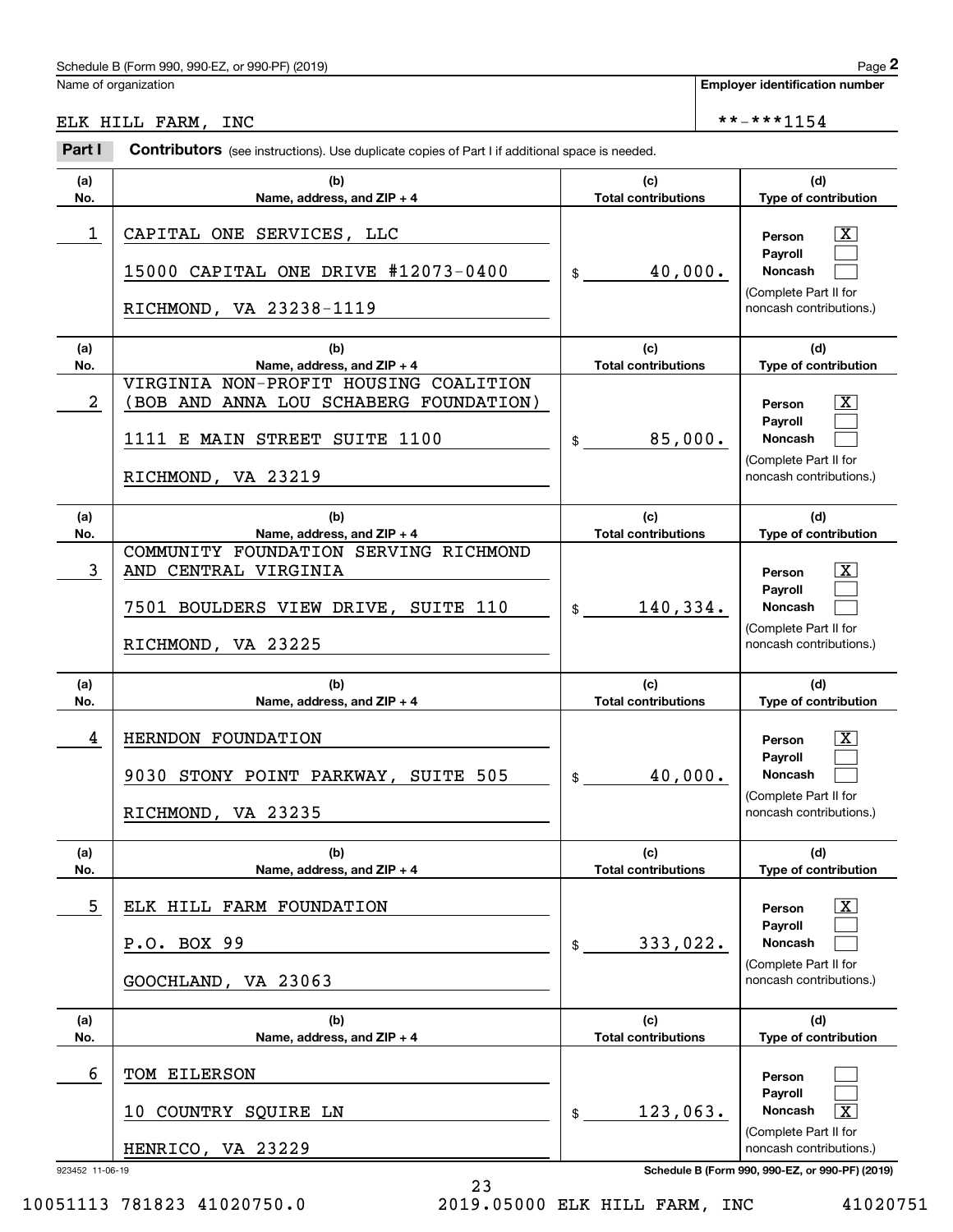# Schedule B (Form 990, 990-EZ, or 990-PF) (2019) Page 2

# ELK HILL FARM, INC  $****1154$

|            | Schedule B (Form 990, 990-EZ, or 990-PF) (2019)                                                |                                   |            | Page 2                                                                                                      |  |
|------------|------------------------------------------------------------------------------------------------|-----------------------------------|------------|-------------------------------------------------------------------------------------------------------------|--|
|            | Name of organization                                                                           |                                   |            | <b>Employer identification number</b>                                                                       |  |
|            | ELK HILL FARM, INC                                                                             |                                   | **-***1154 |                                                                                                             |  |
| Part I     | Contributors (see instructions). Use duplicate copies of Part I if additional space is needed. |                                   |            |                                                                                                             |  |
| (a)<br>No. | (b)<br>Name, address, and ZIP + 4                                                              | (c)<br><b>Total contributions</b> |            | (d)<br>Type of contribution                                                                                 |  |
| 7          | CABELL FOUNDATION<br>PO BOX 85678<br>RICHMOND, VA 23285                                        | 150,000.<br>\$                    |            | $\overline{\mathbf{X}}$<br>Person<br>Payroll<br>Noncash<br>(Complete Part II for<br>noncash contributions.) |  |
| (a)<br>No. | (b)<br>Name, address, and ZIP + 4                                                              | (c)<br><b>Total contributions</b> |            | (d)<br>Type of contribution                                                                                 |  |
|            |                                                                                                | \$                                |            | Person<br>Payroll<br>Noncash<br>(Complete Part II for<br>noncash contributions.)                            |  |
| (a)<br>No. | (b)<br>Name, address, and ZIP + 4                                                              | (c)<br><b>Total contributions</b> |            | (d)<br>Type of contribution                                                                                 |  |
|            |                                                                                                | \$                                |            | Person<br>Payroll<br>Noncash<br>(Complete Part II for<br>noncash contributions.)                            |  |
| (a)<br>No. | (b)<br>Name, address, and ZIP + 4                                                              | (c)<br><b>Total contributions</b> |            | (d)<br>Type of contribution                                                                                 |  |
|            |                                                                                                | \$                                |            | Person<br>Payroll<br>Noncash<br>(Complete Part II for<br>noncash contributions.)                            |  |
| (a)<br>No. | (b)<br>Name, address, and ZIP + 4                                                              | (c)<br><b>Total contributions</b> |            | (d)<br>Type of contribution                                                                                 |  |
|            |                                                                                                | \$                                |            | Person<br>Payroll<br>Noncash<br>(Complete Part II for<br>noncash contributions.)                            |  |
| (a)<br>No. | (b)<br>Name, address, and ZIP + 4                                                              | (c)<br><b>Total contributions</b> |            | (d)<br>Type of contribution                                                                                 |  |
|            |                                                                                                | \$                                |            | Person<br>Payroll<br>Noncash<br>(Complete Part II for<br>noncash contributions.)                            |  |

923452 11-06-19 **Schedule B (Form 990, 990-EZ, or 990-PF) (2019)**

10051113 781823 41020750.0 2019.05000 ELK HILL FARM, INC 41020751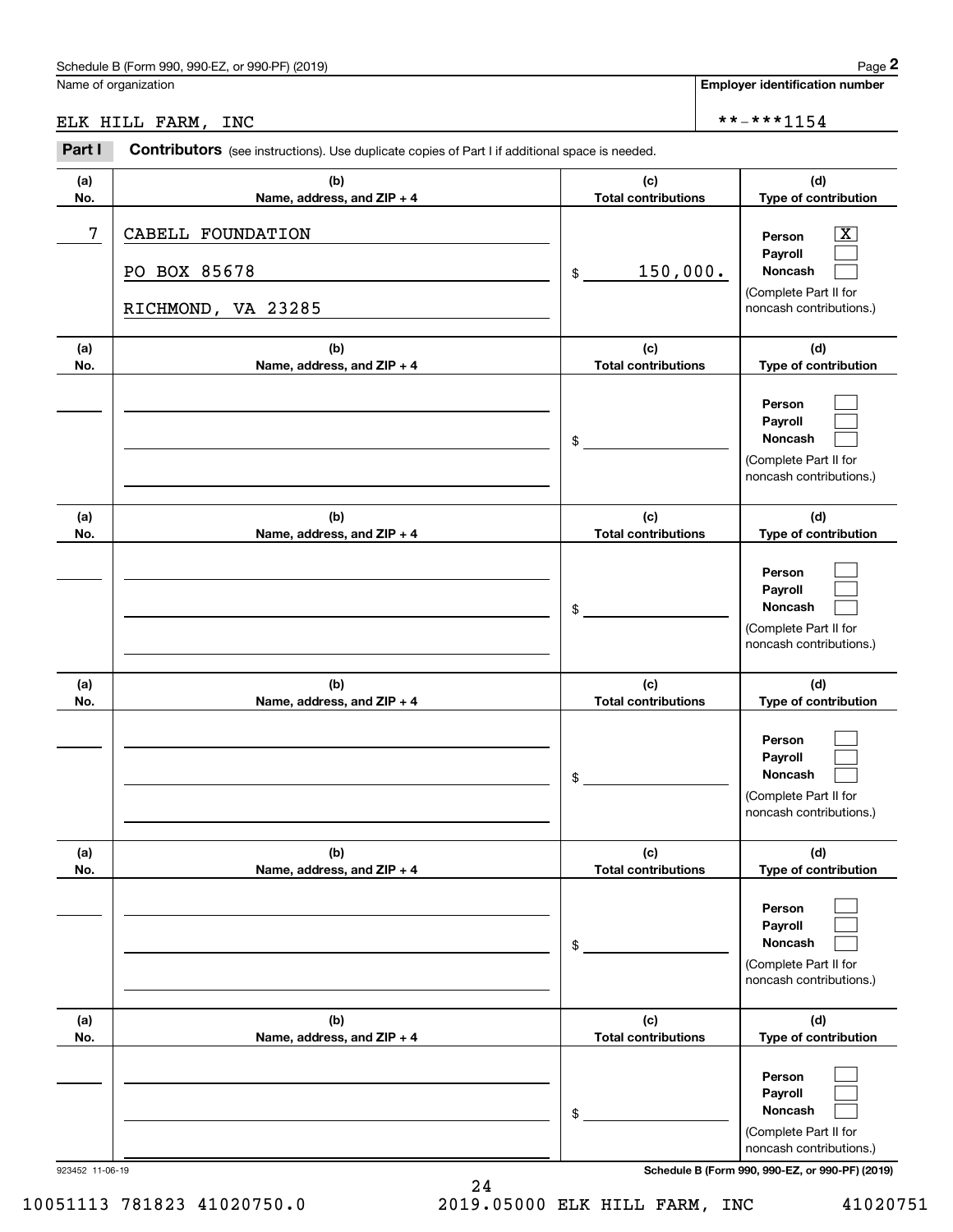Name of organization

**Employer identification number**

# ELK HILL FARM, INC  $**-**1154$

(see instructions). Use duplicate copies of Part II if additional space is needed.<br> **2Part II Noncash Property** (see instructions). Use duplicate copies of Part II if additional space is needed.

| (a)<br>No.<br>from<br>Part I | (b)<br>Description of noncash property given | (c)<br>FMV (or estimate)<br>(See instructions.) | (d)<br>Date received                            |
|------------------------------|----------------------------------------------|-------------------------------------------------|-------------------------------------------------|
|                              | 69 SHARES AMAZON                             |                                                 |                                                 |
| 6                            |                                              |                                                 |                                                 |
|                              |                                              |                                                 |                                                 |
|                              |                                              | 123,063.<br>$\mathfrak{S}$                      | 12/23/19                                        |
|                              |                                              |                                                 |                                                 |
|                              |                                              |                                                 |                                                 |
| (a)<br>No.                   |                                              | (c)                                             |                                                 |
| from                         | (b)                                          | FMV (or estimate)                               | (d)<br>Date received                            |
| Part I                       | Description of noncash property given        | (See instructions.)                             |                                                 |
|                              |                                              |                                                 |                                                 |
|                              |                                              |                                                 |                                                 |
|                              |                                              |                                                 |                                                 |
|                              |                                              |                                                 |                                                 |
|                              |                                              | \$                                              |                                                 |
|                              |                                              |                                                 |                                                 |
| (a)                          |                                              | (c)                                             |                                                 |
| No.                          | (b)                                          | FMV (or estimate)                               | (d)                                             |
| from                         | Description of noncash property given        | (See instructions.)                             | Date received                                   |
| Part I                       |                                              |                                                 |                                                 |
|                              |                                              |                                                 |                                                 |
|                              |                                              |                                                 |                                                 |
|                              |                                              |                                                 |                                                 |
|                              |                                              | $$\circ$$                                       |                                                 |
|                              |                                              |                                                 |                                                 |
| (a)                          |                                              |                                                 |                                                 |
| No.                          | (b)                                          | (c)                                             | (d)                                             |
| from                         | Description of noncash property given        | FMV (or estimate)                               | Date received                                   |
| Part I                       |                                              | (See instructions.)                             |                                                 |
|                              |                                              |                                                 |                                                 |
|                              |                                              |                                                 |                                                 |
|                              |                                              |                                                 |                                                 |
|                              |                                              | \$                                              |                                                 |
|                              |                                              |                                                 |                                                 |
| (a)                          |                                              |                                                 |                                                 |
| No.                          | (b)                                          | (c)                                             | (d)                                             |
| from                         | Description of noncash property given        | FMV (or estimate)                               | Date received                                   |
| Part I                       |                                              | (See instructions.)                             |                                                 |
|                              |                                              |                                                 |                                                 |
|                              |                                              |                                                 |                                                 |
|                              |                                              |                                                 |                                                 |
|                              |                                              | \$                                              |                                                 |
|                              |                                              |                                                 |                                                 |
|                              |                                              |                                                 |                                                 |
| (a)                          |                                              | (c)                                             |                                                 |
| No.<br>from                  | (b)                                          | FMV (or estimate)                               | (d)                                             |
| Part I                       | Description of noncash property given        | (See instructions.)                             | Date received                                   |
|                              |                                              |                                                 |                                                 |
|                              |                                              |                                                 |                                                 |
|                              |                                              |                                                 |                                                 |
|                              |                                              |                                                 |                                                 |
|                              |                                              | \$                                              |                                                 |
| 923453 11-06-19              |                                              |                                                 | Schedule B (Form 990, 990-EZ, or 990-PF) (2019) |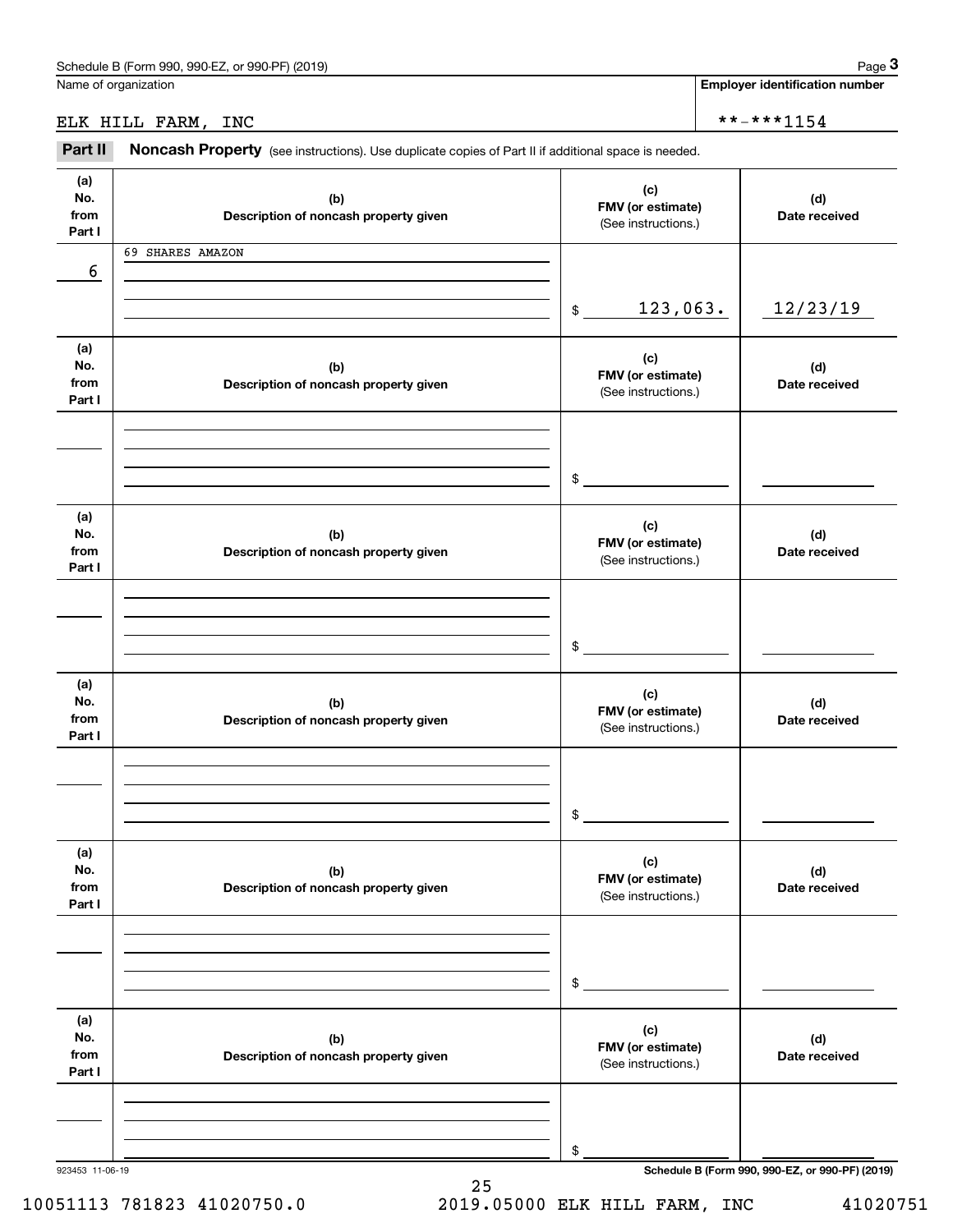|                           | Schedule B (Form 990, 990-EZ, or 990-PF) (2019)                                                                                                                                                                                                                              |                      | Page 4                                          |
|---------------------------|------------------------------------------------------------------------------------------------------------------------------------------------------------------------------------------------------------------------------------------------------------------------------|----------------------|-------------------------------------------------|
|                           | Name of organization                                                                                                                                                                                                                                                         |                      | <b>Employer identification number</b>           |
|                           | ELK HILL FARM,<br>INC                                                                                                                                                                                                                                                        |                      | **-***1154                                      |
| Part III                  | Exclusively religious, charitable, etc., contributions to organizations described in section 501(c)(7), (8), or (10) that total more than \$1,000 for the year<br>from any one contributor. Complete columns (a) through (e) and the following line entry. For organizations |                      |                                                 |
|                           | completing Part III, enter the total of exclusively religious, charitable, etc., contributions of \$1,000 or less for the year. (Enter this info. once.) $\blacktriangleright$ \$<br>Use duplicate copies of Part III if additional space is needed.                         |                      |                                                 |
| (a) No.                   |                                                                                                                                                                                                                                                                              |                      |                                                 |
| from<br>Part I            | (b) Purpose of gift                                                                                                                                                                                                                                                          | (c) Use of gift      | (d) Description of how gift is held             |
|                           |                                                                                                                                                                                                                                                                              |                      |                                                 |
|                           |                                                                                                                                                                                                                                                                              |                      |                                                 |
|                           |                                                                                                                                                                                                                                                                              |                      |                                                 |
|                           |                                                                                                                                                                                                                                                                              | (e) Transfer of gift |                                                 |
|                           | Transferee's name, address, and ZIP + 4                                                                                                                                                                                                                                      |                      | Relationship of transferor to transferee        |
|                           |                                                                                                                                                                                                                                                                              |                      |                                                 |
|                           |                                                                                                                                                                                                                                                                              |                      |                                                 |
|                           |                                                                                                                                                                                                                                                                              |                      |                                                 |
| (a) No.<br>from<br>Part I | (b) Purpose of gift                                                                                                                                                                                                                                                          | (c) Use of gift      | (d) Description of how gift is held             |
|                           |                                                                                                                                                                                                                                                                              |                      |                                                 |
|                           |                                                                                                                                                                                                                                                                              |                      |                                                 |
|                           |                                                                                                                                                                                                                                                                              |                      |                                                 |
|                           |                                                                                                                                                                                                                                                                              | (e) Transfer of gift |                                                 |
|                           |                                                                                                                                                                                                                                                                              |                      |                                                 |
|                           | Transferee's name, address, and ZIP + 4                                                                                                                                                                                                                                      |                      | Relationship of transferor to transferee        |
|                           |                                                                                                                                                                                                                                                                              |                      |                                                 |
|                           |                                                                                                                                                                                                                                                                              |                      |                                                 |
| (a) No.<br>from           |                                                                                                                                                                                                                                                                              |                      |                                                 |
| Part I                    | (b) Purpose of gift                                                                                                                                                                                                                                                          | (c) Use of gift      | (d) Description of how gift is held             |
|                           |                                                                                                                                                                                                                                                                              |                      |                                                 |
|                           |                                                                                                                                                                                                                                                                              |                      |                                                 |
|                           |                                                                                                                                                                                                                                                                              | (e) Transfer of gift |                                                 |
|                           |                                                                                                                                                                                                                                                                              |                      |                                                 |
|                           | Transferee's name, address, and ZIP + 4                                                                                                                                                                                                                                      |                      | Relationship of transferor to transferee        |
|                           |                                                                                                                                                                                                                                                                              |                      |                                                 |
|                           |                                                                                                                                                                                                                                                                              |                      |                                                 |
|                           |                                                                                                                                                                                                                                                                              |                      |                                                 |
| (a) No.<br>from<br>Part I | (b) Purpose of gift                                                                                                                                                                                                                                                          | (c) Use of gift      | (d) Description of how gift is held             |
|                           |                                                                                                                                                                                                                                                                              |                      |                                                 |
|                           |                                                                                                                                                                                                                                                                              |                      |                                                 |
|                           |                                                                                                                                                                                                                                                                              |                      |                                                 |
|                           |                                                                                                                                                                                                                                                                              | (e) Transfer of gift |                                                 |
|                           | Transferee's name, address, and ZIP + 4                                                                                                                                                                                                                                      |                      | Relationship of transferor to transferee        |
|                           |                                                                                                                                                                                                                                                                              |                      |                                                 |
|                           |                                                                                                                                                                                                                                                                              |                      |                                                 |
|                           |                                                                                                                                                                                                                                                                              |                      |                                                 |
| 923454 11-06-19           |                                                                                                                                                                                                                                                                              |                      | Schedule B (Form 990, 990-EZ, or 990-PF) (2019) |
|                           |                                                                                                                                                                                                                                                                              | 26                   |                                                 |

10051113 781823 41020750.0 2019.05000 ELK HILL FARM, INC 41020751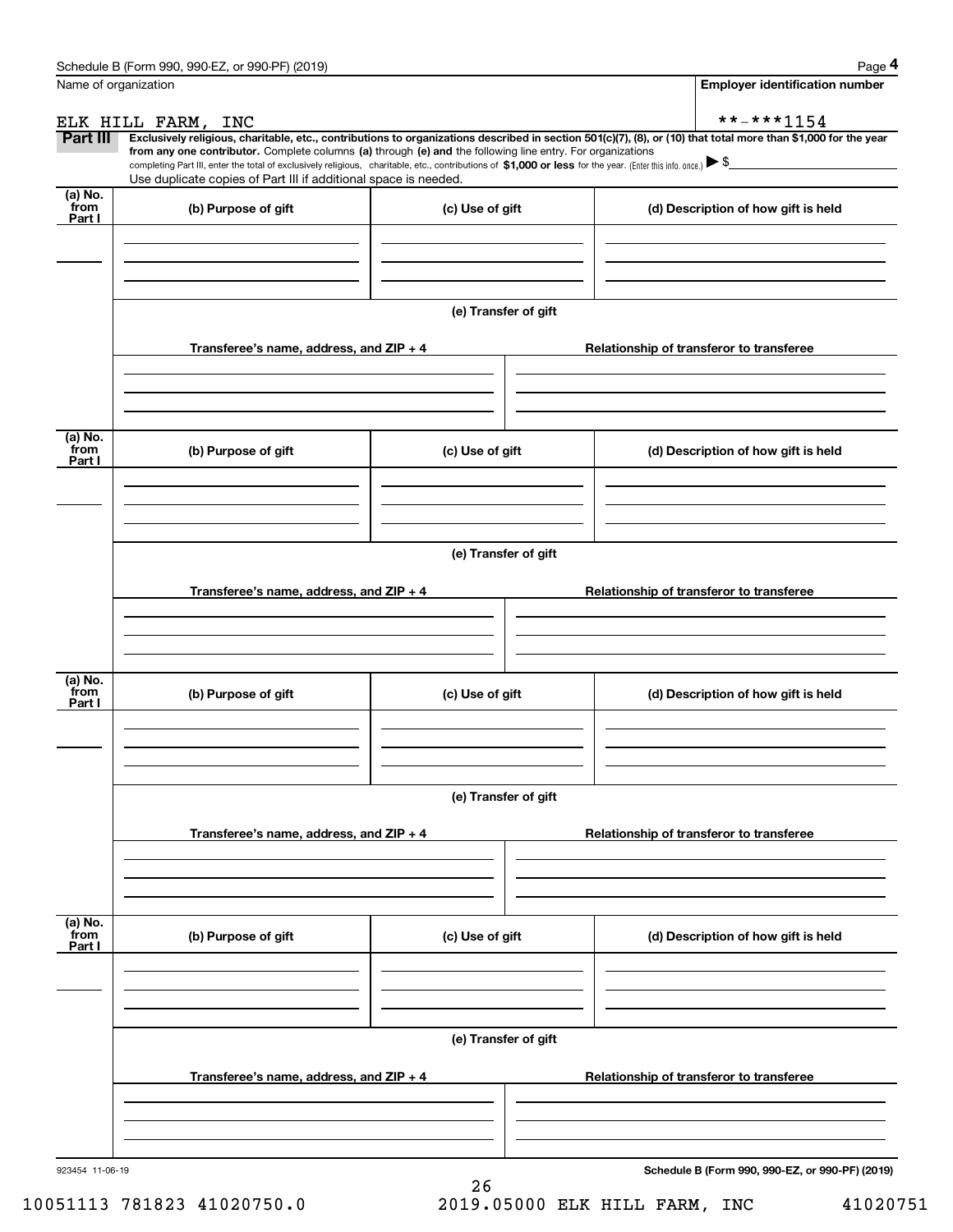|         | <b>SCHEDULE D</b>                                    |                                                                                                        | <b>Supplemental Financial Statements</b>                                                                                                       |                          | OMB No. 1545-0047                          |  |  |  |  |  |
|---------|------------------------------------------------------|--------------------------------------------------------------------------------------------------------|------------------------------------------------------------------------------------------------------------------------------------------------|--------------------------|--------------------------------------------|--|--|--|--|--|
|         | (Form 990)                                           |                                                                                                        | Complete if the organization answered "Yes" on Form 990,<br>Part IV, line 6, 7, 8, 9, 10, 11a, 11b, 11c, 11d, 11e, 11f, 12a, or 12b.           |                          |                                            |  |  |  |  |  |
|         | Department of the Treasury                           |                                                                                                        | Attach to Form 990.                                                                                                                            |                          | <b>Open to Public</b><br><b>Inspection</b> |  |  |  |  |  |
|         | Internal Revenue Service<br>Name of the organization |                                                                                                        | Go to www.irs.gov/Form990 for instructions and the latest information.                                                                         |                          | <b>Employer identification number</b>      |  |  |  |  |  |
|         |                                                      | ELK HILL FARM, INC                                                                                     |                                                                                                                                                |                          | **-***1154                                 |  |  |  |  |  |
| Part I  |                                                      |                                                                                                        | Organizations Maintaining Donor Advised Funds or Other Similar Funds or Accounts. Complete if the                                              |                          |                                            |  |  |  |  |  |
|         |                                                      | organization answered "Yes" on Form 990, Part IV, line 6.                                              |                                                                                                                                                |                          |                                            |  |  |  |  |  |
|         |                                                      |                                                                                                        | (a) Donor advised funds                                                                                                                        |                          | (b) Funds and other accounts               |  |  |  |  |  |
| 1       |                                                      |                                                                                                        |                                                                                                                                                |                          |                                            |  |  |  |  |  |
| 2       |                                                      | Aggregate value of contributions to (during year)                                                      |                                                                                                                                                |                          |                                            |  |  |  |  |  |
|         | з                                                    |                                                                                                        |                                                                                                                                                |                          |                                            |  |  |  |  |  |
| 4       |                                                      |                                                                                                        |                                                                                                                                                |                          |                                            |  |  |  |  |  |
| 5       |                                                      |                                                                                                        | Did the organization inform all donors and donor advisors in writing that the assets held in donor advised funds                               |                          | Yes<br>No                                  |  |  |  |  |  |
| 6       |                                                      |                                                                                                        | Did the organization inform all grantees, donors, and donor advisors in writing that grant funds can be used only                              |                          |                                            |  |  |  |  |  |
|         |                                                      |                                                                                                        | for charitable purposes and not for the benefit of the donor or donor advisor, or for any other purpose conferring                             |                          |                                            |  |  |  |  |  |
|         |                                                      |                                                                                                        |                                                                                                                                                |                          | <b>Yes</b><br>No                           |  |  |  |  |  |
| Part II |                                                      |                                                                                                        | Conservation Easements. Complete if the organization answered "Yes" on Form 990, Part IV, line 7.                                              |                          |                                            |  |  |  |  |  |
| 1       |                                                      | Purpose(s) of conservation easements held by the organization (check all that apply).                  |                                                                                                                                                |                          |                                            |  |  |  |  |  |
|         |                                                      | Preservation of land for public use (for example, recreation or education)                             | Preservation of a historically important land area                                                                                             |                          |                                            |  |  |  |  |  |
|         |                                                      | Protection of natural habitat                                                                          | X<br>Preservation of a certified historic structure                                                                                            |                          |                                            |  |  |  |  |  |
|         |                                                      | Preservation of open space                                                                             |                                                                                                                                                |                          |                                            |  |  |  |  |  |
| 2       |                                                      |                                                                                                        | Complete lines 2a through 2d if the organization held a qualified conservation contribution in the form of a conservation easement on the last |                          |                                            |  |  |  |  |  |
|         | day of the tax year.                                 |                                                                                                        |                                                                                                                                                |                          | Held at the End of the Tax Year            |  |  |  |  |  |
| a       |                                                      |                                                                                                        |                                                                                                                                                | 2a                       | 1                                          |  |  |  |  |  |
| b       |                                                      | Total acreage restricted by conservation easements                                                     |                                                                                                                                                | 2 <sub>b</sub>           |                                            |  |  |  |  |  |
| c       |                                                      |                                                                                                        |                                                                                                                                                | 2c                       | $\mathbf{1}$                               |  |  |  |  |  |
|         |                                                      |                                                                                                        | d Number of conservation easements included in (c) acquired after 7/25/06, and not on a historic structure                                     |                          |                                            |  |  |  |  |  |
|         |                                                      |                                                                                                        |                                                                                                                                                | 2d                       |                                            |  |  |  |  |  |
| 3       |                                                      |                                                                                                        | Number of conservation easements modified, transferred, released, extinguished, or terminated by the organization during the tax               |                          |                                            |  |  |  |  |  |
|         | $\gamma$ ear $\blacktriangleright$                   |                                                                                                        |                                                                                                                                                |                          |                                            |  |  |  |  |  |
| 4       |                                                      | Number of states where property subject to conservation easement is located $\blacktriangleright$      |                                                                                                                                                |                          |                                            |  |  |  |  |  |
| 5       |                                                      | Does the organization have a written policy regarding the periodic monitoring, inspection, handling of |                                                                                                                                                |                          | $\boxed{\text{X}}$ No                      |  |  |  |  |  |
| 6       |                                                      | violations, and enforcement of the conservation easements it holds?                                    | Staff and volunteer hours devoted to monitoring, inspecting, handling of violations, and enforcing conservation easements during the year      |                          | Yes                                        |  |  |  |  |  |
|         |                                                      |                                                                                                        |                                                                                                                                                |                          |                                            |  |  |  |  |  |
| 7       |                                                      |                                                                                                        | Amount of expenses incurred in monitoring, inspecting, handling of violations, and enforcing conservation easements during the year            |                          |                                            |  |  |  |  |  |
|         | $\blacktriangleright$ \$                             |                                                                                                        |                                                                                                                                                |                          |                                            |  |  |  |  |  |
| 8       |                                                      |                                                                                                        | Does each conservation easement reported on line 2(d) above satisfy the requirements of section 170(h)(4)(B)(i)                                |                          |                                            |  |  |  |  |  |
|         |                                                      |                                                                                                        |                                                                                                                                                |                          | Yes<br>No                                  |  |  |  |  |  |
| 9       |                                                      |                                                                                                        | In Part XIII, describe how the organization reports conservation easements in its revenue and expense statement and                            |                          |                                            |  |  |  |  |  |
|         |                                                      |                                                                                                        | balance sheet, and include, if applicable, the text of the footnote to the organization's financial statements that describes the              |                          |                                            |  |  |  |  |  |
|         |                                                      | organization's accounting for conservation easements.                                                  |                                                                                                                                                |                          |                                            |  |  |  |  |  |
|         | Part III                                             |                                                                                                        | Organizations Maintaining Collections of Art, Historical Treasures, or Other Similar Assets.                                                   |                          |                                            |  |  |  |  |  |
|         |                                                      | Complete if the organization answered "Yes" on Form 990, Part IV, line 8.                              |                                                                                                                                                |                          |                                            |  |  |  |  |  |
|         |                                                      |                                                                                                        | 1a If the organization elected, as permitted under FASB ASC 958, not to report in its revenue statement and balance sheet works                |                          |                                            |  |  |  |  |  |
|         |                                                      |                                                                                                        | of art, historical treasures, or other similar assets held for public exhibition, education, or research in furtherance of public              |                          |                                            |  |  |  |  |  |
|         |                                                      |                                                                                                        | service, provide in Part XIII the text of the footnote to its financial statements that describes these items.                                 |                          |                                            |  |  |  |  |  |
|         |                                                      |                                                                                                        | <b>b</b> If the organization elected, as permitted under FASB ASC 958, to report in its revenue statement and balance sheet works of           |                          |                                            |  |  |  |  |  |
|         |                                                      |                                                                                                        | art, historical treasures, or other similar assets held for public exhibition, education, or research in furtherance of public service,        |                          |                                            |  |  |  |  |  |
|         |                                                      | provide the following amounts relating to these items:                                                 |                                                                                                                                                |                          |                                            |  |  |  |  |  |
|         |                                                      |                                                                                                        |                                                                                                                                                | $\blacktriangleright$ \$ |                                            |  |  |  |  |  |
|         | ► \$<br>(ii) Assets included in Form 990, Part X     |                                                                                                        |                                                                                                                                                |                          |                                            |  |  |  |  |  |
| 2       |                                                      |                                                                                                        | If the organization received or held works of art, historical treasures, or other similar assets for financial gain, provide                   |                          |                                            |  |  |  |  |  |
|         |                                                      | the following amounts required to be reported under FASB ASC 958 relating to these items:              |                                                                                                                                                |                          |                                            |  |  |  |  |  |
|         |                                                      |                                                                                                        |                                                                                                                                                | - \$                     |                                            |  |  |  |  |  |
|         |                                                      |                                                                                                        |                                                                                                                                                | $\blacktriangleright$ s  |                                            |  |  |  |  |  |
|         |                                                      | LHA For Paperwork Reduction Act Notice, see the Instructions for Form 990.                             |                                                                                                                                                |                          | Schedule D (Form 990) 2019                 |  |  |  |  |  |
|         | 932051 10-02-19                                      |                                                                                                        | 27                                                                                                                                             |                          |                                            |  |  |  |  |  |

 <sup>10051113 781823 41020750.0 2019.05000</sup> ELK HILL FARM, INC 41020751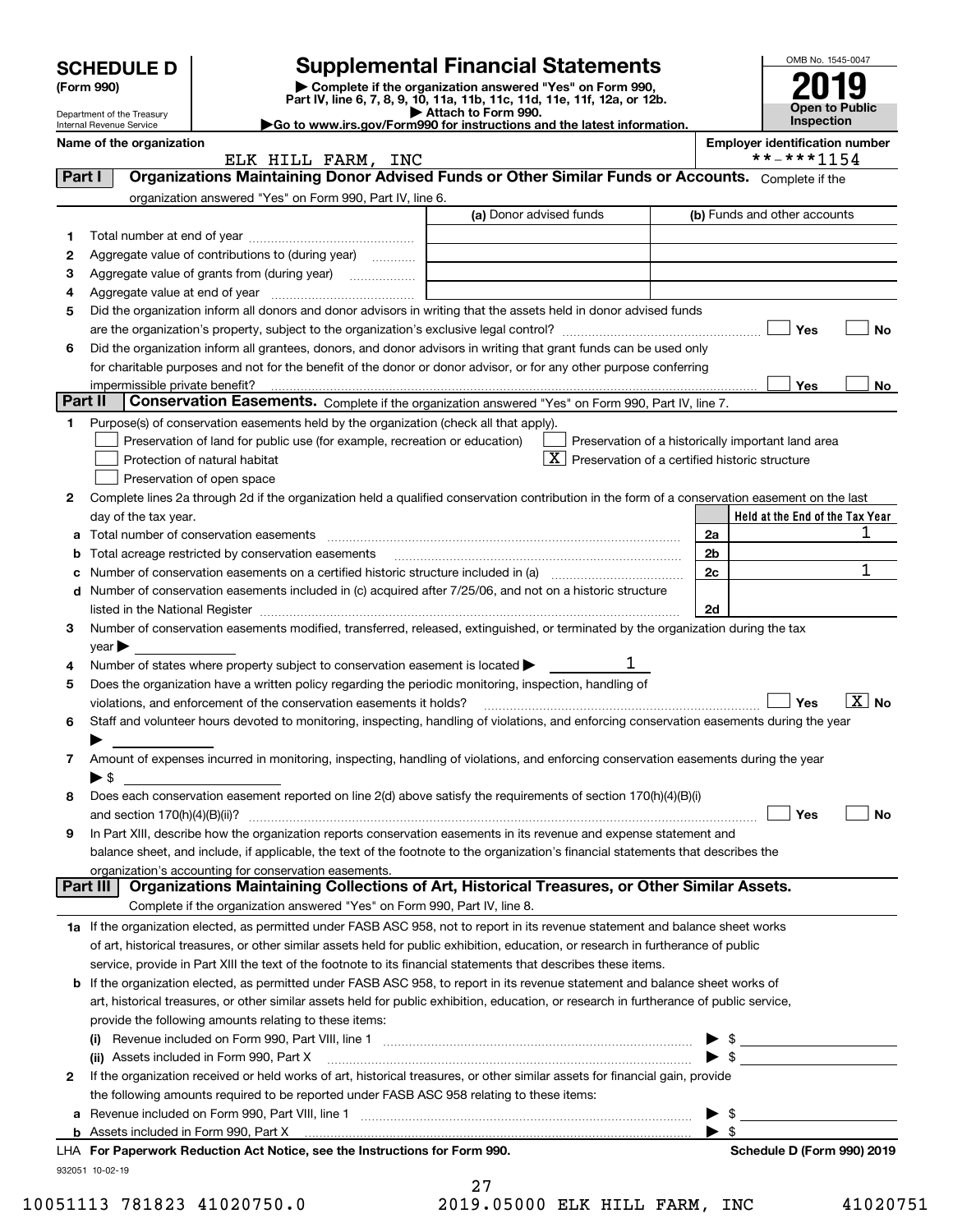| Part III<br>Organizations Maintaining Collections of Art, Historical Treasures, or Other Similar Assets (continued)<br>Using the organization's acquisition, accession, and other records, check any of the following that make significant use of its<br>3<br>collection items (check all that apply):<br>Public exhibition<br>Loan or exchange program<br>a<br>Scholarly research<br>b<br>е<br>Preservation for future generations<br>с<br>Provide a description of the organization's collections and explain how they further the organization's exempt purpose in Part XIII.<br>4<br>During the year, did the organization solicit or receive donations of art, historical treasures, or other similar assets<br>5<br>to be sold to raise funds rather than to be maintained as part of the organization's collection?<br>Yes<br>No<br><b>Part IV</b><br>Escrow and Custodial Arrangements. Complete if the organization answered "Yes" on Form 990, Part IV, line 9, or<br>reported an amount on Form 990, Part X, line 21.<br>1a Is the organization an agent, trustee, custodian or other intermediary for contributions or other assets not included<br>Yes<br>No<br>on Form 990, Part X? [11] matter contracts and contracts and contracts are contracted and contracts are contracted and contract and contract of the contract of the contract of the contract of the contract of the contract o<br>b If "Yes," explain the arrangement in Part XIII and complete the following table:<br>Amount<br>Beginning balance measurements and contain a series of the series of the series of the series of the series of<br>1c<br>c<br>1d<br>Additions during the year manufactured and an account of the state of the state of the state of the state of the state of the state of the state of the state of the state of the state of the state of the state of the state<br>Distributions during the year manufactured and an account of the state of the state of the state of the state o<br>1e<br>1f<br>Ť.<br>2a Did the organization include an amount on Form 990, Part X, line 21, for escrow or custodial account liability?<br>Yes<br>No<br>.<br><b>b</b> If "Yes," explain the arrangement in Part XIII. Check here if the explanation has been provided on Part XIII<br>Part V<br>Endowment Funds. Complete if the organization answered "Yes" on Form 990, Part IV, line 10.<br>(d) Three years back<br>(a) Current year<br>(c) Two years back<br>(e) Four years back<br>(b) Prior year<br>Beginning of year balance<br>1a<br>b<br>Net investment earnings, gains, and losses<br>d<br>e Other expenditures for facilities<br>and programs<br>End of year balance<br>g<br>Provide the estimated percentage of the current year end balance (line 1g, column (a)) held as:<br>2<br>Board designated or quasi-endowment<br>%<br>а<br>Permanent endowment > <u>example</u><br>%<br>%<br>Term endowment $\blacktriangleright$<br>c<br>The percentages on lines 2a, 2b, and 2c should equal 100%.<br>3a Are there endowment funds not in the possession of the organization that are held and administered for the organization<br>Yes<br>No.<br>by:<br>3a(i)<br>(i)<br>3a(ii)<br>3b<br>Describe in Part XIII the intended uses of the organization's endowment funds.<br>Land, Buildings, and Equipment.<br>Part VI<br>Complete if the organization answered "Yes" on Form 990, Part IV, line 11a. See Form 990, Part X, line 10.<br>Description of property<br>(a) Cost or other<br>(b) Cost or other<br>(c) Accumulated<br>(d) Book value<br>basis (investment)<br>basis (other)<br>depreciation<br>265, 229.<br>265, 229.<br>$\overline{2,521,758}$ .<br>7,129,598.<br>4,607,840.<br>b<br>996,725.<br>203,680.<br>1,200,405.<br>687,354.<br>585,407.<br>101,947.<br>3,092,614. | Schedule D (Form 990) 2019 | ELK HILL FARM, INC |  |  |  | **-***1154 | Page 2 |  |
|--------------------------------------------------------------------------------------------------------------------------------------------------------------------------------------------------------------------------------------------------------------------------------------------------------------------------------------------------------------------------------------------------------------------------------------------------------------------------------------------------------------------------------------------------------------------------------------------------------------------------------------------------------------------------------------------------------------------------------------------------------------------------------------------------------------------------------------------------------------------------------------------------------------------------------------------------------------------------------------------------------------------------------------------------------------------------------------------------------------------------------------------------------------------------------------------------------------------------------------------------------------------------------------------------------------------------------------------------------------------------------------------------------------------------------------------------------------------------------------------------------------------------------------------------------------------------------------------------------------------------------------------------------------------------------------------------------------------------------------------------------------------------------------------------------------------------------------------------------------------------------------------------------------------------------------------------------------------------------------------------------------------------------------------------------------------------------------------------------------------------------------------------------------------------------------------------------------------------------------------------------------------------------------------------------------------------------------------------------------------------------------------------------------------------------------------------------------------------------------------------------------------------------------------------------------------------------------------------------------------------------------------------------------------------------------------------------------------------------------------------------------------------------------------------------------------------------------------------------------------------------------------------------------------------------------------------------------------------------------------------------------------------------------------------------------------------------------------------------------------------------------------------------------------------------------------------------------------------------------------------------------------------------------------------------------------------------------------------------------------------------------------------------------------------------------------------------------------------------------------------------------------------------------------------------------------------------------------------------------------------------------------------------------------------------------------------------------------------------------------------------------------------------------------------|----------------------------|--------------------|--|--|--|------------|--------|--|
|                                                                                                                                                                                                                                                                                                                                                                                                                                                                                                                                                                                                                                                                                                                                                                                                                                                                                                                                                                                                                                                                                                                                                                                                                                                                                                                                                                                                                                                                                                                                                                                                                                                                                                                                                                                                                                                                                                                                                                                                                                                                                                                                                                                                                                                                                                                                                                                                                                                                                                                                                                                                                                                                                                                                                                                                                                                                                                                                                                                                                                                                                                                                                                                                                                                                                                                                                                                                                                                                                                                                                                                                                                                                                                                                                                                                  |                            |                    |  |  |  |            |        |  |
|                                                                                                                                                                                                                                                                                                                                                                                                                                                                                                                                                                                                                                                                                                                                                                                                                                                                                                                                                                                                                                                                                                                                                                                                                                                                                                                                                                                                                                                                                                                                                                                                                                                                                                                                                                                                                                                                                                                                                                                                                                                                                                                                                                                                                                                                                                                                                                                                                                                                                                                                                                                                                                                                                                                                                                                                                                                                                                                                                                                                                                                                                                                                                                                                                                                                                                                                                                                                                                                                                                                                                                                                                                                                                                                                                                                                  |                            |                    |  |  |  |            |        |  |
|                                                                                                                                                                                                                                                                                                                                                                                                                                                                                                                                                                                                                                                                                                                                                                                                                                                                                                                                                                                                                                                                                                                                                                                                                                                                                                                                                                                                                                                                                                                                                                                                                                                                                                                                                                                                                                                                                                                                                                                                                                                                                                                                                                                                                                                                                                                                                                                                                                                                                                                                                                                                                                                                                                                                                                                                                                                                                                                                                                                                                                                                                                                                                                                                                                                                                                                                                                                                                                                                                                                                                                                                                                                                                                                                                                                                  |                            |                    |  |  |  |            |        |  |
|                                                                                                                                                                                                                                                                                                                                                                                                                                                                                                                                                                                                                                                                                                                                                                                                                                                                                                                                                                                                                                                                                                                                                                                                                                                                                                                                                                                                                                                                                                                                                                                                                                                                                                                                                                                                                                                                                                                                                                                                                                                                                                                                                                                                                                                                                                                                                                                                                                                                                                                                                                                                                                                                                                                                                                                                                                                                                                                                                                                                                                                                                                                                                                                                                                                                                                                                                                                                                                                                                                                                                                                                                                                                                                                                                                                                  |                            |                    |  |  |  |            |        |  |
|                                                                                                                                                                                                                                                                                                                                                                                                                                                                                                                                                                                                                                                                                                                                                                                                                                                                                                                                                                                                                                                                                                                                                                                                                                                                                                                                                                                                                                                                                                                                                                                                                                                                                                                                                                                                                                                                                                                                                                                                                                                                                                                                                                                                                                                                                                                                                                                                                                                                                                                                                                                                                                                                                                                                                                                                                                                                                                                                                                                                                                                                                                                                                                                                                                                                                                                                                                                                                                                                                                                                                                                                                                                                                                                                                                                                  |                            |                    |  |  |  |            |        |  |
|                                                                                                                                                                                                                                                                                                                                                                                                                                                                                                                                                                                                                                                                                                                                                                                                                                                                                                                                                                                                                                                                                                                                                                                                                                                                                                                                                                                                                                                                                                                                                                                                                                                                                                                                                                                                                                                                                                                                                                                                                                                                                                                                                                                                                                                                                                                                                                                                                                                                                                                                                                                                                                                                                                                                                                                                                                                                                                                                                                                                                                                                                                                                                                                                                                                                                                                                                                                                                                                                                                                                                                                                                                                                                                                                                                                                  |                            |                    |  |  |  |            |        |  |
|                                                                                                                                                                                                                                                                                                                                                                                                                                                                                                                                                                                                                                                                                                                                                                                                                                                                                                                                                                                                                                                                                                                                                                                                                                                                                                                                                                                                                                                                                                                                                                                                                                                                                                                                                                                                                                                                                                                                                                                                                                                                                                                                                                                                                                                                                                                                                                                                                                                                                                                                                                                                                                                                                                                                                                                                                                                                                                                                                                                                                                                                                                                                                                                                                                                                                                                                                                                                                                                                                                                                                                                                                                                                                                                                                                                                  |                            |                    |  |  |  |            |        |  |
|                                                                                                                                                                                                                                                                                                                                                                                                                                                                                                                                                                                                                                                                                                                                                                                                                                                                                                                                                                                                                                                                                                                                                                                                                                                                                                                                                                                                                                                                                                                                                                                                                                                                                                                                                                                                                                                                                                                                                                                                                                                                                                                                                                                                                                                                                                                                                                                                                                                                                                                                                                                                                                                                                                                                                                                                                                                                                                                                                                                                                                                                                                                                                                                                                                                                                                                                                                                                                                                                                                                                                                                                                                                                                                                                                                                                  |                            |                    |  |  |  |            |        |  |
|                                                                                                                                                                                                                                                                                                                                                                                                                                                                                                                                                                                                                                                                                                                                                                                                                                                                                                                                                                                                                                                                                                                                                                                                                                                                                                                                                                                                                                                                                                                                                                                                                                                                                                                                                                                                                                                                                                                                                                                                                                                                                                                                                                                                                                                                                                                                                                                                                                                                                                                                                                                                                                                                                                                                                                                                                                                                                                                                                                                                                                                                                                                                                                                                                                                                                                                                                                                                                                                                                                                                                                                                                                                                                                                                                                                                  |                            |                    |  |  |  |            |        |  |
|                                                                                                                                                                                                                                                                                                                                                                                                                                                                                                                                                                                                                                                                                                                                                                                                                                                                                                                                                                                                                                                                                                                                                                                                                                                                                                                                                                                                                                                                                                                                                                                                                                                                                                                                                                                                                                                                                                                                                                                                                                                                                                                                                                                                                                                                                                                                                                                                                                                                                                                                                                                                                                                                                                                                                                                                                                                                                                                                                                                                                                                                                                                                                                                                                                                                                                                                                                                                                                                                                                                                                                                                                                                                                                                                                                                                  |                            |                    |  |  |  |            |        |  |
|                                                                                                                                                                                                                                                                                                                                                                                                                                                                                                                                                                                                                                                                                                                                                                                                                                                                                                                                                                                                                                                                                                                                                                                                                                                                                                                                                                                                                                                                                                                                                                                                                                                                                                                                                                                                                                                                                                                                                                                                                                                                                                                                                                                                                                                                                                                                                                                                                                                                                                                                                                                                                                                                                                                                                                                                                                                                                                                                                                                                                                                                                                                                                                                                                                                                                                                                                                                                                                                                                                                                                                                                                                                                                                                                                                                                  |                            |                    |  |  |  |            |        |  |
|                                                                                                                                                                                                                                                                                                                                                                                                                                                                                                                                                                                                                                                                                                                                                                                                                                                                                                                                                                                                                                                                                                                                                                                                                                                                                                                                                                                                                                                                                                                                                                                                                                                                                                                                                                                                                                                                                                                                                                                                                                                                                                                                                                                                                                                                                                                                                                                                                                                                                                                                                                                                                                                                                                                                                                                                                                                                                                                                                                                                                                                                                                                                                                                                                                                                                                                                                                                                                                                                                                                                                                                                                                                                                                                                                                                                  |                            |                    |  |  |  |            |        |  |
|                                                                                                                                                                                                                                                                                                                                                                                                                                                                                                                                                                                                                                                                                                                                                                                                                                                                                                                                                                                                                                                                                                                                                                                                                                                                                                                                                                                                                                                                                                                                                                                                                                                                                                                                                                                                                                                                                                                                                                                                                                                                                                                                                                                                                                                                                                                                                                                                                                                                                                                                                                                                                                                                                                                                                                                                                                                                                                                                                                                                                                                                                                                                                                                                                                                                                                                                                                                                                                                                                                                                                                                                                                                                                                                                                                                                  |                            |                    |  |  |  |            |        |  |
|                                                                                                                                                                                                                                                                                                                                                                                                                                                                                                                                                                                                                                                                                                                                                                                                                                                                                                                                                                                                                                                                                                                                                                                                                                                                                                                                                                                                                                                                                                                                                                                                                                                                                                                                                                                                                                                                                                                                                                                                                                                                                                                                                                                                                                                                                                                                                                                                                                                                                                                                                                                                                                                                                                                                                                                                                                                                                                                                                                                                                                                                                                                                                                                                                                                                                                                                                                                                                                                                                                                                                                                                                                                                                                                                                                                                  |                            |                    |  |  |  |            |        |  |
|                                                                                                                                                                                                                                                                                                                                                                                                                                                                                                                                                                                                                                                                                                                                                                                                                                                                                                                                                                                                                                                                                                                                                                                                                                                                                                                                                                                                                                                                                                                                                                                                                                                                                                                                                                                                                                                                                                                                                                                                                                                                                                                                                                                                                                                                                                                                                                                                                                                                                                                                                                                                                                                                                                                                                                                                                                                                                                                                                                                                                                                                                                                                                                                                                                                                                                                                                                                                                                                                                                                                                                                                                                                                                                                                                                                                  |                            |                    |  |  |  |            |        |  |
|                                                                                                                                                                                                                                                                                                                                                                                                                                                                                                                                                                                                                                                                                                                                                                                                                                                                                                                                                                                                                                                                                                                                                                                                                                                                                                                                                                                                                                                                                                                                                                                                                                                                                                                                                                                                                                                                                                                                                                                                                                                                                                                                                                                                                                                                                                                                                                                                                                                                                                                                                                                                                                                                                                                                                                                                                                                                                                                                                                                                                                                                                                                                                                                                                                                                                                                                                                                                                                                                                                                                                                                                                                                                                                                                                                                                  |                            |                    |  |  |  |            |        |  |
|                                                                                                                                                                                                                                                                                                                                                                                                                                                                                                                                                                                                                                                                                                                                                                                                                                                                                                                                                                                                                                                                                                                                                                                                                                                                                                                                                                                                                                                                                                                                                                                                                                                                                                                                                                                                                                                                                                                                                                                                                                                                                                                                                                                                                                                                                                                                                                                                                                                                                                                                                                                                                                                                                                                                                                                                                                                                                                                                                                                                                                                                                                                                                                                                                                                                                                                                                                                                                                                                                                                                                                                                                                                                                                                                                                                                  |                            |                    |  |  |  |            |        |  |
|                                                                                                                                                                                                                                                                                                                                                                                                                                                                                                                                                                                                                                                                                                                                                                                                                                                                                                                                                                                                                                                                                                                                                                                                                                                                                                                                                                                                                                                                                                                                                                                                                                                                                                                                                                                                                                                                                                                                                                                                                                                                                                                                                                                                                                                                                                                                                                                                                                                                                                                                                                                                                                                                                                                                                                                                                                                                                                                                                                                                                                                                                                                                                                                                                                                                                                                                                                                                                                                                                                                                                                                                                                                                                                                                                                                                  |                            |                    |  |  |  |            |        |  |
|                                                                                                                                                                                                                                                                                                                                                                                                                                                                                                                                                                                                                                                                                                                                                                                                                                                                                                                                                                                                                                                                                                                                                                                                                                                                                                                                                                                                                                                                                                                                                                                                                                                                                                                                                                                                                                                                                                                                                                                                                                                                                                                                                                                                                                                                                                                                                                                                                                                                                                                                                                                                                                                                                                                                                                                                                                                                                                                                                                                                                                                                                                                                                                                                                                                                                                                                                                                                                                                                                                                                                                                                                                                                                                                                                                                                  |                            |                    |  |  |  |            |        |  |
|                                                                                                                                                                                                                                                                                                                                                                                                                                                                                                                                                                                                                                                                                                                                                                                                                                                                                                                                                                                                                                                                                                                                                                                                                                                                                                                                                                                                                                                                                                                                                                                                                                                                                                                                                                                                                                                                                                                                                                                                                                                                                                                                                                                                                                                                                                                                                                                                                                                                                                                                                                                                                                                                                                                                                                                                                                                                                                                                                                                                                                                                                                                                                                                                                                                                                                                                                                                                                                                                                                                                                                                                                                                                                                                                                                                                  |                            |                    |  |  |  |            |        |  |
|                                                                                                                                                                                                                                                                                                                                                                                                                                                                                                                                                                                                                                                                                                                                                                                                                                                                                                                                                                                                                                                                                                                                                                                                                                                                                                                                                                                                                                                                                                                                                                                                                                                                                                                                                                                                                                                                                                                                                                                                                                                                                                                                                                                                                                                                                                                                                                                                                                                                                                                                                                                                                                                                                                                                                                                                                                                                                                                                                                                                                                                                                                                                                                                                                                                                                                                                                                                                                                                                                                                                                                                                                                                                                                                                                                                                  |                            |                    |  |  |  |            |        |  |
|                                                                                                                                                                                                                                                                                                                                                                                                                                                                                                                                                                                                                                                                                                                                                                                                                                                                                                                                                                                                                                                                                                                                                                                                                                                                                                                                                                                                                                                                                                                                                                                                                                                                                                                                                                                                                                                                                                                                                                                                                                                                                                                                                                                                                                                                                                                                                                                                                                                                                                                                                                                                                                                                                                                                                                                                                                                                                                                                                                                                                                                                                                                                                                                                                                                                                                                                                                                                                                                                                                                                                                                                                                                                                                                                                                                                  |                            |                    |  |  |  |            |        |  |
|                                                                                                                                                                                                                                                                                                                                                                                                                                                                                                                                                                                                                                                                                                                                                                                                                                                                                                                                                                                                                                                                                                                                                                                                                                                                                                                                                                                                                                                                                                                                                                                                                                                                                                                                                                                                                                                                                                                                                                                                                                                                                                                                                                                                                                                                                                                                                                                                                                                                                                                                                                                                                                                                                                                                                                                                                                                                                                                                                                                                                                                                                                                                                                                                                                                                                                                                                                                                                                                                                                                                                                                                                                                                                                                                                                                                  |                            |                    |  |  |  |            |        |  |
|                                                                                                                                                                                                                                                                                                                                                                                                                                                                                                                                                                                                                                                                                                                                                                                                                                                                                                                                                                                                                                                                                                                                                                                                                                                                                                                                                                                                                                                                                                                                                                                                                                                                                                                                                                                                                                                                                                                                                                                                                                                                                                                                                                                                                                                                                                                                                                                                                                                                                                                                                                                                                                                                                                                                                                                                                                                                                                                                                                                                                                                                                                                                                                                                                                                                                                                                                                                                                                                                                                                                                                                                                                                                                                                                                                                                  |                            |                    |  |  |  |            |        |  |
|                                                                                                                                                                                                                                                                                                                                                                                                                                                                                                                                                                                                                                                                                                                                                                                                                                                                                                                                                                                                                                                                                                                                                                                                                                                                                                                                                                                                                                                                                                                                                                                                                                                                                                                                                                                                                                                                                                                                                                                                                                                                                                                                                                                                                                                                                                                                                                                                                                                                                                                                                                                                                                                                                                                                                                                                                                                                                                                                                                                                                                                                                                                                                                                                                                                                                                                                                                                                                                                                                                                                                                                                                                                                                                                                                                                                  |                            |                    |  |  |  |            |        |  |
|                                                                                                                                                                                                                                                                                                                                                                                                                                                                                                                                                                                                                                                                                                                                                                                                                                                                                                                                                                                                                                                                                                                                                                                                                                                                                                                                                                                                                                                                                                                                                                                                                                                                                                                                                                                                                                                                                                                                                                                                                                                                                                                                                                                                                                                                                                                                                                                                                                                                                                                                                                                                                                                                                                                                                                                                                                                                                                                                                                                                                                                                                                                                                                                                                                                                                                                                                                                                                                                                                                                                                                                                                                                                                                                                                                                                  |                            |                    |  |  |  |            |        |  |
|                                                                                                                                                                                                                                                                                                                                                                                                                                                                                                                                                                                                                                                                                                                                                                                                                                                                                                                                                                                                                                                                                                                                                                                                                                                                                                                                                                                                                                                                                                                                                                                                                                                                                                                                                                                                                                                                                                                                                                                                                                                                                                                                                                                                                                                                                                                                                                                                                                                                                                                                                                                                                                                                                                                                                                                                                                                                                                                                                                                                                                                                                                                                                                                                                                                                                                                                                                                                                                                                                                                                                                                                                                                                                                                                                                                                  |                            |                    |  |  |  |            |        |  |
|                                                                                                                                                                                                                                                                                                                                                                                                                                                                                                                                                                                                                                                                                                                                                                                                                                                                                                                                                                                                                                                                                                                                                                                                                                                                                                                                                                                                                                                                                                                                                                                                                                                                                                                                                                                                                                                                                                                                                                                                                                                                                                                                                                                                                                                                                                                                                                                                                                                                                                                                                                                                                                                                                                                                                                                                                                                                                                                                                                                                                                                                                                                                                                                                                                                                                                                                                                                                                                                                                                                                                                                                                                                                                                                                                                                                  |                            |                    |  |  |  |            |        |  |
|                                                                                                                                                                                                                                                                                                                                                                                                                                                                                                                                                                                                                                                                                                                                                                                                                                                                                                                                                                                                                                                                                                                                                                                                                                                                                                                                                                                                                                                                                                                                                                                                                                                                                                                                                                                                                                                                                                                                                                                                                                                                                                                                                                                                                                                                                                                                                                                                                                                                                                                                                                                                                                                                                                                                                                                                                                                                                                                                                                                                                                                                                                                                                                                                                                                                                                                                                                                                                                                                                                                                                                                                                                                                                                                                                                                                  |                            |                    |  |  |  |            |        |  |
|                                                                                                                                                                                                                                                                                                                                                                                                                                                                                                                                                                                                                                                                                                                                                                                                                                                                                                                                                                                                                                                                                                                                                                                                                                                                                                                                                                                                                                                                                                                                                                                                                                                                                                                                                                                                                                                                                                                                                                                                                                                                                                                                                                                                                                                                                                                                                                                                                                                                                                                                                                                                                                                                                                                                                                                                                                                                                                                                                                                                                                                                                                                                                                                                                                                                                                                                                                                                                                                                                                                                                                                                                                                                                                                                                                                                  |                            |                    |  |  |  |            |        |  |
|                                                                                                                                                                                                                                                                                                                                                                                                                                                                                                                                                                                                                                                                                                                                                                                                                                                                                                                                                                                                                                                                                                                                                                                                                                                                                                                                                                                                                                                                                                                                                                                                                                                                                                                                                                                                                                                                                                                                                                                                                                                                                                                                                                                                                                                                                                                                                                                                                                                                                                                                                                                                                                                                                                                                                                                                                                                                                                                                                                                                                                                                                                                                                                                                                                                                                                                                                                                                                                                                                                                                                                                                                                                                                                                                                                                                  |                            |                    |  |  |  |            |        |  |
|                                                                                                                                                                                                                                                                                                                                                                                                                                                                                                                                                                                                                                                                                                                                                                                                                                                                                                                                                                                                                                                                                                                                                                                                                                                                                                                                                                                                                                                                                                                                                                                                                                                                                                                                                                                                                                                                                                                                                                                                                                                                                                                                                                                                                                                                                                                                                                                                                                                                                                                                                                                                                                                                                                                                                                                                                                                                                                                                                                                                                                                                                                                                                                                                                                                                                                                                                                                                                                                                                                                                                                                                                                                                                                                                                                                                  |                            |                    |  |  |  |            |        |  |
|                                                                                                                                                                                                                                                                                                                                                                                                                                                                                                                                                                                                                                                                                                                                                                                                                                                                                                                                                                                                                                                                                                                                                                                                                                                                                                                                                                                                                                                                                                                                                                                                                                                                                                                                                                                                                                                                                                                                                                                                                                                                                                                                                                                                                                                                                                                                                                                                                                                                                                                                                                                                                                                                                                                                                                                                                                                                                                                                                                                                                                                                                                                                                                                                                                                                                                                                                                                                                                                                                                                                                                                                                                                                                                                                                                                                  |                            |                    |  |  |  |            |        |  |
|                                                                                                                                                                                                                                                                                                                                                                                                                                                                                                                                                                                                                                                                                                                                                                                                                                                                                                                                                                                                                                                                                                                                                                                                                                                                                                                                                                                                                                                                                                                                                                                                                                                                                                                                                                                                                                                                                                                                                                                                                                                                                                                                                                                                                                                                                                                                                                                                                                                                                                                                                                                                                                                                                                                                                                                                                                                                                                                                                                                                                                                                                                                                                                                                                                                                                                                                                                                                                                                                                                                                                                                                                                                                                                                                                                                                  |                            |                    |  |  |  |            |        |  |
|                                                                                                                                                                                                                                                                                                                                                                                                                                                                                                                                                                                                                                                                                                                                                                                                                                                                                                                                                                                                                                                                                                                                                                                                                                                                                                                                                                                                                                                                                                                                                                                                                                                                                                                                                                                                                                                                                                                                                                                                                                                                                                                                                                                                                                                                                                                                                                                                                                                                                                                                                                                                                                                                                                                                                                                                                                                                                                                                                                                                                                                                                                                                                                                                                                                                                                                                                                                                                                                                                                                                                                                                                                                                                                                                                                                                  |                            |                    |  |  |  |            |        |  |
|                                                                                                                                                                                                                                                                                                                                                                                                                                                                                                                                                                                                                                                                                                                                                                                                                                                                                                                                                                                                                                                                                                                                                                                                                                                                                                                                                                                                                                                                                                                                                                                                                                                                                                                                                                                                                                                                                                                                                                                                                                                                                                                                                                                                                                                                                                                                                                                                                                                                                                                                                                                                                                                                                                                                                                                                                                                                                                                                                                                                                                                                                                                                                                                                                                                                                                                                                                                                                                                                                                                                                                                                                                                                                                                                                                                                  |                            |                    |  |  |  |            |        |  |
|                                                                                                                                                                                                                                                                                                                                                                                                                                                                                                                                                                                                                                                                                                                                                                                                                                                                                                                                                                                                                                                                                                                                                                                                                                                                                                                                                                                                                                                                                                                                                                                                                                                                                                                                                                                                                                                                                                                                                                                                                                                                                                                                                                                                                                                                                                                                                                                                                                                                                                                                                                                                                                                                                                                                                                                                                                                                                                                                                                                                                                                                                                                                                                                                                                                                                                                                                                                                                                                                                                                                                                                                                                                                                                                                                                                                  |                            |                    |  |  |  |            |        |  |
|                                                                                                                                                                                                                                                                                                                                                                                                                                                                                                                                                                                                                                                                                                                                                                                                                                                                                                                                                                                                                                                                                                                                                                                                                                                                                                                                                                                                                                                                                                                                                                                                                                                                                                                                                                                                                                                                                                                                                                                                                                                                                                                                                                                                                                                                                                                                                                                                                                                                                                                                                                                                                                                                                                                                                                                                                                                                                                                                                                                                                                                                                                                                                                                                                                                                                                                                                                                                                                                                                                                                                                                                                                                                                                                                                                                                  |                            |                    |  |  |  |            |        |  |
|                                                                                                                                                                                                                                                                                                                                                                                                                                                                                                                                                                                                                                                                                                                                                                                                                                                                                                                                                                                                                                                                                                                                                                                                                                                                                                                                                                                                                                                                                                                                                                                                                                                                                                                                                                                                                                                                                                                                                                                                                                                                                                                                                                                                                                                                                                                                                                                                                                                                                                                                                                                                                                                                                                                                                                                                                                                                                                                                                                                                                                                                                                                                                                                                                                                                                                                                                                                                                                                                                                                                                                                                                                                                                                                                                                                                  |                            |                    |  |  |  |            |        |  |
|                                                                                                                                                                                                                                                                                                                                                                                                                                                                                                                                                                                                                                                                                                                                                                                                                                                                                                                                                                                                                                                                                                                                                                                                                                                                                                                                                                                                                                                                                                                                                                                                                                                                                                                                                                                                                                                                                                                                                                                                                                                                                                                                                                                                                                                                                                                                                                                                                                                                                                                                                                                                                                                                                                                                                                                                                                                                                                                                                                                                                                                                                                                                                                                                                                                                                                                                                                                                                                                                                                                                                                                                                                                                                                                                                                                                  |                            |                    |  |  |  |            |        |  |
|                                                                                                                                                                                                                                                                                                                                                                                                                                                                                                                                                                                                                                                                                                                                                                                                                                                                                                                                                                                                                                                                                                                                                                                                                                                                                                                                                                                                                                                                                                                                                                                                                                                                                                                                                                                                                                                                                                                                                                                                                                                                                                                                                                                                                                                                                                                                                                                                                                                                                                                                                                                                                                                                                                                                                                                                                                                                                                                                                                                                                                                                                                                                                                                                                                                                                                                                                                                                                                                                                                                                                                                                                                                                                                                                                                                                  |                            |                    |  |  |  |            |        |  |
|                                                                                                                                                                                                                                                                                                                                                                                                                                                                                                                                                                                                                                                                                                                                                                                                                                                                                                                                                                                                                                                                                                                                                                                                                                                                                                                                                                                                                                                                                                                                                                                                                                                                                                                                                                                                                                                                                                                                                                                                                                                                                                                                                                                                                                                                                                                                                                                                                                                                                                                                                                                                                                                                                                                                                                                                                                                                                                                                                                                                                                                                                                                                                                                                                                                                                                                                                                                                                                                                                                                                                                                                                                                                                                                                                                                                  |                            |                    |  |  |  |            |        |  |
|                                                                                                                                                                                                                                                                                                                                                                                                                                                                                                                                                                                                                                                                                                                                                                                                                                                                                                                                                                                                                                                                                                                                                                                                                                                                                                                                                                                                                                                                                                                                                                                                                                                                                                                                                                                                                                                                                                                                                                                                                                                                                                                                                                                                                                                                                                                                                                                                                                                                                                                                                                                                                                                                                                                                                                                                                                                                                                                                                                                                                                                                                                                                                                                                                                                                                                                                                                                                                                                                                                                                                                                                                                                                                                                                                                                                  |                            |                    |  |  |  |            |        |  |
|                                                                                                                                                                                                                                                                                                                                                                                                                                                                                                                                                                                                                                                                                                                                                                                                                                                                                                                                                                                                                                                                                                                                                                                                                                                                                                                                                                                                                                                                                                                                                                                                                                                                                                                                                                                                                                                                                                                                                                                                                                                                                                                                                                                                                                                                                                                                                                                                                                                                                                                                                                                                                                                                                                                                                                                                                                                                                                                                                                                                                                                                                                                                                                                                                                                                                                                                                                                                                                                                                                                                                                                                                                                                                                                                                                                                  |                            |                    |  |  |  |            |        |  |
|                                                                                                                                                                                                                                                                                                                                                                                                                                                                                                                                                                                                                                                                                                                                                                                                                                                                                                                                                                                                                                                                                                                                                                                                                                                                                                                                                                                                                                                                                                                                                                                                                                                                                                                                                                                                                                                                                                                                                                                                                                                                                                                                                                                                                                                                                                                                                                                                                                                                                                                                                                                                                                                                                                                                                                                                                                                                                                                                                                                                                                                                                                                                                                                                                                                                                                                                                                                                                                                                                                                                                                                                                                                                                                                                                                                                  |                            |                    |  |  |  |            |        |  |
|                                                                                                                                                                                                                                                                                                                                                                                                                                                                                                                                                                                                                                                                                                                                                                                                                                                                                                                                                                                                                                                                                                                                                                                                                                                                                                                                                                                                                                                                                                                                                                                                                                                                                                                                                                                                                                                                                                                                                                                                                                                                                                                                                                                                                                                                                                                                                                                                                                                                                                                                                                                                                                                                                                                                                                                                                                                                                                                                                                                                                                                                                                                                                                                                                                                                                                                                                                                                                                                                                                                                                                                                                                                                                                                                                                                                  |                            |                    |  |  |  |            |        |  |
|                                                                                                                                                                                                                                                                                                                                                                                                                                                                                                                                                                                                                                                                                                                                                                                                                                                                                                                                                                                                                                                                                                                                                                                                                                                                                                                                                                                                                                                                                                                                                                                                                                                                                                                                                                                                                                                                                                                                                                                                                                                                                                                                                                                                                                                                                                                                                                                                                                                                                                                                                                                                                                                                                                                                                                                                                                                                                                                                                                                                                                                                                                                                                                                                                                                                                                                                                                                                                                                                                                                                                                                                                                                                                                                                                                                                  |                            |                    |  |  |  |            |        |  |
|                                                                                                                                                                                                                                                                                                                                                                                                                                                                                                                                                                                                                                                                                                                                                                                                                                                                                                                                                                                                                                                                                                                                                                                                                                                                                                                                                                                                                                                                                                                                                                                                                                                                                                                                                                                                                                                                                                                                                                                                                                                                                                                                                                                                                                                                                                                                                                                                                                                                                                                                                                                                                                                                                                                                                                                                                                                                                                                                                                                                                                                                                                                                                                                                                                                                                                                                                                                                                                                                                                                                                                                                                                                                                                                                                                                                  |                            |                    |  |  |  |            |        |  |
|                                                                                                                                                                                                                                                                                                                                                                                                                                                                                                                                                                                                                                                                                                                                                                                                                                                                                                                                                                                                                                                                                                                                                                                                                                                                                                                                                                                                                                                                                                                                                                                                                                                                                                                                                                                                                                                                                                                                                                                                                                                                                                                                                                                                                                                                                                                                                                                                                                                                                                                                                                                                                                                                                                                                                                                                                                                                                                                                                                                                                                                                                                                                                                                                                                                                                                                                                                                                                                                                                                                                                                                                                                                                                                                                                                                                  |                            |                    |  |  |  |            |        |  |
|                                                                                                                                                                                                                                                                                                                                                                                                                                                                                                                                                                                                                                                                                                                                                                                                                                                                                                                                                                                                                                                                                                                                                                                                                                                                                                                                                                                                                                                                                                                                                                                                                                                                                                                                                                                                                                                                                                                                                                                                                                                                                                                                                                                                                                                                                                                                                                                                                                                                                                                                                                                                                                                                                                                                                                                                                                                                                                                                                                                                                                                                                                                                                                                                                                                                                                                                                                                                                                                                                                                                                                                                                                                                                                                                                                                                  |                            |                    |  |  |  |            |        |  |

**Schedule D (Form 990) 2019**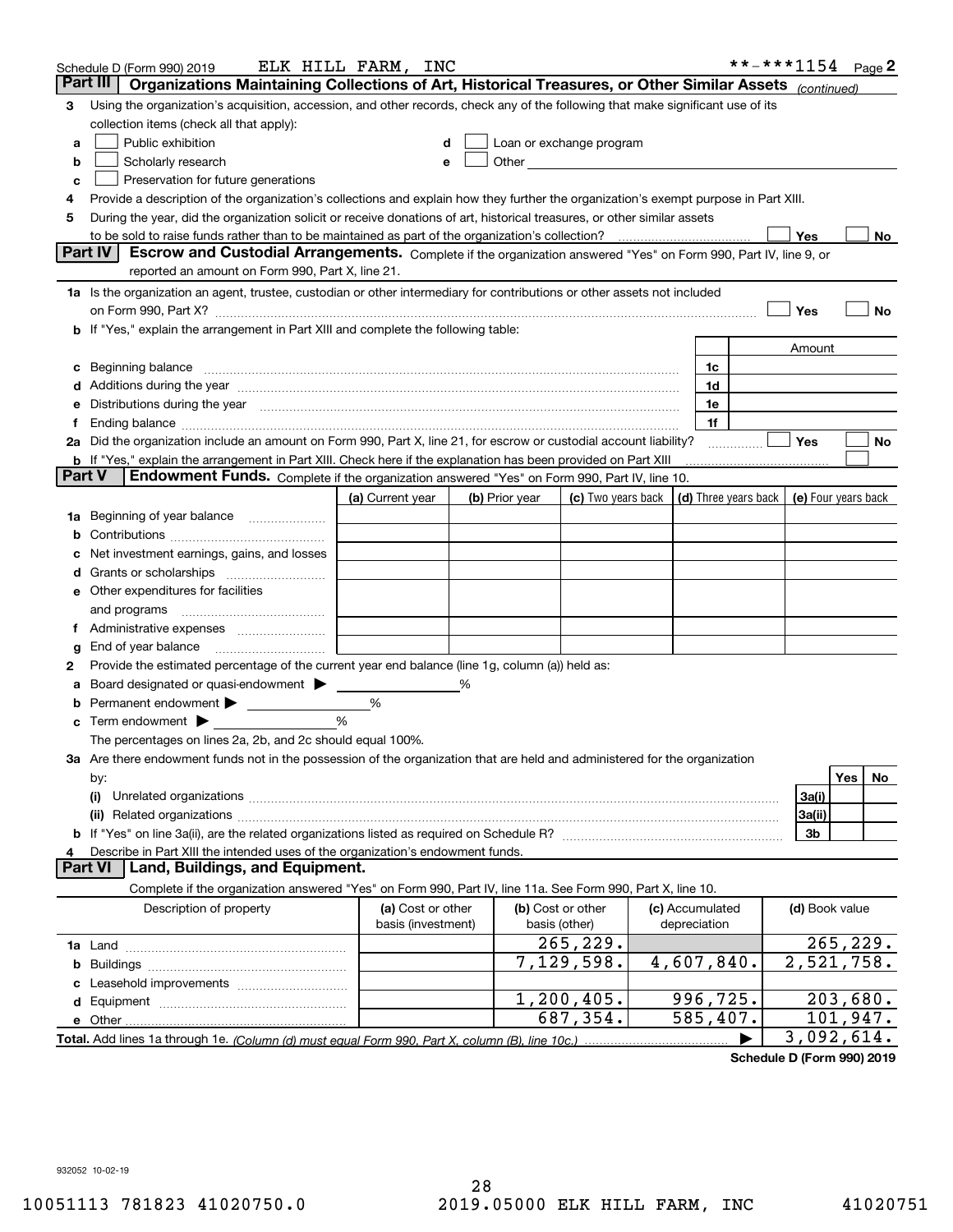| ELK HILL FARM,<br>Schedule D (Form 990) 2019                                                               | INC             |                                                           | **-***1154<br><u>Page 3</u> |
|------------------------------------------------------------------------------------------------------------|-----------------|-----------------------------------------------------------|-----------------------------|
| Part VII Investments - Other Securities.                                                                   |                 |                                                           |                             |
| Complete if the organization answered "Yes" on Form 990, Part IV, line 11b. See Form 990, Part X, line 12. |                 |                                                           |                             |
| (a) Description of security or category (including name of security)                                       | (b) Book value  | (c) Method of valuation: Cost or end-of-year market value |                             |
| (1) Financial derivatives                                                                                  |                 |                                                           |                             |
|                                                                                                            |                 |                                                           |                             |
| $(3)$ Other                                                                                                |                 |                                                           |                             |
| (A)                                                                                                        |                 |                                                           |                             |
| (B)                                                                                                        |                 |                                                           |                             |
| (C)                                                                                                        |                 |                                                           |                             |
| (D)                                                                                                        |                 |                                                           |                             |
| (E)                                                                                                        |                 |                                                           |                             |
| (F)                                                                                                        |                 |                                                           |                             |
| (G)                                                                                                        |                 |                                                           |                             |
| (H)                                                                                                        |                 |                                                           |                             |
| Total. (Col. (b) must equal Form 990, Part X, col. (B) line 12.)                                           |                 |                                                           |                             |
| Part VIII Investments - Program Related.                                                                   |                 |                                                           |                             |
| Complete if the organization answered "Yes" on Form 990, Part IV, line 11c. See Form 990, Part X, line 13. |                 |                                                           |                             |
| (a) Description of investment                                                                              | (b) Book value  | (c) Method of valuation: Cost or end-of-year market value |                             |
| (1)                                                                                                        |                 |                                                           |                             |
| (2)                                                                                                        |                 |                                                           |                             |
| (3)                                                                                                        |                 |                                                           |                             |
| (4)<br>(5)                                                                                                 |                 |                                                           |                             |
| (6)                                                                                                        |                 |                                                           |                             |
| (7)                                                                                                        |                 |                                                           |                             |
| (8)                                                                                                        |                 |                                                           |                             |
| (9)                                                                                                        |                 |                                                           |                             |
| Total. (Col. (b) must equal Form 990, Part X, col. (B) line $13.$ )                                        |                 |                                                           |                             |
| <b>Other Assets.</b><br>Part IX                                                                            |                 |                                                           |                             |
| Complete if the organization answered "Yes" on Form 990, Part IV, line 11d. See Form 990, Part X, line 15. |                 |                                                           |                             |
|                                                                                                            | (a) Description |                                                           | (b) Book value              |
| (1)                                                                                                        |                 |                                                           |                             |
| (2)                                                                                                        |                 |                                                           |                             |
| (3)                                                                                                        |                 |                                                           |                             |
| (4)                                                                                                        |                 |                                                           |                             |
| (5)                                                                                                        |                 |                                                           |                             |
| (6)                                                                                                        |                 |                                                           |                             |
| (7)                                                                                                        |                 |                                                           |                             |
| (8)                                                                                                        |                 |                                                           |                             |

**Total.**  *(Column (b) must equal Form 990, Part X, col. (B) line 15.)* **Part X Other Liabilities.**

Complete if the organization answered "Yes" on Form 990, Part IV, line 11e or 11f. See Form 990, Part X, line 25.

|     | (a) Description of liability | (b) Book value |
|-----|------------------------------|----------------|
| (1) | Federal income taxes         |                |
| (2) | DEFERRED COMPENSATION        | 285,108.       |
| (3) | DUE TO FOUNDATION            | 116,104.       |
| (4) |                              |                |
| (5) |                              |                |
| (6) |                              |                |
| (7) |                              |                |
| (8) |                              |                |
| (9) |                              |                |
|     |                              | 401,212.       |

**2.** Liability for uncertain tax positions. In Part XIII, provide the text of the footnote to the organization's financial statements that reports the organization's liability for uncertain tax positions under FASB ASC 740. Check here if the text of the footnote has been provided in Part XIII

 $\mathcal{L}^{\text{max}}$ 

 $\blacktriangleright$ 

**Schedule D (Form 990) 2019**

932053 10-02-19

**(9)**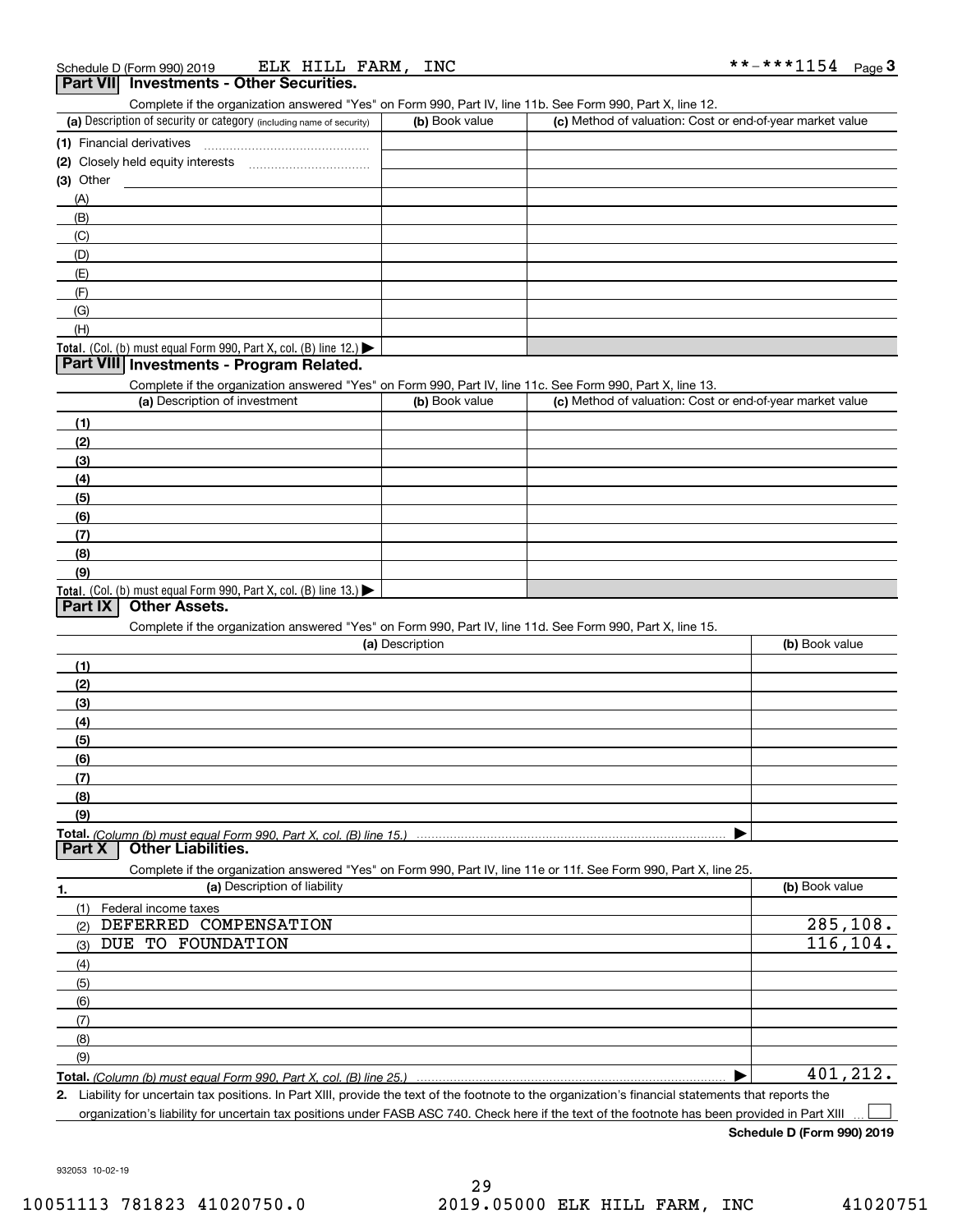|   | ELK HILL FARM, INC<br>Schedule D (Form 990) 2019                                                                                                                                                                                   |                | **-***1154 Page 4 |
|---|------------------------------------------------------------------------------------------------------------------------------------------------------------------------------------------------------------------------------------|----------------|-------------------|
|   | Reconciliation of Revenue per Audited Financial Statements With Revenue per Return.<br><b>Part XI</b>                                                                                                                              |                |                   |
|   | Complete if the organization answered "Yes" on Form 990, Part IV, line 12a.                                                                                                                                                        |                |                   |
| 1 | Total revenue, gains, and other support per audited financial statements                                                                                                                                                           |                | $\mathbf{1}$      |
| 2 | Amounts included on line 1 but not on Form 990, Part VIII, line 12:                                                                                                                                                                |                |                   |
| a |                                                                                                                                                                                                                                    | 2a             |                   |
| b |                                                                                                                                                                                                                                    | 2 <sub>b</sub> |                   |
| c |                                                                                                                                                                                                                                    | 2c             |                   |
| d | Other (Describe in Part XIII.)                                                                                                                                                                                                     | 2d             |                   |
| е | Add lines 2a through 2d <b>must be a constructed as the constant of the constant of the constant of the construction</b>                                                                                                           |                | 2e                |
| з |                                                                                                                                                                                                                                    |                | 3                 |
|   | Amounts included on Form 990, Part VIII, line 12, but not on line 1:                                                                                                                                                               |                |                   |
| a | Investment expenses not included on Form 990, Part VIII, line 7b                                                                                                                                                                   | 4a             |                   |
| b | Other (Describe in Part XIII.)                                                                                                                                                                                                     | 4 <sub>b</sub> |                   |
|   | Add lines 4a and 4b                                                                                                                                                                                                                | 4с             |                   |
| 5 |                                                                                                                                                                                                                                    |                | 5                 |
|   | Part XII   Reconciliation of Expenses per Audited Financial Statements With Expenses per Return.                                                                                                                                   |                |                   |
|   | Complete if the organization answered "Yes" on Form 990, Part IV, line 12a.                                                                                                                                                        |                |                   |
| 1 |                                                                                                                                                                                                                                    |                | $\mathbf{1}$      |
| 2 | Amounts included on line 1 but not on Form 990, Part IX, line 25:                                                                                                                                                                  |                |                   |
| a |                                                                                                                                                                                                                                    | 2a             |                   |
| b |                                                                                                                                                                                                                                    | 2b             |                   |
|   |                                                                                                                                                                                                                                    | 2c             |                   |
|   |                                                                                                                                                                                                                                    | 2d             |                   |
| е | Add lines 2a through 2d <b>contained a contained a contained a contained a</b> contained a contained a contained a contained a contained a contact a contact a contact a contact a contact a contact a contact a contact a contact |                | 2e                |
| з |                                                                                                                                                                                                                                    |                | 3                 |
| 4 | Amounts included on Form 990, Part IX, line 25, but not on line 1:                                                                                                                                                                 |                |                   |
| a | Investment expenses not included on Form 990, Part VIII, line 7b                                                                                                                                                                   | 4a             |                   |
| b | Other (Describe in Part XIII.)                                                                                                                                                                                                     | 4b.            |                   |
|   | Add lines 4a and 4b                                                                                                                                                                                                                |                | 4с                |
|   |                                                                                                                                                                                                                                    |                | 5                 |
|   | Part XIII Supplemental Information.                                                                                                                                                                                                |                |                   |

Provide the descriptions required for Part II, lines 3, 5, and 9; Part III, lines 1a and 4; Part IV, lines 1b and 2b; Part V, line 4; Part X, line 2; Part XI, lines 2d and 4b; and Part XII, lines 2d and 4b. Also complete this part to provide any additional information.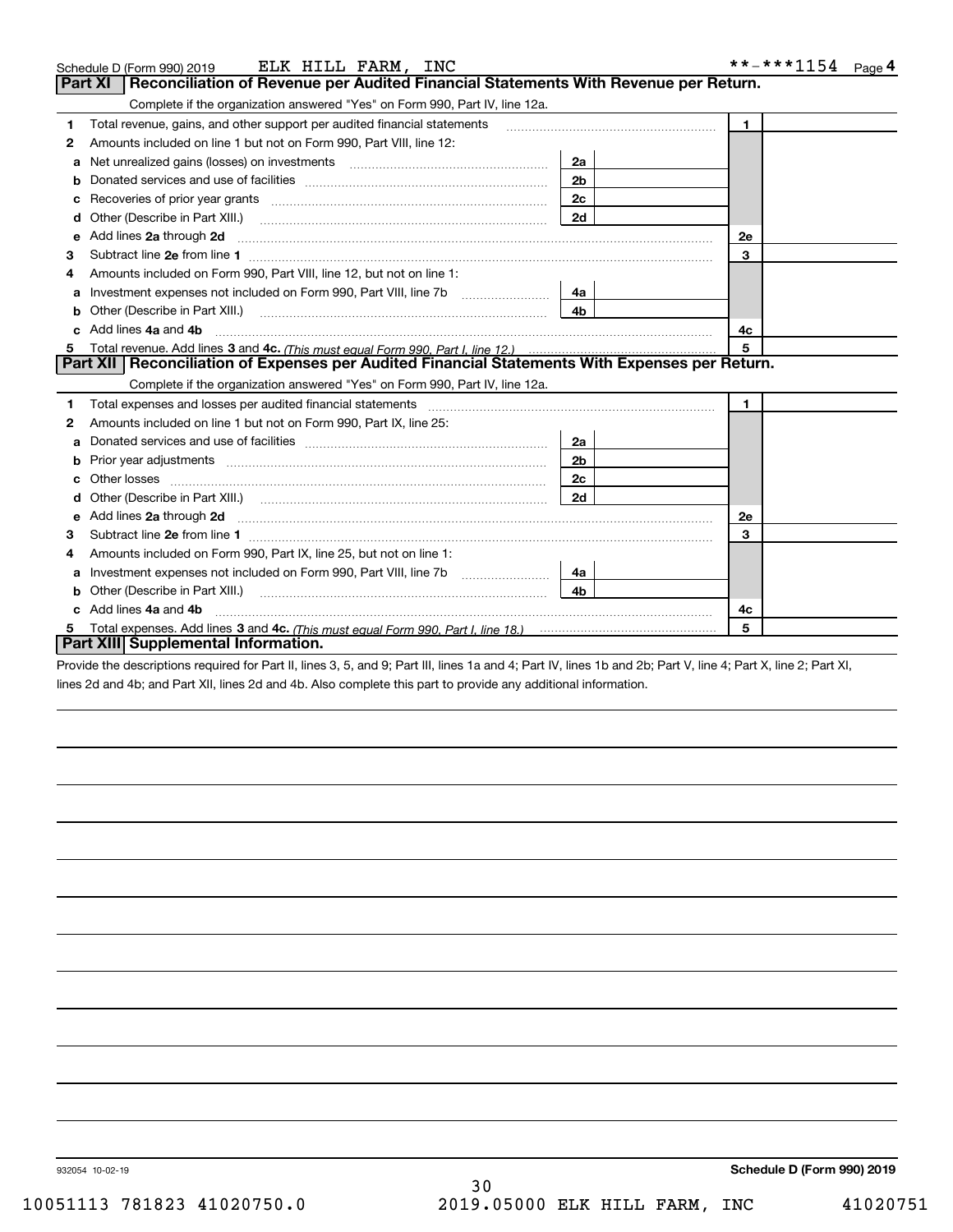|        | <b>SCHEDULE E</b>                   | <b>Schools</b>                                                                                                                                                                                                                                         |                                       |                | OMB No. 1545-0047     |             |
|--------|-------------------------------------|--------------------------------------------------------------------------------------------------------------------------------------------------------------------------------------------------------------------------------------------------------|---------------------------------------|----------------|-----------------------|-------------|
|        | (Form 990 or 990-EZ)                | Complete if the organization answered "Yes" on Form 990,<br>Part IV, line 13, or Form 990-EZ, Part VI, line 48.                                                                                                                                        |                                       |                | 2019                  |             |
|        | Department of the Treasury          | Attach to Form 990 or Form 990-EZ.                                                                                                                                                                                                                     |                                       |                | <b>Open to Public</b> |             |
|        | Internal Revenue Service            | Go to www.irs.gov/Form990 for the latest information.                                                                                                                                                                                                  |                                       | Inspection     |                       |             |
|        | Name of the organization            |                                                                                                                                                                                                                                                        | <b>Employer identification number</b> |                |                       |             |
|        |                                     | ELK HILL FARM, INC                                                                                                                                                                                                                                     | **-***1154                            |                |                       |             |
| Part I |                                     |                                                                                                                                                                                                                                                        |                                       |                |                       |             |
|        |                                     |                                                                                                                                                                                                                                                        |                                       |                | <b>YES</b>            | <b>NO</b>   |
| 1      |                                     | Does the organization have a racially nondiscriminatory policy toward students by statement in its charter, bylaws,                                                                                                                                    |                                       |                |                       |             |
|        |                                     |                                                                                                                                                                                                                                                        |                                       | 1              |                       | x           |
| 2      |                                     | Does the organization include a statement of its racially nondiscriminatory policy toward students in all its brochures,                                                                                                                               |                                       |                | х                     |             |
|        |                                     | catalogues, and other written communications with the public dealing with student admissions, programs, and scholarships?                                                                                                                              |                                       | $\mathbf{2}$   |                       |             |
| з      |                                     | Has the organization publicized its racially nondiscriminatory policy through newspaper or broadcast media during the                                                                                                                                  |                                       |                |                       |             |
|        |                                     | period of solicitation for students, or during the registration period if it has no solicitation program, in a way that makes<br>the policy known to all parts of the general community it serves? If "Yes," please describe. If "No," please explain. |                                       |                |                       |             |
|        | If you need more space, use Part II |                                                                                                                                                                                                                                                        |                                       | 3              | X                     |             |
|        |                                     | STUDENTS ARE REFERRED TO ELK HILL FROM LOCALITIES BASED ON                                                                                                                                                                                             |                                       |                |                       |             |
|        |                                     | THE CHILD'S PSYCHOLOGICAL AND MEDICAL PROFILE. ELK HILL                                                                                                                                                                                                |                                       |                |                       |             |
|        |                                     | PROVIDES INFORMATION CONCERNING ITS NONDISCRIMINATORY POLICY                                                                                                                                                                                           |                                       |                |                       |             |
|        |                                     | IN ITS ADMISSION AND PROGRAM MATERIALS.                                                                                                                                                                                                                |                                       |                |                       |             |
|        |                                     |                                                                                                                                                                                                                                                        |                                       |                |                       |             |
| 4      |                                     | Does the organization maintain the following?                                                                                                                                                                                                          |                                       |                |                       |             |
| а      |                                     | Records indicating the racial composition of the student body, faculty, and administrative staff?                                                                                                                                                      |                                       | 4a             | х                     |             |
| b      |                                     | Records documenting that scholarships and other financial assistance are awarded on a racially nondiscriminatory basis?                                                                                                                                |                                       | 4b             | $\mathbf X$           |             |
|        |                                     | c Copies of all catalogues, brochures, announcements, and other written communications to the public dealing with student                                                                                                                              |                                       |                |                       |             |
|        |                                     |                                                                                                                                                                                                                                                        |                                       | 4с             | х                     |             |
|        |                                     |                                                                                                                                                                                                                                                        |                                       | 4d             | $\mathbf X$           |             |
|        |                                     | If you answered "No" to any of the above, please explain. If you need more space, use Part II.                                                                                                                                                         |                                       |                |                       |             |
|        |                                     |                                                                                                                                                                                                                                                        |                                       |                |                       |             |
|        |                                     |                                                                                                                                                                                                                                                        |                                       |                |                       |             |
|        |                                     |                                                                                                                                                                                                                                                        |                                       |                |                       |             |
|        |                                     |                                                                                                                                                                                                                                                        |                                       |                |                       |             |
| 5      |                                     | Does the organization discriminate by race in any way with respect to:                                                                                                                                                                                 |                                       |                |                       |             |
|        |                                     |                                                                                                                                                                                                                                                        |                                       | 5a             |                       | х           |
|        |                                     |                                                                                                                                                                                                                                                        |                                       | 5b             |                       | $\mathbf X$ |
|        |                                     |                                                                                                                                                                                                                                                        |                                       | 5c             |                       | $\mathbf X$ |
|        |                                     |                                                                                                                                                                                                                                                        |                                       | 5d             |                       | X           |
|        |                                     |                                                                                                                                                                                                                                                        |                                       | 5е             |                       | X           |
|        |                                     |                                                                                                                                                                                                                                                        |                                       | 5f             |                       | X           |
|        |                                     |                                                                                                                                                                                                                                                        |                                       | 5g             |                       | X           |
|        |                                     |                                                                                                                                                                                                                                                        |                                       | 5h             |                       | x           |
|        |                                     | If you answered "Yes" to any of the above, please explain. If you need more space, use Part II.                                                                                                                                                        |                                       |                |                       |             |
|        |                                     |                                                                                                                                                                                                                                                        |                                       |                |                       |             |
|        |                                     |                                                                                                                                                                                                                                                        |                                       |                |                       |             |
|        |                                     |                                                                                                                                                                                                                                                        |                                       |                |                       |             |
|        |                                     |                                                                                                                                                                                                                                                        |                                       |                |                       |             |
|        |                                     |                                                                                                                                                                                                                                                        |                                       | 6a             |                       | x<br>х      |
|        |                                     |                                                                                                                                                                                                                                                        |                                       | 6b             |                       |             |
|        |                                     | If you answered "Yes" on either line 6a or line 6b, explain on Part II.                                                                                                                                                                                |                                       |                |                       |             |
| 7      |                                     | Does the organization certify that it has complied with the applicable requirements of sections 4.01 through 4.05 of                                                                                                                                   |                                       | $\overline{7}$ | X                     |             |
|        |                                     | LHA For Paperwork Reduction Act Notice, see the Instructions for Form 990 or Form 990-EZ.                                                                                                                                                              | Schedule E (Form 990 or 990-EZ) 2019  |                |                       |             |

932061 10-09-19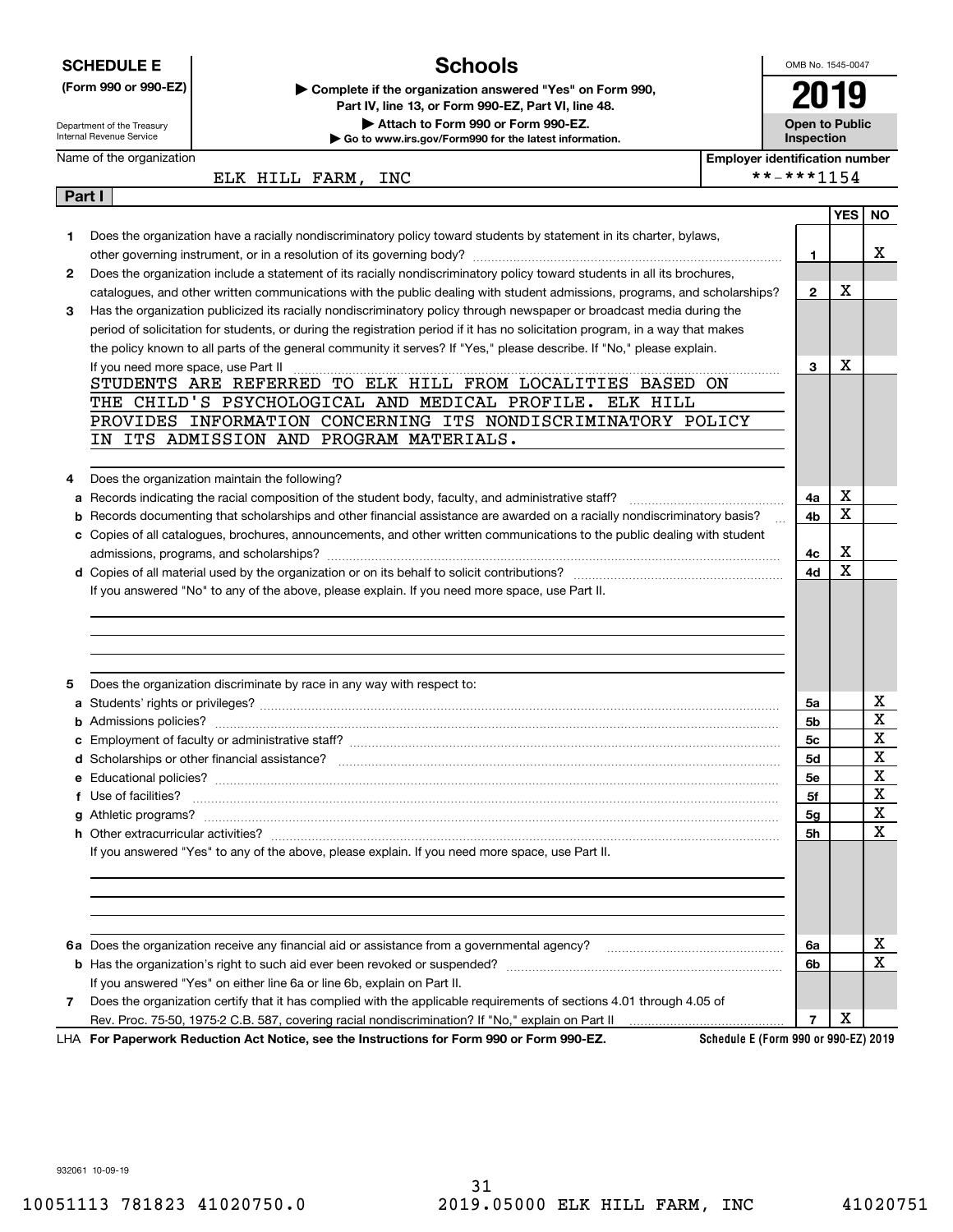| ule E (Form 990 or 990-EZ) 2019 ELLK HILLL FAKM , INC |  |  | - ^ ^ ^ ^ 1154 Page 2                                                                                                       |  |
|-------------------------------------------------------|--|--|-----------------------------------------------------------------------------------------------------------------------------|--|
|                                                       |  |  | <b>II</b> Supplemental Information. Provide the explanations required by Part I, lines 3, 4d, 5h, 6b, and 7, as applicable. |  |
| Also provide any other additional information.        |  |  |                                                                                                                             |  |

| 932062 10-09-19 | Schedule E (Form 990 or 990-EZ) 2019 |  |
|-----------------|--------------------------------------|--|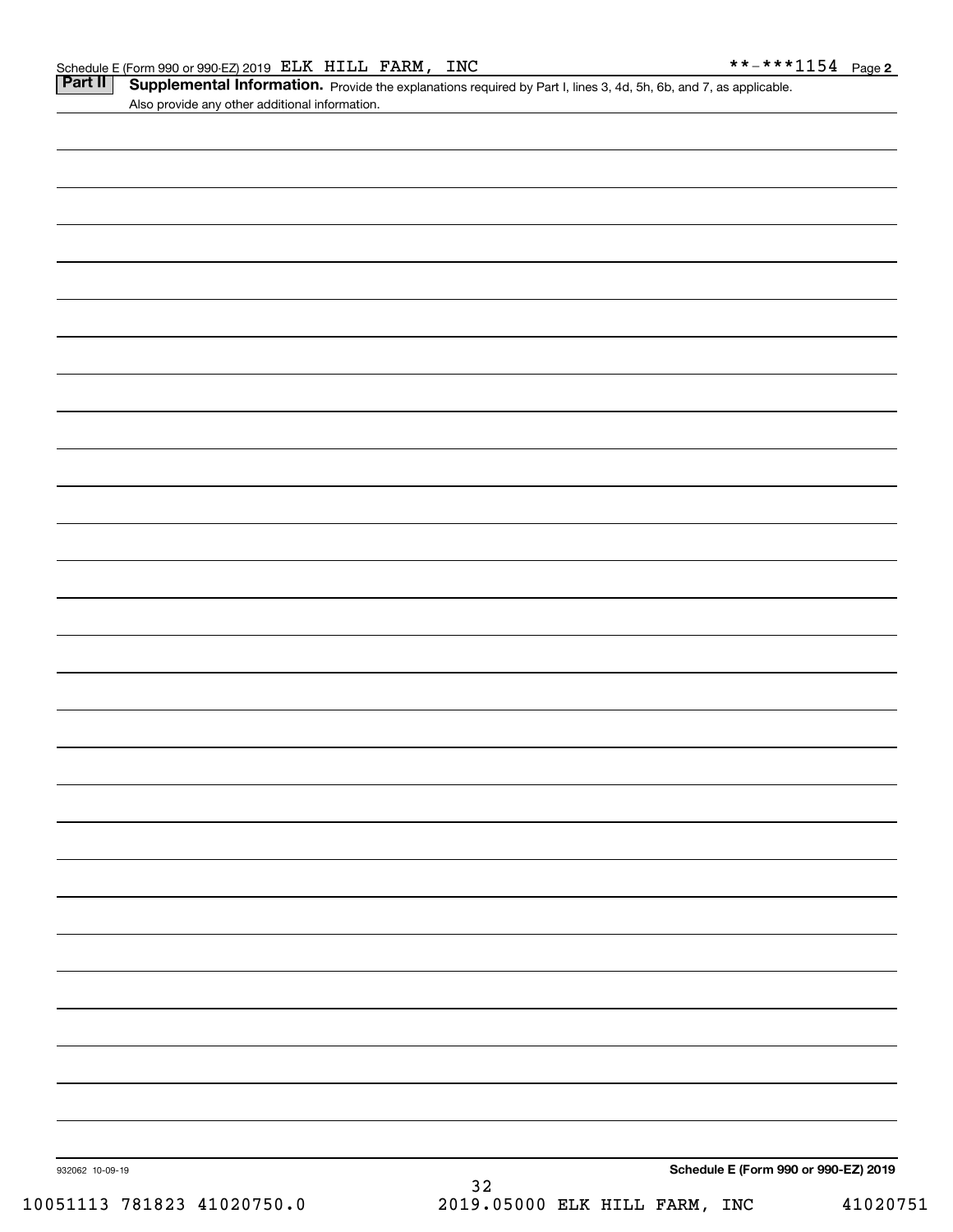## **SCHEDULE M (Form 990)**

# **Noncash Contributions**

OMB No. 1545-0047

| Department of the Treasury      |
|---------------------------------|
| <b>Internal Revenue Service</b> |

**Complete if the organizations answered "Yes" on Form 990, Part IV, lines 29 or 30.** <sup>J</sup>**2019 Attach to Form 990.** J

**Open to Public Inspection**

|  | Name of the organization |
|--|--------------------------|
|  |                          |
|  |                          |

 $\blacktriangleright$ 

| Attach to Form 990.                                                    |  |
|------------------------------------------------------------------------|--|
| Go to www.irs.gov/Form990 for instructions and the latest information. |  |

| <b>Employer identification number</b> |  |
|---------------------------------------|--|

| $***$ $***$ 115 |
|-----------------|

Name of the organization

|        | ELK HILL FARM, INC                                                                                                             |                               |                                      |                                                                                                      |                                                              | **-***1154 |     |    |
|--------|--------------------------------------------------------------------------------------------------------------------------------|-------------------------------|--------------------------------------|------------------------------------------------------------------------------------------------------|--------------------------------------------------------------|------------|-----|----|
| Part I | <b>Types of Property</b>                                                                                                       | (a)<br>Check if<br>applicable | (b)<br>Number of<br>contributions or | (c)<br>Noncash contribution<br>amounts reported on<br>items contributed Form 990, Part VIII, line 1g | (d)<br>Method of determining<br>noncash contribution amounts |            |     |    |
| 1      |                                                                                                                                |                               |                                      |                                                                                                      |                                                              |            |     |    |
| 2      | Art - Historical treasures                                                                                                     |                               |                                      |                                                                                                      |                                                              |            |     |    |
| З      | Art - Fractional interests                                                                                                     |                               |                                      |                                                                                                      |                                                              |            |     |    |
| 4      | Books and publications                                                                                                         |                               |                                      |                                                                                                      |                                                              |            |     |    |
| 5      | Clothing and household goods                                                                                                   |                               |                                      |                                                                                                      |                                                              |            |     |    |
| 6      |                                                                                                                                |                               |                                      |                                                                                                      |                                                              |            |     |    |
| 7      |                                                                                                                                |                               |                                      |                                                                                                      |                                                              |            |     |    |
| 8      | Intellectual property                                                                                                          |                               |                                      |                                                                                                      |                                                              |            |     |    |
| 9      | Securities - Publicly traded                                                                                                   | $\mathbf X$                   | 33                                   | 229,652.                                                                                             |                                                              |            |     |    |
| 10     | Securities - Closely held stock                                                                                                |                               |                                      |                                                                                                      |                                                              |            |     |    |
| 11     | Securities - Partnership, LLC, or                                                                                              |                               |                                      |                                                                                                      |                                                              |            |     |    |
|        | trust interests                                                                                                                |                               |                                      |                                                                                                      |                                                              |            |     |    |
| 12     | Securities Miscellaneous                                                                                                       |                               |                                      |                                                                                                      |                                                              |            |     |    |
| 13     | Qualified conservation contribution -                                                                                          |                               |                                      |                                                                                                      |                                                              |            |     |    |
|        | Historic structures                                                                                                            |                               |                                      |                                                                                                      |                                                              |            |     |    |
| 14     | Qualified conservation contribution - Other                                                                                    |                               |                                      |                                                                                                      |                                                              |            |     |    |
| 15     | Real estate - Residential                                                                                                      |                               |                                      |                                                                                                      |                                                              |            |     |    |
| 16     | Real estate - Commercial                                                                                                       |                               |                                      |                                                                                                      |                                                              |            |     |    |
| 17     |                                                                                                                                |                               |                                      |                                                                                                      |                                                              |            |     |    |
| 18     |                                                                                                                                |                               |                                      |                                                                                                      |                                                              |            |     |    |
| 19     |                                                                                                                                |                               |                                      |                                                                                                      |                                                              |            |     |    |
| 20     | Drugs and medical supplies                                                                                                     |                               |                                      |                                                                                                      |                                                              |            |     |    |
| 21     |                                                                                                                                |                               |                                      |                                                                                                      |                                                              |            |     |    |
| 22     | Historical artifacts                                                                                                           |                               |                                      |                                                                                                      |                                                              |            |     |    |
| 23     |                                                                                                                                |                               |                                      |                                                                                                      |                                                              |            |     |    |
| 24     |                                                                                                                                |                               |                                      |                                                                                                      |                                                              |            |     |    |
| 25     | Other $\blacktriangleright$                                                                                                    |                               |                                      |                                                                                                      |                                                              |            |     |    |
| 26     | Other<br>▶<br>$\overline{\phantom{a}}$ )                                                                                       |                               |                                      |                                                                                                      |                                                              |            |     |    |
| 27     | Other<br>$\blacktriangleright$                                                                                                 |                               |                                      |                                                                                                      |                                                              |            |     |    |
| 28     | Other                                                                                                                          |                               |                                      |                                                                                                      |                                                              |            |     |    |
| 29     | Number of Forms 8283 received by the organization during the tax year for contributions                                        |                               |                                      |                                                                                                      |                                                              |            |     |    |
|        | for which the organization completed Form 8283, Part IV, Donee Acknowledgement                                                 |                               |                                      | 29                                                                                                   |                                                              |            |     |    |
|        |                                                                                                                                |                               |                                      |                                                                                                      |                                                              |            | Yes | No |
|        | 30a During the year, did the organization receive by contribution any property reported in Part I, lines 1 through 28, that it |                               |                                      |                                                                                                      |                                                              |            |     |    |
|        | must hold for at least three years from the date of the initial contribution, and which isn't required to be used for          |                               |                                      |                                                                                                      |                                                              |            |     |    |
|        | exempt purposes for the entire holding period?                                                                                 |                               |                                      |                                                                                                      |                                                              | 30a        |     | х  |
| b      | If "Yes," describe the arrangement in Part II.                                                                                 |                               |                                      |                                                                                                      |                                                              |            |     |    |
| 31     | Does the organization have a gift acceptance policy that requires the review of any nonstandard contributions?                 |                               |                                      |                                                                                                      |                                                              | 31         |     | х  |
|        | 32a Does the organization hire or use third parties or related organizations to solicit, process, or sell noncash              |                               |                                      |                                                                                                      |                                                              |            |     |    |
|        |                                                                                                                                |                               |                                      |                                                                                                      |                                                              | 32a        |     | х  |
|        | contributions?<br>If "Yes," describe in Part II.                                                                               |                               |                                      |                                                                                                      |                                                              |            |     |    |
| b      |                                                                                                                                |                               |                                      |                                                                                                      |                                                              |            |     |    |
| 33     | If the organization didn't report an amount in column (c) for a type of property for which column (a) is checked,              |                               |                                      |                                                                                                      |                                                              |            |     |    |

For Paperwork Reduction Act Notice, see the Instructions for Form 990. Schedule M (Form 990) 2019 LHA

932141 09-27-19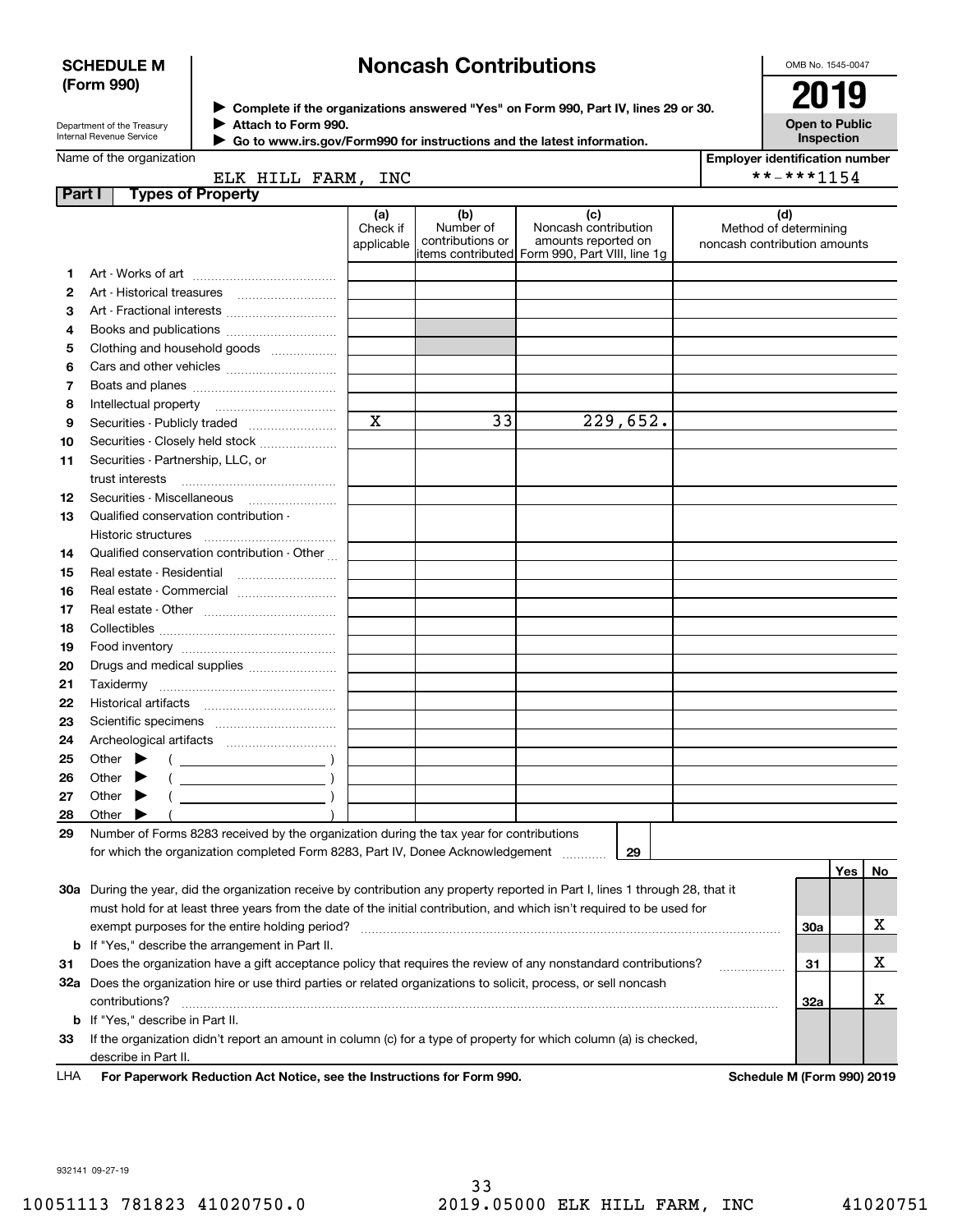**2**

Part II | Supplemental Information. Provide the information required by Part I, lines 30b, 32b, and 33, and whether the organization is reporting in Part I, column (b), the number of contributions, the number of items received, or a combination of both. Also complete this part for any additional information.

| 932142 09-27-19 | 34 | Schedule M (Form 990) 2019 |
|-----------------|----|----------------------------|
|                 |    |                            |
|                 |    |                            |
|                 |    |                            |
|                 |    |                            |
|                 |    |                            |
|                 |    |                            |
|                 |    |                            |
|                 |    |                            |
|                 |    |                            |
|                 |    |                            |
|                 |    |                            |
|                 |    |                            |
|                 |    |                            |
|                 |    |                            |
|                 |    |                            |
|                 |    |                            |
|                 |    |                            |
|                 |    |                            |
|                 |    |                            |
|                 |    |                            |
|                 |    |                            |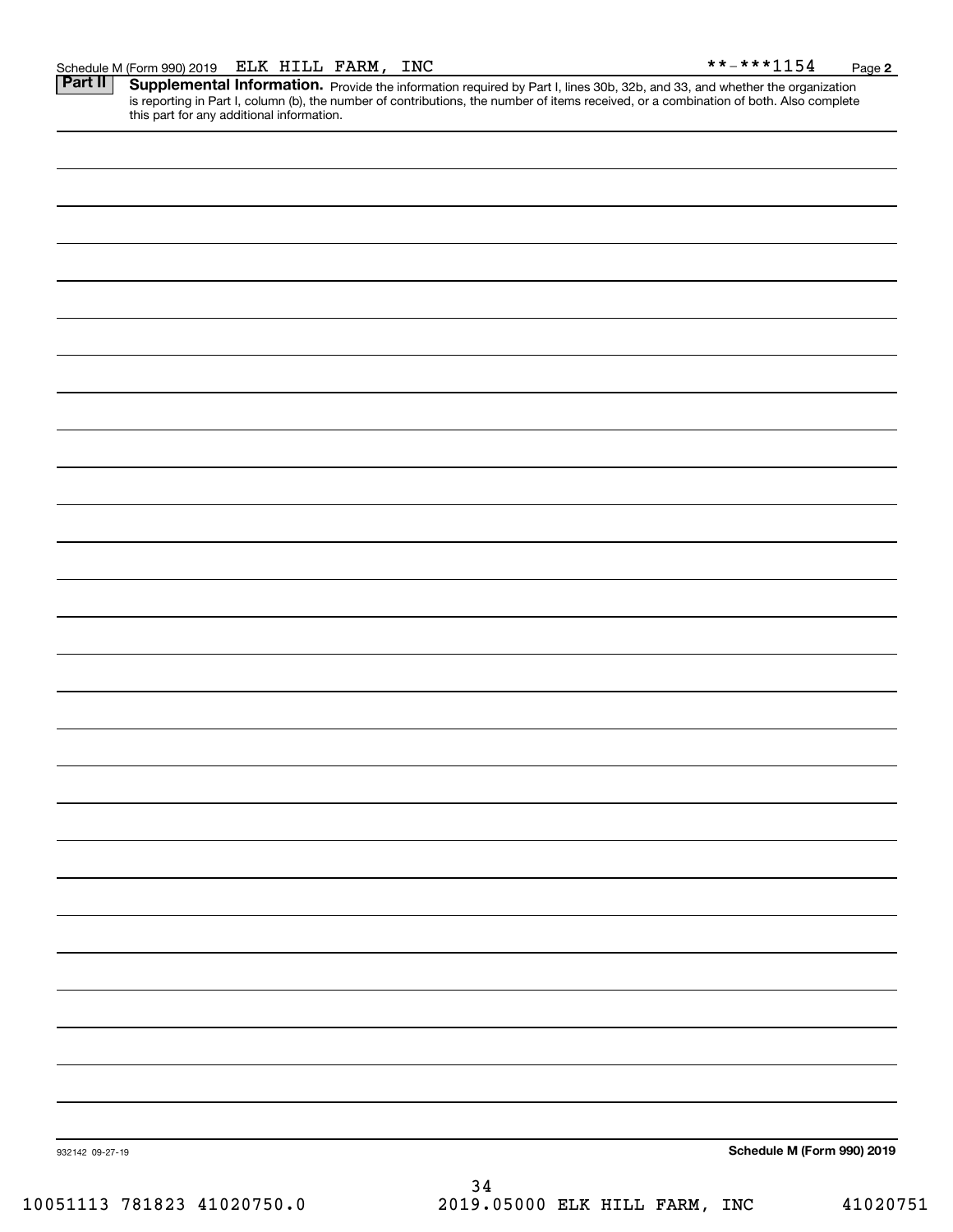**(Form 990 or 990-EZ)**

Department of the Treasury Internal Revenue Service Name of the organization

**Complete to provide information for responses to specific questions on SCHEDULE O Supplemental Information to Form 990 or 990-EZ**

**Form 990 or 990-EZ or to provide any additional information. | Attach to Form 990 or 990-EZ. | Go to www.irs.gov/Form990 for the latest information.**



ELK HILL FARM, INC  $\qquad \qquad \qquad$  \*\*-\*\*\*1154

FORM 990, PART I, LINE 1, DESCRIPTION OF ORGANIZATION MISSION:

SUCCESSFUL FUTURES.

FORM 990, PART VI, SECTION B, LINE 11B:

THE FORM 990 IS PRESENTED TO THE EXECUTIVE COMMITTEE AND BUDGET AND AUDIT

COMMITTEE FOR REVIEW BEFORE FILING.

FORM 990, PART VI, SECTION B, LINE 12C:

THE CONFLICT OF INTEREST POLICY IS DISTRIBUTED EACH YEAR AS A PART OF THE BOARD MANUAL. EACH NEW BOARD MEMBER ATTENDS AN ORIENTATION SESSION AND DISCUSSES, AMONGST OTHER ISSUES, CONFLICTS OF INTEREST. EACH YEAR, BOARD MEMBERS ARE PROVIDED WITH THE ANNUAL BOARD MANUAL WHICH HIGHLIGHTS THIS AREA.

FORM 990, PART VI, SECTION B, LINE 15:

ELK HILL FARM, INC. USES INFORMATION GENERATED FROM REGIONAL AS WELL AS RELATED INDUSTRY DATA SOURCES TO COMPARE SALARY RANGES FOR EXECUTIVE LEVEL COMPENSATION. IN ADDITION, BOARD MEMBERS BRING THEIR EXPERIENCES FROM ACROSS SIMILAR NON-PROFIT ORGANIZATIONS TO DEVELOP CRITERIA FOR KEY EMPLOYEE COMPENSATION. ELK HILL'S PROGRAM AND PERSONNEL COMMITTEE APPROVES ALL SALARY RANGES ON AN ANNUAL BASIS.

FORM 990, PART VI, SECTION C, LINE 19:

ELK HILL PUBLISHES AN ANNUAL REPORT WHICH PROVIDES CONTACT INFORMATION

THROUGH WHICH THE PUBLIC CAN GAIN ACCESS TO AUDITED FINANCIAL STATEMENTS,

932211 09-06-19 LHA For Paperwork Reduction Act Notice, see the Instructions for Form 990 or 990-EZ. Schedule O (Form 990 or 990-EZ) (2019) AS WELL AS OTHER GOVERNING DOCUMENTS. ELK HILL HIGHLIGHTS THE FACT THAT THE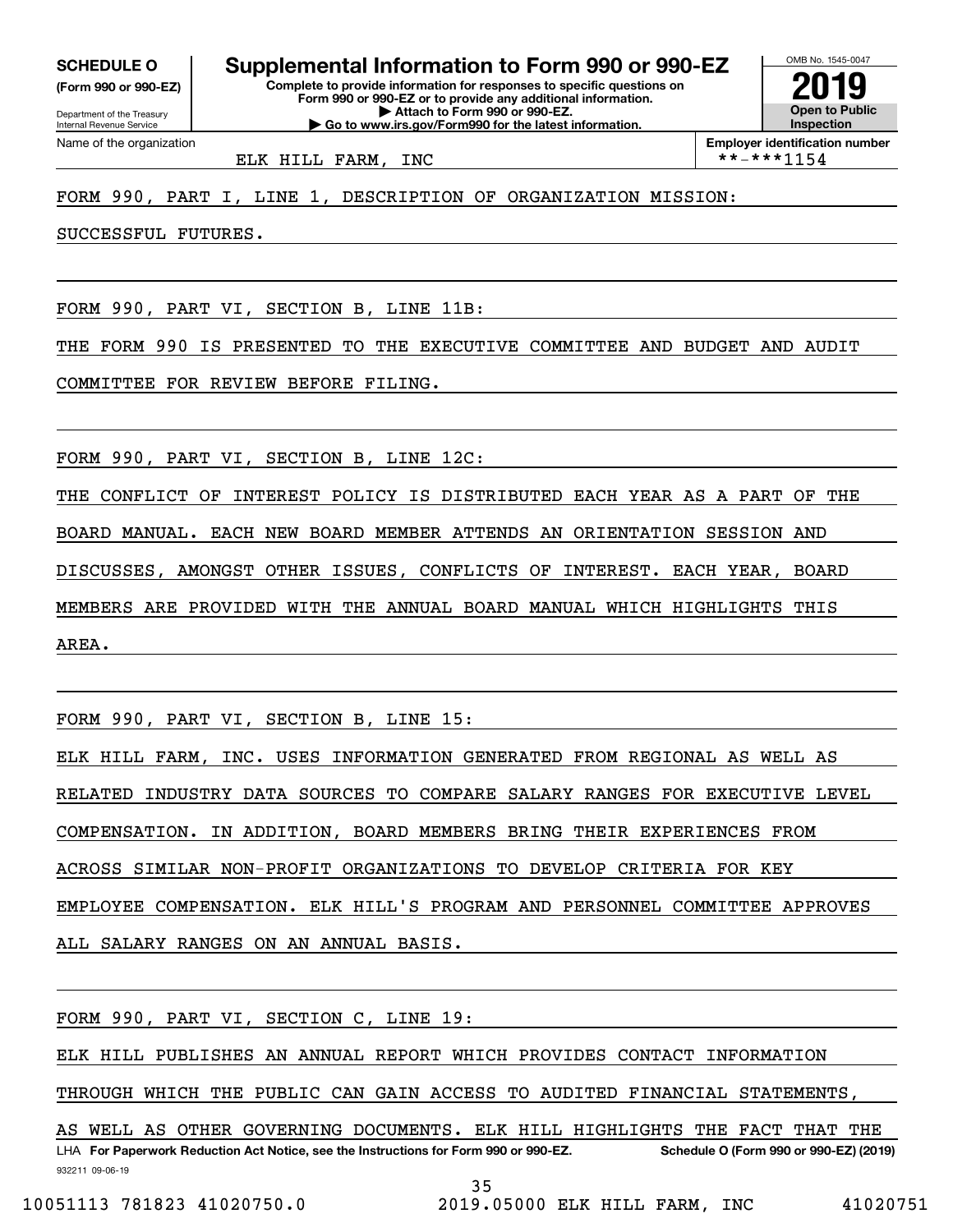| ELK HILL FARM, INC                                                         |                                                                  | <b>Employer identification number</b><br>**-***1154 |
|----------------------------------------------------------------------------|------------------------------------------------------------------|-----------------------------------------------------|
| PUBLIC CAN ACCESS THEIR 990 FORM AT GUIDESTAR.ORG. AND THE BETTER BUSINESS |                                                                  |                                                     |
| <b>BUREAU.</b>                                                             | ELK HILL FARM, INC. MAINTAINS A WEBSITE WHICH PROVIDED ACCESS TO |                                                     |
| THIS SAME CONTACT INFORMATION.                                             | <u> 1989 - Johann Stein, mars an dùthchan ann an t-</u>          |                                                     |
| PART XII, LINE 1                                                           |                                                                  |                                                     |
| THE PROCESS HAS NOT CHANGED FROM THE PRIOR YEAR                            |                                                                  |                                                     |
|                                                                            |                                                                  |                                                     |
|                                                                            |                                                                  |                                                     |
|                                                                            |                                                                  |                                                     |
|                                                                            |                                                                  |                                                     |
|                                                                            |                                                                  |                                                     |
|                                                                            |                                                                  |                                                     |
|                                                                            |                                                                  |                                                     |
|                                                                            |                                                                  |                                                     |
|                                                                            |                                                                  |                                                     |
|                                                                            |                                                                  |                                                     |
|                                                                            |                                                                  |                                                     |
|                                                                            |                                                                  |                                                     |
|                                                                            |                                                                  |                                                     |
|                                                                            |                                                                  |                                                     |
|                                                                            |                                                                  |                                                     |
| 932212 09-06-19<br>10051113 781823 41020750.0                              | 36<br>2019.05000 ELK HILL FARM, INC                              | Schedule O (Form 990 or 990-EZ) (2019)<br>41020751  |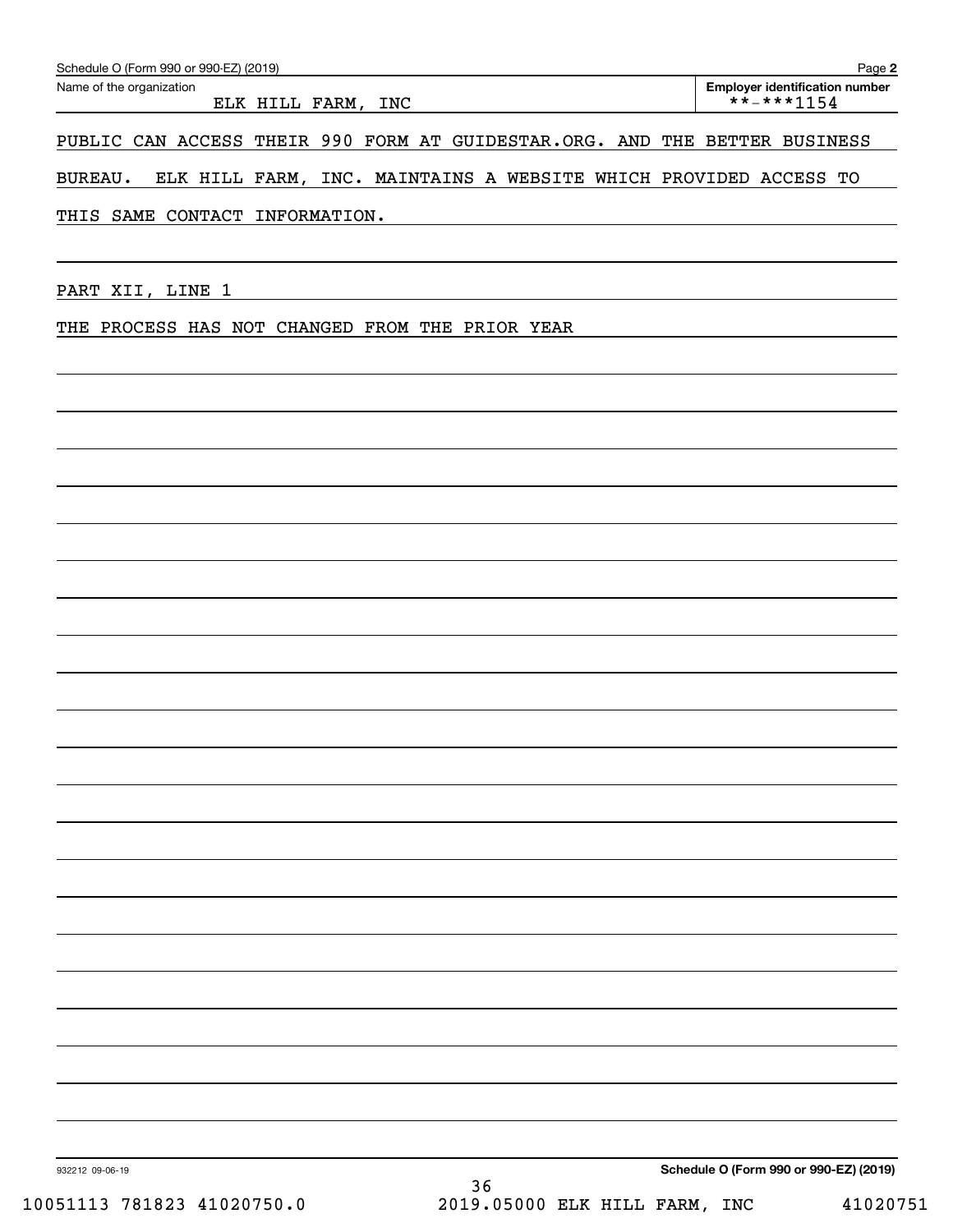|  | ٦<br>ranei |  |
|--|------------|--|

932161 09-10-19 LHA

# **Related Organizations and Unrelated Partnerships**

**Complete if the organization answered "Yes" on Form 990, Part IV, line 33, 34, 35b, 36, or 37.** |

**Attach to Form 990.**  |

**Open to Public | Go to www.irs.gov/Form990 for instructions and the latest information. Inspection Employer identification number**

\*\*-\*\*\*1154

Name of the organization

Department of the Treasury Internal Revenue Service

**SCHEDULE R (Form 990)**

ELK HILL FARM, INC

**Part I Identification of Disregarded Entities.**  Complete if the organization answered "Yes" on Form 990, Part IV, line 33.

| (a)<br>Name, address, and EIN (if applicable)<br>of disregarded entity | (b)<br>Primary activity | (c)<br>Legal domicile (state or<br>foreign country) | (d)<br>Total income | (e)<br>End-of-year assets | (f)<br>Direct controlling<br>entity |
|------------------------------------------------------------------------|-------------------------|-----------------------------------------------------|---------------------|---------------------------|-------------------------------------|
|                                                                        |                         |                                                     |                     |                           |                                     |
|                                                                        |                         |                                                     |                     |                           |                                     |
|                                                                        |                         |                                                     |                     |                           |                                     |
|                                                                        |                         |                                                     |                     |                           |                                     |

**Part II** Identification of Related Tax-Exempt Organizations. Complete if the organization answered "Yes" on Form 990, Part IV, line 34, because it had one or more related tax-exempt<br>Complete it is a series of the organiza

| (a)                                   | (b)                       | (c)                      | (d)                | (e)                | (f)                |                                                      |    |
|---------------------------------------|---------------------------|--------------------------|--------------------|--------------------|--------------------|------------------------------------------------------|----|
| Name, address, and EIN                | Primary activity          | Legal domicile (state or | <b>Exempt Code</b> | Public charity     | Direct controlling | $(g)$<br>Section 512(b)(13)<br>controlled<br>entity? |    |
| of related organization               |                           | foreign country)         | section            | status (if section | entity             |                                                      |    |
|                                       |                           |                          |                    | 501(c)(3)          |                    | Yes                                                  | No |
| ELK HILL FARM FOUNDATION - 54-1717053 |                           |                          |                    |                    |                    |                                                      |    |
| PO BOX 99                             | TO CARRY OUT THE PURPOSES |                          |                    |                    |                    |                                                      |    |
| GOOCHLAND, VA 23063                   | OF ELK HILL FARM, INC.    | VIRGINIA                 | 501(C)(3)          | 501(C)(3)          |                    |                                                      | X  |
|                                       |                           |                          |                    |                    |                    |                                                      |    |
|                                       |                           |                          |                    |                    |                    |                                                      |    |
|                                       |                           |                          |                    |                    |                    |                                                      |    |
|                                       |                           |                          |                    |                    |                    |                                                      |    |
|                                       |                           |                          |                    |                    |                    |                                                      |    |
|                                       |                           |                          |                    |                    |                    |                                                      |    |
|                                       |                           |                          |                    |                    |                    |                                                      |    |
|                                       |                           |                          |                    |                    |                    |                                                      |    |
|                                       |                           |                          |                    |                    |                    |                                                      |    |

**For Paperwork Reduction Act Notice, see the Instructions for Form 990. Schedule R (Form 990) 2019**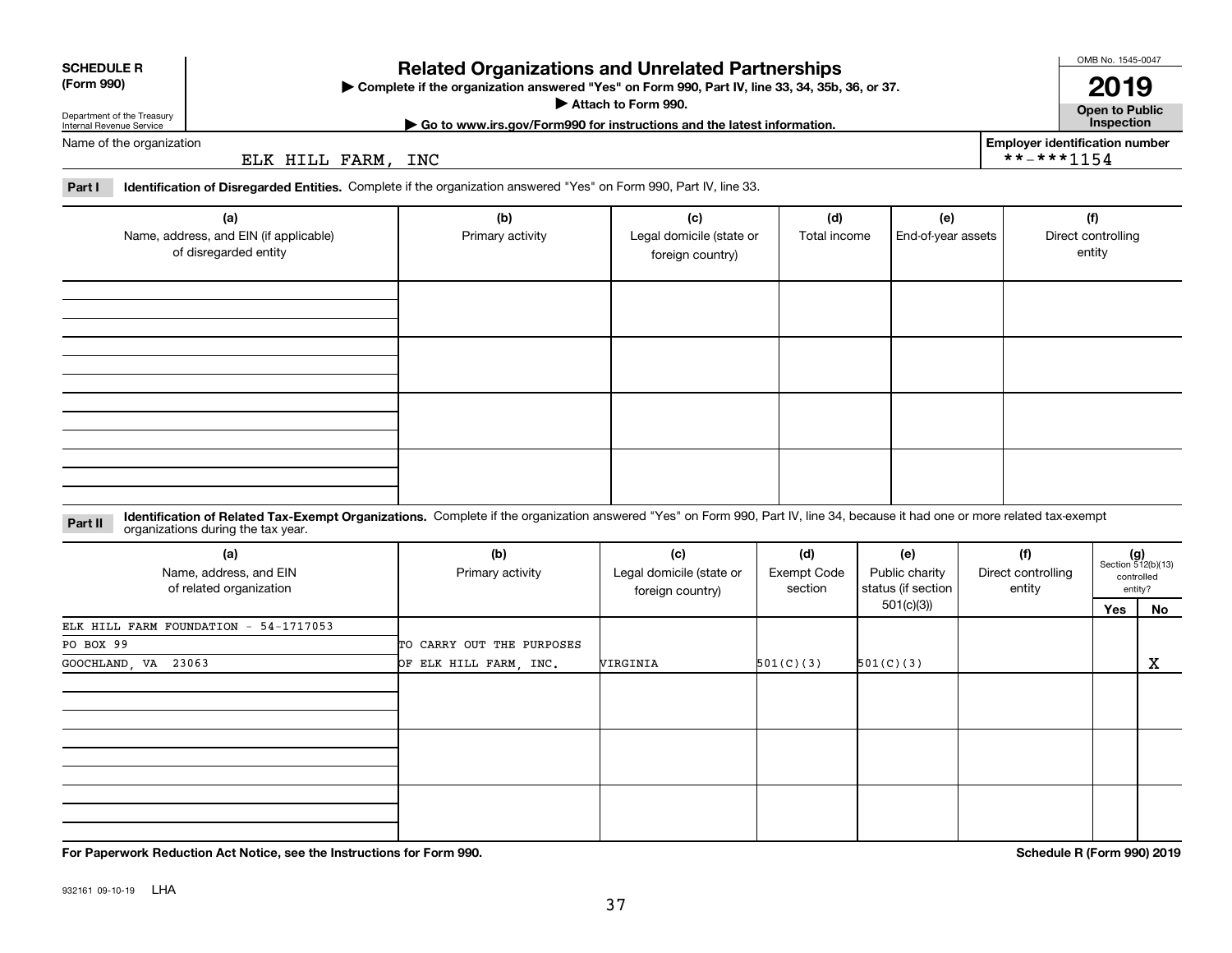#### Schedule R (Form 990) 2019 ELK HILL FARM, INC \* \*-\* \* \* 1154 <sub>Page</sub>

**Identification of Related Organizations Taxable as a Partnership.** Complete if the organization answered "Yes" on Form 990, Part IV, line 34, because it had one or more related **Part III** organizations treated as a partnership during the tax year.

| (a)                                               | (b)              | (c)                  | (d)                          | (e)                                                                                        | (f)                      | (g)                     | (h) |                  | (i)                                                       | (j) | (k)                                                     |
|---------------------------------------------------|------------------|----------------------|------------------------------|--------------------------------------------------------------------------------------------|--------------------------|-------------------------|-----|------------------|-----------------------------------------------------------|-----|---------------------------------------------------------|
| Name, address, and EIN<br>of related organization | Primary activity | Legal<br>domicile    | Direct controlling<br>entity | Predominant income<br>(related, unrelated,<br>excluded from tax under<br>sections 512-514) | Share of total<br>income | Share of<br>end-of-year |     | Disproportionate | Code V-UBI                                                |     | General or Percentage<br>managing ownership<br>partner? |
|                                                   |                  | (state or<br>foreign |                              |                                                                                            |                          | assets                  |     | allocations?     |                                                           |     |                                                         |
|                                                   |                  | country)             |                              |                                                                                            |                          |                         |     | Yes   No         | amount in box<br>20 of Schedule<br>K-1 (Form 1065) Yes No |     |                                                         |
|                                                   |                  |                      |                              |                                                                                            |                          |                         |     |                  |                                                           |     |                                                         |
|                                                   |                  |                      |                              |                                                                                            |                          |                         |     |                  |                                                           |     |                                                         |
|                                                   |                  |                      |                              |                                                                                            |                          |                         |     |                  |                                                           |     |                                                         |
|                                                   |                  |                      |                              |                                                                                            |                          |                         |     |                  |                                                           |     |                                                         |
|                                                   |                  |                      |                              |                                                                                            |                          |                         |     |                  |                                                           |     |                                                         |
|                                                   |                  |                      |                              |                                                                                            |                          |                         |     |                  |                                                           |     |                                                         |
|                                                   |                  |                      |                              |                                                                                            |                          |                         |     |                  |                                                           |     |                                                         |
|                                                   |                  |                      |                              |                                                                                            |                          |                         |     |                  |                                                           |     |                                                         |
|                                                   |                  |                      |                              |                                                                                            |                          |                         |     |                  |                                                           |     |                                                         |
|                                                   |                  |                      |                              |                                                                                            |                          |                         |     |                  |                                                           |     |                                                         |
|                                                   |                  |                      |                              |                                                                                            |                          |                         |     |                  |                                                           |     |                                                         |
|                                                   |                  |                      |                              |                                                                                            |                          |                         |     |                  |                                                           |     |                                                         |
|                                                   |                  |                      |                              |                                                                                            |                          |                         |     |                  |                                                           |     |                                                         |
|                                                   |                  |                      |                              |                                                                                            |                          |                         |     |                  |                                                           |     |                                                         |
|                                                   |                  |                      |                              |                                                                                            |                          |                         |     |                  |                                                           |     |                                                         |
|                                                   |                  |                      |                              |                                                                                            |                          |                         |     |                  |                                                           |     |                                                         |
|                                                   |                  |                      |                              |                                                                                            |                          |                         |     |                  |                                                           |     |                                                         |

**Identification of Related Organizations Taxable as a Corporation or Trust.** Complete if the organization answered "Yes" on Form 990, Part IV, line 34, because it had one or more related **Part IV** organizations treated as a corporation or trust during the tax year.

| (a)<br>Name, address, and EIN<br>of related organization | (b)<br>Primary activity | (c)<br>Legal domicile<br>(state or<br>foreign | (d)<br>Direct controlling<br>entity | (e)<br>Type of entity<br>(C corp, S corp,<br>or trust) | (f)<br>Share of total<br>income | (g)<br>Share of<br>end-of-year<br>assets | (h)<br>Percentage<br>ownership | $\begin{array}{c} \textbf{(i)}\\ \text{Section}\\ 512 \text{(b)} \text{(13)}\\ \text{controlled}\\ \text{entity?} \end{array}$ |        |
|----------------------------------------------------------|-------------------------|-----------------------------------------------|-------------------------------------|--------------------------------------------------------|---------------------------------|------------------------------------------|--------------------------------|--------------------------------------------------------------------------------------------------------------------------------|--------|
|                                                          |                         | country)                                      |                                     |                                                        |                                 |                                          |                                |                                                                                                                                | Yes No |
|                                                          |                         |                                               |                                     |                                                        |                                 |                                          |                                |                                                                                                                                |        |
|                                                          |                         |                                               |                                     |                                                        |                                 |                                          |                                |                                                                                                                                |        |
|                                                          |                         |                                               |                                     |                                                        |                                 |                                          |                                |                                                                                                                                |        |
|                                                          |                         |                                               |                                     |                                                        |                                 |                                          |                                |                                                                                                                                |        |
|                                                          |                         |                                               |                                     |                                                        |                                 |                                          |                                |                                                                                                                                |        |
|                                                          |                         |                                               |                                     |                                                        |                                 |                                          |                                |                                                                                                                                |        |
|                                                          |                         |                                               |                                     |                                                        |                                 |                                          |                                |                                                                                                                                |        |
|                                                          |                         |                                               |                                     |                                                        |                                 |                                          |                                |                                                                                                                                |        |
|                                                          |                         |                                               |                                     |                                                        |                                 |                                          |                                |                                                                                                                                |        |
|                                                          |                         |                                               |                                     |                                                        |                                 |                                          |                                |                                                                                                                                |        |
|                                                          |                         |                                               |                                     |                                                        |                                 |                                          |                                |                                                                                                                                |        |
|                                                          |                         |                                               |                                     |                                                        |                                 |                                          |                                |                                                                                                                                |        |
|                                                          |                         |                                               |                                     |                                                        |                                 |                                          |                                |                                                                                                                                |        |
|                                                          |                         |                                               |                                     |                                                        |                                 |                                          |                                |                                                                                                                                |        |
|                                                          |                         |                                               |                                     |                                                        |                                 |                                          |                                |                                                                                                                                |        |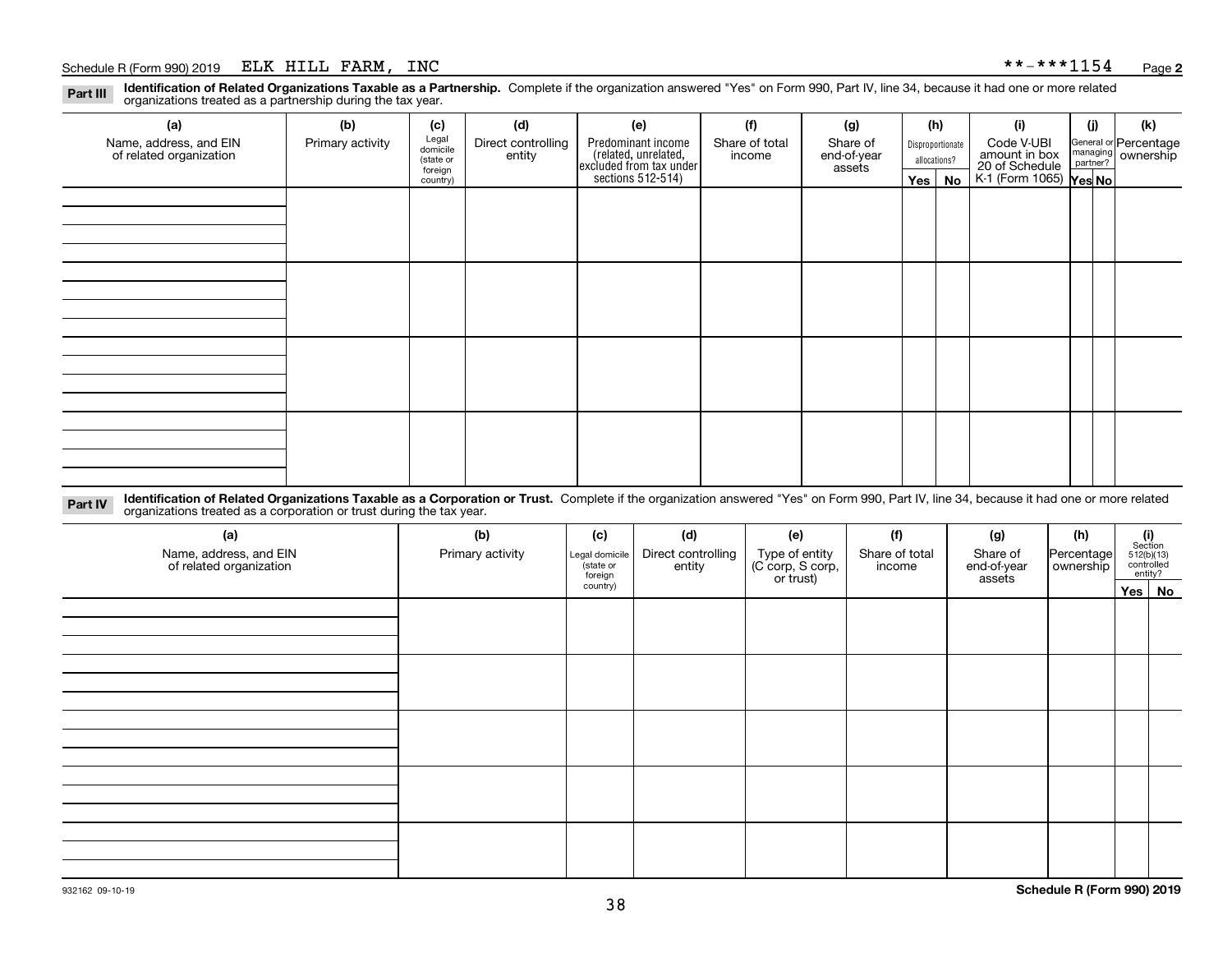### Schedule R (Form 990) 2019 ELK HILL FARM, INC \* \*-\* \* \* 1154 <sub>Page</sub>

**Part V** T**ransactions With Related Organizations.** Complete if the organization answered "Yes" on Form 990, Part IV, line 34, 35b, or 36.

| Note: Complete line 1 if any entity is listed in Parts II, III, or IV of this schedule.<br>Yes   No |                                                                                                                                                                                                                                |                 |             |   |
|-----------------------------------------------------------------------------------------------------|--------------------------------------------------------------------------------------------------------------------------------------------------------------------------------------------------------------------------------|-----------------|-------------|---|
|                                                                                                     | 1 During the tax year, did the organization engage in any of the following transactions with one or more related organizations listed in Parts II-IV?                                                                          |                 |             |   |
|                                                                                                     |                                                                                                                                                                                                                                | 1a              |             | X |
|                                                                                                     | <b>b</b> Gift, grant, or capital contribution to related organization(s)                                                                                                                                                       | 1 <sub>b</sub>  |             | X |
|                                                                                                     | c Gift, grant, or capital contribution from related organization(s)                                                                                                                                                            | 1 <sub>c</sub>  | X           |   |
|                                                                                                     |                                                                                                                                                                                                                                | 1 <sub>d</sub>  |             | X |
|                                                                                                     | e Loans or loan quarantees by related organization(s)                                                                                                                                                                          | 1e              | х           |   |
|                                                                                                     |                                                                                                                                                                                                                                |                 |             |   |
|                                                                                                     | f Dividends from related organization(s) manufactured contains and contained and contained contained and contained and contained and contained and contained and contained and contained and contained and contained and conta | 1f              |             | х |
|                                                                                                     | g Sale of assets to related organization(s) manufactured contains and contained contained and contained and contained and contained and contained and contained and contained and contained and contained and contained and co | 1g              |             | X |
|                                                                                                     | h Purchase of assets from related organization(s) manufactured and content to content the content of assets from related organization(s)                                                                                       | 1h              |             | X |
|                                                                                                     | Exchange of assets with related organization(s) www.assettion.com/www.assettion.com/www.assettion.com/www.assettion.com/www.assettion.com/www.assettion.com/www.assettion.com/www.assettion.com/www.assettion.com/www.assettio | 1i              |             | X |
|                                                                                                     |                                                                                                                                                                                                                                | 1i.             |             | X |
|                                                                                                     |                                                                                                                                                                                                                                |                 |             |   |
|                                                                                                     |                                                                                                                                                                                                                                | 1k              |             | X |
|                                                                                                     | Performance of services or membership or fundraising solicitations for related organization(s)                                                                                                                                 | 11              | X           |   |
|                                                                                                     | m Performance of services or membership or fundraising solicitations by related organization(s)                                                                                                                                | 1m              |             | X |
|                                                                                                     |                                                                                                                                                                                                                                | 1n              | $\mathbf X$ |   |
|                                                                                                     | <b>o</b> Sharing of paid employees with related organization(s)                                                                                                                                                                | 10 <sub>o</sub> | x           |   |
|                                                                                                     |                                                                                                                                                                                                                                |                 |             |   |
|                                                                                                     |                                                                                                                                                                                                                                | 1p              |             | x |
|                                                                                                     |                                                                                                                                                                                                                                | 1 <sub>q</sub>  | X           |   |
|                                                                                                     |                                                                                                                                                                                                                                |                 |             |   |
|                                                                                                     | r Other transfer of cash or property to related organization(s)                                                                                                                                                                | 1r              |             | х |
|                                                                                                     |                                                                                                                                                                                                                                | 1s              |             | X |

**2**If the answer to any of the above is "Yes," see the instructions for information on who must complete this line, including covered relationships and transaction thresholds.

| (a)<br>Name of related organization | (b)<br>Transaction<br>type (a-s) | (c)<br>Amount involved | (d)<br>Method of determining amount involved |
|-------------------------------------|----------------------------------|------------------------|----------------------------------------------|
| (1) ELK HILL FOUNDATION             | C                                | 333,022.               |                                              |
| (2) ELK HILL FOUNDATION             | Е                                | 116, 104.              |                                              |
| (3) ELK HILL FOUNDATION             | O                                | 38,974.                |                                              |
| (4)                                 |                                  |                        |                                              |
| (5)                                 |                                  |                        |                                              |
| (6)                                 |                                  |                        |                                              |

 $\overline{\phantom{a}}$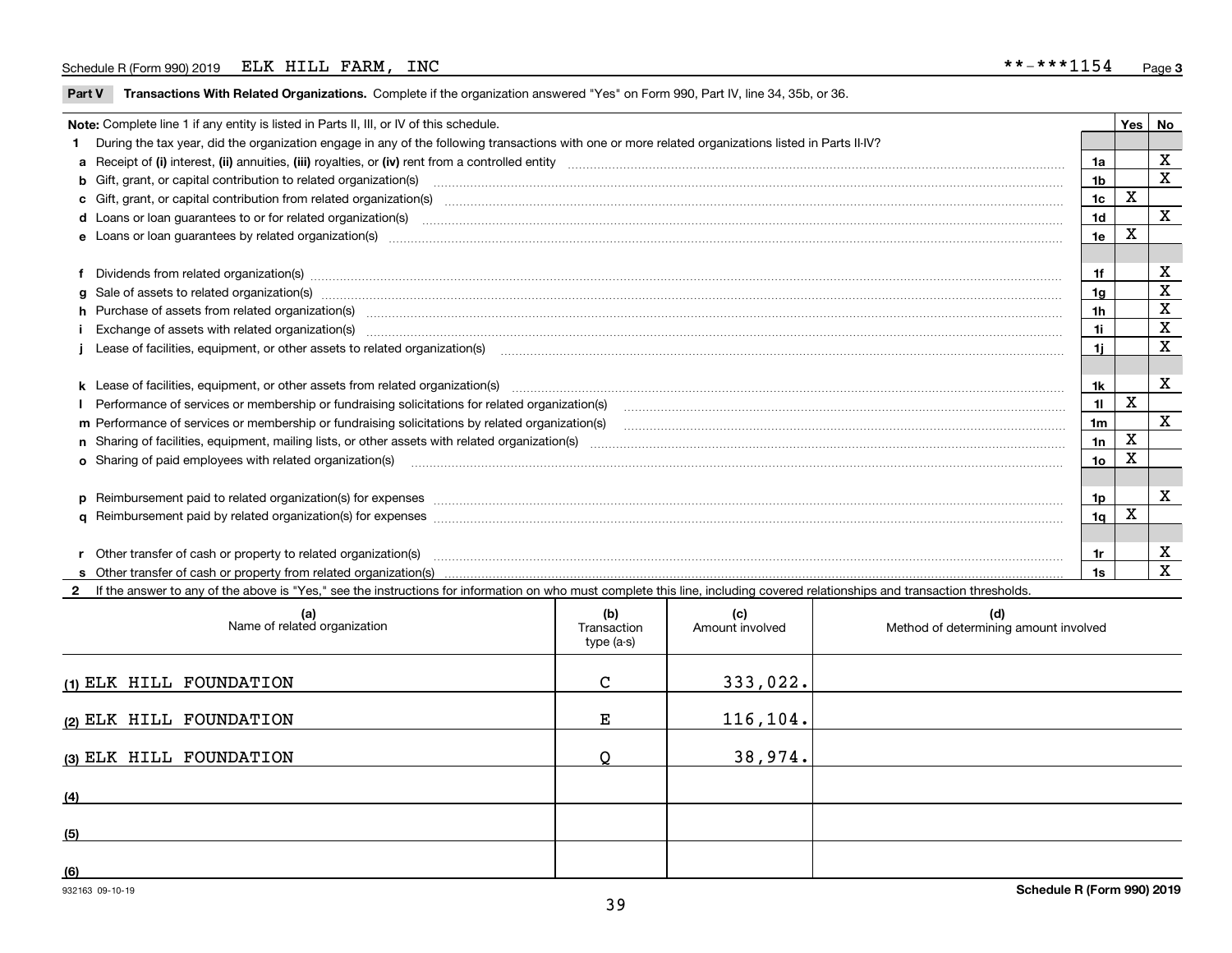### Schedule R (Form 990) 2019 ELK HILL FARM, INC \* \*-\* \* \* 1154 <sub>Page</sub>

**Part VI Unrelated Organizations Taxable as a Partnership. Complete if the organization answered "Yes" on Form 990, Part IV, line 37.** 

Provide the following information for each entity taxed as a partnership through which the organization conducted more than five percent of its activities (measured by total assets or gross revenue) that was not a related organization. See instructions regarding exclusion for certain investment partnerships.

| ັ                      | ັ<br>ັ           |                   |                                                                                            |                                                                                              |          |             |                                  |  |                                                                                                  |        |     |
|------------------------|------------------|-------------------|--------------------------------------------------------------------------------------------|----------------------------------------------------------------------------------------------|----------|-------------|----------------------------------|--|--------------------------------------------------------------------------------------------------|--------|-----|
| (a)                    | (b)              | (c)               | (d)                                                                                        | $(e)$<br>Are all                                                                             | (f)      | (g)         | (h)                              |  | (i)                                                                                              | (i)    | (k) |
| Name, address, and EIN | Primary activity | Legal domicile    | Predominant income<br>(related, unrelated,<br>excluded from tax under<br>sections 512-514) |                                                                                              | Share of | Share of    | Disproportionate<br>allocations? |  | Code V-UBI<br>amount in box 20 managing<br>of Schedule K-1<br>(Form 1065)<br>$\overline{Yes}$ No |        |     |
| of entity              |                  | (state or foreign |                                                                                            | $\begin{array}{c}\n\text{partners} & \text{sec.} \\ 501(c)(3) & \text{orgs.?} \n\end{array}$ | total    | end-of-year |                                  |  |                                                                                                  |        |     |
|                        |                  | country)          |                                                                                            |                                                                                              | income   | assets      |                                  |  |                                                                                                  |        |     |
|                        |                  |                   |                                                                                            | Yes No                                                                                       |          |             | Yes No                           |  |                                                                                                  | Yes No |     |
|                        |                  |                   |                                                                                            |                                                                                              |          |             |                                  |  |                                                                                                  |        |     |
|                        |                  |                   |                                                                                            |                                                                                              |          |             |                                  |  |                                                                                                  |        |     |
|                        |                  |                   |                                                                                            |                                                                                              |          |             |                                  |  |                                                                                                  |        |     |
|                        |                  |                   |                                                                                            |                                                                                              |          |             |                                  |  |                                                                                                  |        |     |
|                        |                  |                   |                                                                                            |                                                                                              |          |             |                                  |  |                                                                                                  |        |     |
|                        |                  |                   |                                                                                            |                                                                                              |          |             |                                  |  |                                                                                                  |        |     |
|                        |                  |                   |                                                                                            |                                                                                              |          |             |                                  |  |                                                                                                  |        |     |
|                        |                  |                   |                                                                                            |                                                                                              |          |             |                                  |  |                                                                                                  |        |     |
|                        |                  |                   |                                                                                            |                                                                                              |          |             |                                  |  |                                                                                                  |        |     |
|                        |                  |                   |                                                                                            |                                                                                              |          |             |                                  |  |                                                                                                  |        |     |
|                        |                  |                   |                                                                                            |                                                                                              |          |             |                                  |  |                                                                                                  |        |     |
|                        |                  |                   |                                                                                            |                                                                                              |          |             |                                  |  |                                                                                                  |        |     |
|                        |                  |                   |                                                                                            |                                                                                              |          |             |                                  |  |                                                                                                  |        |     |
|                        |                  |                   |                                                                                            |                                                                                              |          |             |                                  |  |                                                                                                  |        |     |
|                        |                  |                   |                                                                                            |                                                                                              |          |             |                                  |  |                                                                                                  |        |     |
|                        |                  |                   |                                                                                            |                                                                                              |          |             |                                  |  |                                                                                                  |        |     |
|                        |                  |                   |                                                                                            |                                                                                              |          |             |                                  |  |                                                                                                  |        |     |
|                        |                  |                   |                                                                                            |                                                                                              |          |             |                                  |  |                                                                                                  |        |     |
|                        |                  |                   |                                                                                            |                                                                                              |          |             |                                  |  |                                                                                                  |        |     |
|                        |                  |                   |                                                                                            |                                                                                              |          |             |                                  |  |                                                                                                  |        |     |
|                        |                  |                   |                                                                                            |                                                                                              |          |             |                                  |  |                                                                                                  |        |     |
|                        |                  |                   |                                                                                            |                                                                                              |          |             |                                  |  |                                                                                                  |        |     |
|                        |                  |                   |                                                                                            |                                                                                              |          |             |                                  |  |                                                                                                  |        |     |
|                        |                  |                   |                                                                                            |                                                                                              |          |             |                                  |  |                                                                                                  |        |     |
|                        |                  |                   |                                                                                            |                                                                                              |          |             |                                  |  |                                                                                                  |        |     |
|                        |                  |                   |                                                                                            |                                                                                              |          |             |                                  |  |                                                                                                  |        |     |
|                        |                  |                   |                                                                                            |                                                                                              |          |             |                                  |  |                                                                                                  |        |     |
|                        |                  |                   |                                                                                            |                                                                                              |          |             |                                  |  |                                                                                                  |        |     |
|                        |                  |                   |                                                                                            |                                                                                              |          |             |                                  |  |                                                                                                  |        |     |
|                        |                  |                   |                                                                                            |                                                                                              |          |             |                                  |  |                                                                                                  |        |     |
|                        |                  |                   |                                                                                            |                                                                                              |          |             |                                  |  |                                                                                                  |        |     |
|                        |                  |                   |                                                                                            |                                                                                              |          |             |                                  |  |                                                                                                  |        |     |
|                        |                  |                   |                                                                                            |                                                                                              |          |             |                                  |  |                                                                                                  |        |     |
|                        |                  |                   |                                                                                            |                                                                                              |          |             |                                  |  |                                                                                                  |        |     |
|                        |                  |                   |                                                                                            |                                                                                              |          |             |                                  |  |                                                                                                  |        |     |
|                        |                  |                   |                                                                                            |                                                                                              |          |             |                                  |  |                                                                                                  |        |     |
|                        |                  |                   |                                                                                            |                                                                                              |          |             |                                  |  |                                                                                                  |        |     |
|                        |                  |                   |                                                                                            |                                                                                              |          |             |                                  |  |                                                                                                  |        |     |
|                        |                  |                   |                                                                                            |                                                                                              |          |             |                                  |  |                                                                                                  |        |     |
|                        |                  |                   |                                                                                            |                                                                                              |          |             |                                  |  |                                                                                                  |        |     |
|                        |                  |                   |                                                                                            |                                                                                              |          |             |                                  |  |                                                                                                  |        |     |
|                        |                  |                   |                                                                                            |                                                                                              |          |             |                                  |  |                                                                                                  |        |     |
|                        |                  |                   |                                                                                            |                                                                                              |          |             |                                  |  |                                                                                                  |        |     |

**Schedule R (Form 990) 2019**